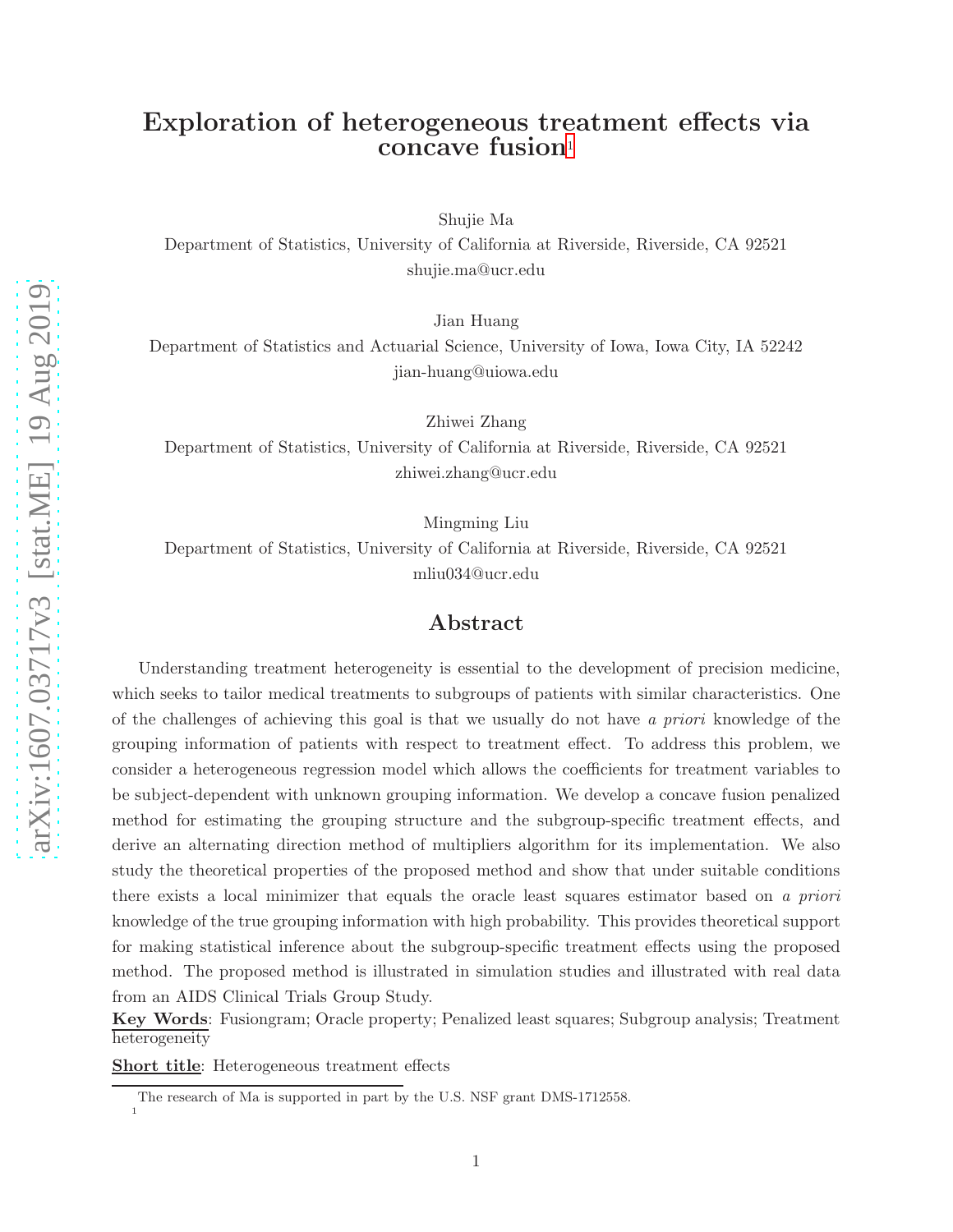# 1 Introduction

Treatment effects are often heterogeneous, that is, the same treatment can have different effects on different patients [\(Sorensen, 1996;](#page-42-0) [Kravitz et al., 2004\)](#page-41-0). For instance, molecularly targeted cancer drugs are only effective for patients with tumors expressing targets [\(Simon, 2010](#page-42-1)), and the relative efficacy of antiretroviral drugs for treating human immunodeficiency virus infection sometimes depends on baseline viral load and CD4 count [\(Zhang et al.](#page-43-0), [2014\)](#page-43-0). Understanding the heterogeneity of treatment effects (HTE) is critical to the eventual success of precision medicine, which seeks to tailor medical treatments to individual patients.

Possible HTE is usually assessed in a subgroup analysis [\(Gail and Simon](#page-40-0), [1985](#page-40-0); [Russek-Cohen and Simon,](#page-41-1) [1998;](#page-41-1) [Kravitz et al.](#page-41-0), [2004](#page-41-0); [Rothwell](#page-41-2), [2005](#page-41-2); [Lagakos](#page-41-3), [2006](#page-41-3)) or, more generally, a regression analysis relating the outcome of interest to treatment and a collection of baseline covariates [\(Cai et al.](#page-40-1), [2011\)](#page-40-1). Such a regression model can incorporate HTE as interactions between treatment and baseline covariates, and can be used to estimate covariate-specific treatment effects indirectly. Alternatively, a covariate-specific treatment effect model can be specified and estimated directly without relying on a regression model for the outcome [\(Tian et al., 2014;](#page-42-2) [Zhang et al.](#page-43-1), [2017\)](#page-43-1). There is also a growing literature on HTE estimation using machine learning methods (e.g. [Su et al.](#page-42-3), [2011;](#page-42-3) [Imai and Ratkovic](#page-40-2), [2013;](#page-40-2) [Su et al., 2018](#page-42-4)). All of these methods are based on observed baseline covariates; they do not address possible HTE due to unmeasured covariates.

The collection of observed baseline covariates is often limited, and thus may be insufficient for characterizing the true HTE across individual patients. The true HTE structure is not empirically identifiable unless all effect modifiers are measured, but can be explored under appropriate assumptions. [Zhang et al. \(2013,](#page-43-2) [2014](#page-43-0)) use random effect models to conduct sensitivity analyses concerning the joint distribution of two potential outcomes (for two different treatments). [Shen and He \(2015](#page-41-4)) propose a two-group logistic-normal mixture model for the true HTE and develop a model-based procedure for testing the equivalence of the two groups. The model of [Shen and He \(2015](#page-41-4)) includes a normality assumption for the outcome and a logistic regression model relating the latent group membership to a collection of observed covariates.

In this article, we propose a general latent class model for exploring the true HTE. Different from the aforementioned existing models, our model deals with an unspecified number of latent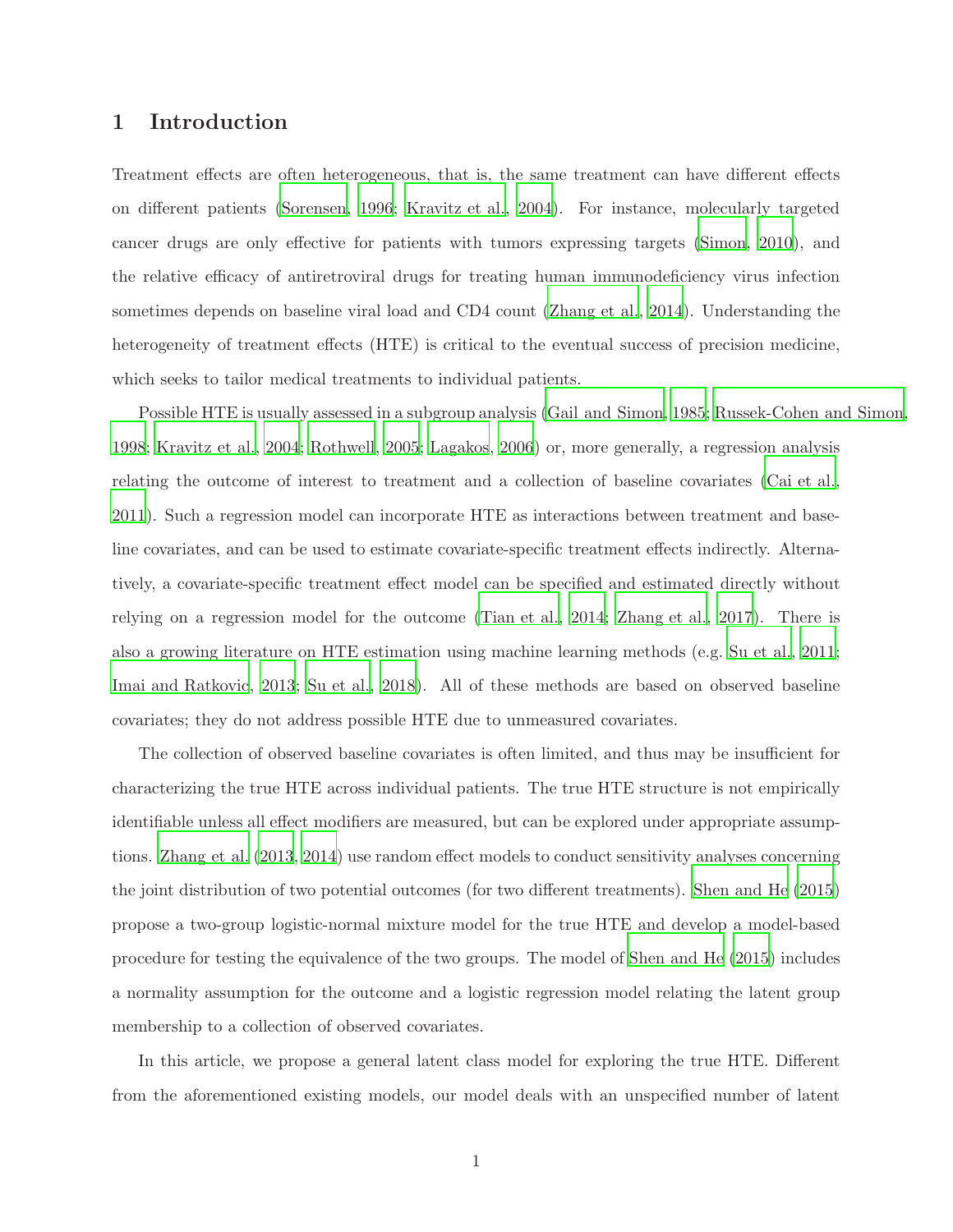groups, without assuming normality for the outcome or a particular relationship between the latent group membership and the observed covariates. In our model, we assume that the treatment coefficients are subject-specific and belong to different groups with unknown grouping information. The subgroups, therefore, can be driven by observed covariates, unobserved covariates or an arbitrary combination of both types of covariates. We recover the latent subgroups and estimate the model using concave fusion penalization, an unsupervised machine learning method, that applies a concave penalty, such as the smoothly clipped absolute deviations penalty (SCAD, [Fan and Li, 2001\)](#page-40-3) or the minimax concave penalty (MCP, [Zhang](#page-43-3), [2010](#page-43-3)), to pairwise differences of coefficients for treatment effects. The fusion penalized approach has been proposed for clustering analysis of grouping data objects [\(Chi and Lange, 2015\)](#page-40-4) and grouping means of clinical outcomes with random errors (?), but not for exploring HTE. [Ma and Huang \(2017](#page-41-5)) briefly mentioned potential applications of the fusion penalized approach to the estimation of subject-specific coefficient models without providing theoretical justifications and numerical studies.

We consider the present paper as the first work which applies the fusion learning approach to the investigation of HTE through subject-specific treatment coefficients and provides a theoretical analysis of the resulting estimator for the proposed general latent class model with subject-specific treatment effects. The consistency and asymptotic distributional properties of the estimators follow from the fact that, under appropriate conditions, the oracle least squares estimator based on a priori knowledge of the true group membership is a local minimizer of the objective function with high probability. Moreover, we derive the conditions on the number of subgroups and the number of covariates compared with the sample size as well as the lower bound of the minimum difference of coefficient values between the subgroups in order to identify the true subgroups of treatment effects. Computationally, we apply an alternating direction method of multipliers (ADMM) algorithm [\(Boyd et al., 2011](#page-40-5)) for implementing the proposed approach. This algorithm has been used widely in convex optimization problems. We derive the convergence properties of the ADMM in the present setting. Another contribution is that using the proposed fusion penalized estimator, we further propose a bootstrapping procedure to test homogeneity of the treatment effects for confirmatory analysis.

The rest of this article is organized as follows. Section [2](#page-3-0) introduces the proposed latent class model. Section [3](#page-5-0) describes the concave fusion penalization method for model estimation. In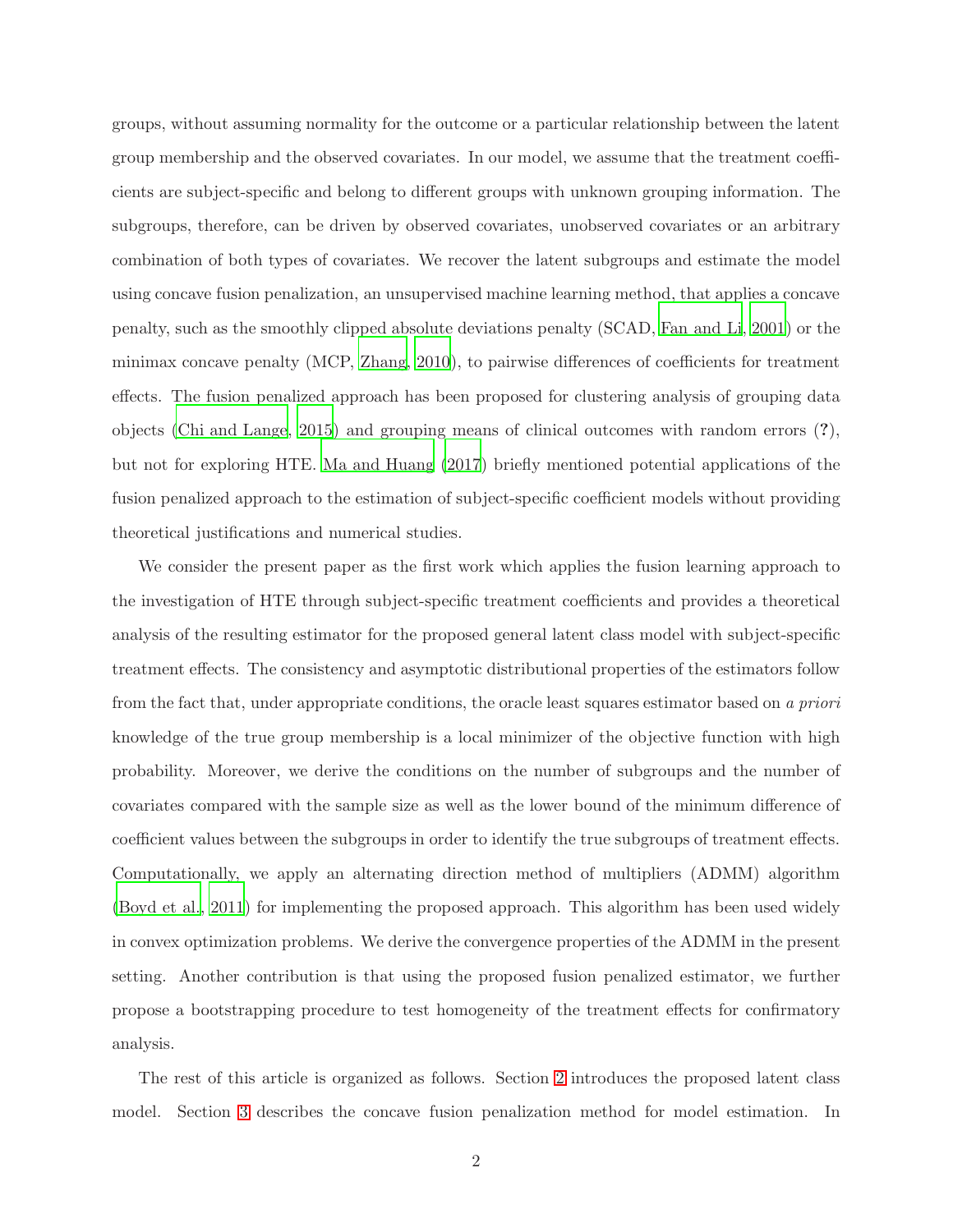Section [4](#page-8-0) we establish the theoretical properties of the proposed estimator. Section [5](#page-13-0) introduces a bootstrapping procedure for testing homogeneity. In Section [6](#page-14-0) we evaluate the finite-sample properties of the proposed method via simulation studies, and apply the method to AIDS Clinical Trials Group Study 175. Concluding remarks are given in Section [7.](#page-23-0) The computational algorithm and the technical proofs are provided in the Appendix.

# <span id="page-3-0"></span>2 Model

Suppose the data consist of  $(y_i, z_i, x_i), i = 1, \ldots, n$ , where  $y_i$  is an outcome variable,  $z_i$  a qvector of patient characteristics related to the outcome, and  $x_i$  a p-vector of treatment or exposure characteristics. The vector  $x_i$  may include discrete components (e.g., indicators of treatment groups or exposure status) and/or continuous components (e.g., dose of drug or radiation). Our goal is to understand how the causal effect of  $x_i$  may vary across individual subjects. Let  $y_i(x)$  denote the potential outcome for the *i*th subject under treatment  $x$  [\(Rubin, 1974](#page-41-6)). We assume that treatment assignment is strongly ignorable [\(Rosenbaum, 1983](#page-41-7)) in the sense that

<span id="page-3-1"></span>
$$
\boldsymbol{x}_i \perp y_i(\boldsymbol{x}) | \boldsymbol{z}_i,\tag{2.1}
$$

where  $\perp$  denotes independence and x may be any treatment that could conceivably be given to the ith subject. From this assumption it follows that

$$
E\{y_i(\boldsymbol{x})|\boldsymbol{z}_i\}=E\{y_i(\boldsymbol{x})|\boldsymbol{z}_i,\boldsymbol{x}_i=\boldsymbol{x}\}=E\{y_i|\boldsymbol{z}_i,\boldsymbol{x}_i=\boldsymbol{x}\},
$$

which is empirically identified for any possibly treatment  $\boldsymbol{x}$  for the i<sup>th</sup> subject. Assumption [\(2.1\)](#page-3-1) is trivially true in a randomized clinical trial where  $x_i$  is independent of all baseline variables; in this case, adjustment for  $z_i$  is not strictly necessary but may improve efficiency.

Suppose the data generation mechanism can be described by the following linear regression model:

<span id="page-3-2"></span>
$$
y_i = \boldsymbol{z}_i^{\mathrm{T}} \boldsymbol{\eta} + \boldsymbol{x}_i^{\mathrm{T}} \boldsymbol{\beta}_i + \varepsilon_i, i = 1, \dots, n,
$$
\n
$$
(2.2)
$$

where  $\eta$  and  $\beta_i$  are unknown regression coefficients and the  $\varepsilon_i$ 's are i.i.d. random errors with  $E(\varepsilon_i) = 0$  and  $Var(\varepsilon_i) = \sigma^2$ . We assume that the first entry in each  $x_i$  is 1 so the intercept is included in  $\beta_i$ . Under this model and the strongly ignorable treatment assignment assumption, the subject-specific regression coefficient  $\beta_i$  represents the causal effect of  $x_i$  on the i<sup>th</sup> subject,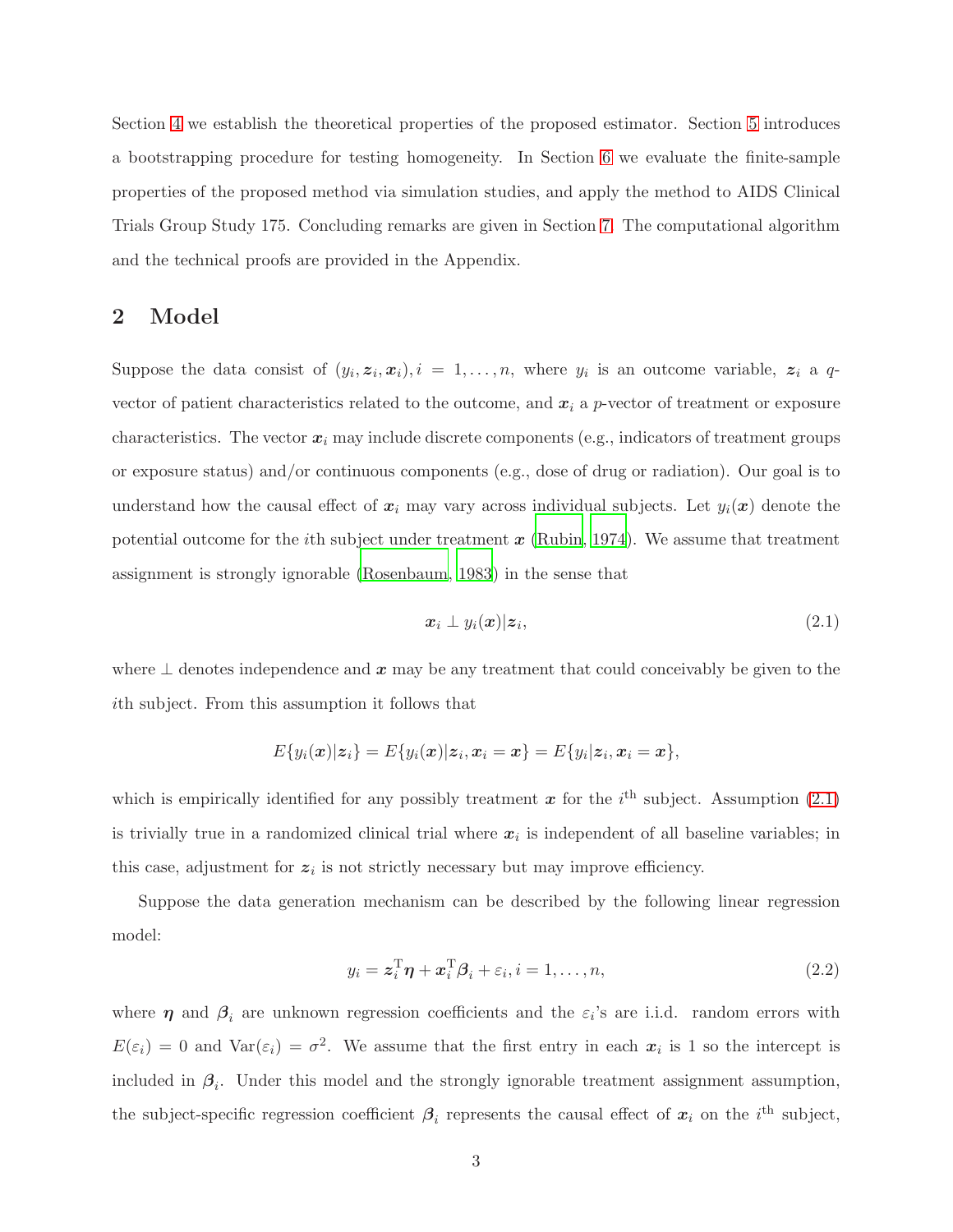and the distribution of  $\beta_i$  across i represents the true HTE. With more unknown parameters than observations, model [\(2.2\)](#page-3-2) is not estimable without additional assumptions.

A simple way to constrain model [\(2.2\)](#page-3-2) and achieve identification is to assume that the  $\beta_i$  are all equal. This leads to the following model:

<span id="page-4-0"></span>
$$
y_i = \mathbf{z}_i^{\mathrm{T}} \boldsymbol{\eta} + \mathbf{x}_i^{\mathrm{T}} \boldsymbol{\beta} + \varepsilon_i, i = 1, \dots, n,
$$
\n
$$
(2.3)
$$

which is commonly used in practice. Model  $(2.3)$  is quite restrictive as it rules out any HTE with respect to observed and unobserved covariates. The model can be expanded by including interaction terms between some or all components of  $z_i$  and  $x_i$ , thereby allowing  $\beta_i$  to be a specified function of  $z_i$ . The expanded model can accommodate a particular form of observed HTE, but it does not account for any latent HTE. Moreover, even if the HTE is only driven by the observed covariates  $z_i$ , it is unclear in what specific form  $z_i$  causes the HTE. For instance, the common assumption that  $\beta_i = \beta + \Gamma t_i$ , where  $t_i$  is a subset of  $z_i$ , and  $\beta$  and  $\Gamma$  are coefficients implies a linear interaction structure which may be too stringent in practice. When many baseline variables are present, there can be many interaction terms. This increases the chance of false positive results in interaction tests and may lead to overstated and misleading conclusions [\(Wang et al.](#page-43-4), [2007](#page-43-4)).

Another approach is to treat  $\beta_i$  as a subject-specific random vector following a specified conditional distribution given  $z_i$ . A prominent example in this category is the common linear mixed model where  $\beta_i$  is assumed to follow a normal distribution, independently of  $z_i$ . Such a model may have identifiability issues in the present setting, where each subject contributes only one observation. Another example in this category, which achieves identifiability, is the two-group logistic-normal mixture model of [Shen and He \(2015](#page-41-4)). In the present notation, their model can be expressed as

<span id="page-4-1"></span>
$$
y_i = \boldsymbol{x}_i^{\mathrm{T}} \boldsymbol{\beta}_i + \varepsilon_i
$$
, where  $\boldsymbol{\beta}_i = \boldsymbol{\alpha}_1 + \boldsymbol{\alpha}_2 w_i$  and  $w_i = I(\boldsymbol{z}_i^{\mathrm{T}} \boldsymbol{\gamma} + \boldsymbol{\epsilon} > 0)$ , 
$$
(2.4)
$$

where  $\epsilon$  is an error distributed by the standard logistic distribution, so that  $P(w_i = 1 | z_i)$  $\exp(\bm{z}_i^{\rm T}\bm{\gamma})/(1+\exp(\bm{z}_i^{\rm T}\bm{\gamma}))$ . This model assumes that the  $\bm{\beta}_i$  in [\(2.2\)](#page-3-2) arise from a finite mixture model with two possible values  $(\alpha_1 \text{ and } \alpha_1 + \alpha_2)$ , that  $\varepsilon_i$  is normally distributed, and that the latent group membership is related to observed covariates through a logistic regression model. Under these assumptions, model [\(2.4\)](#page-4-1) can be estimated using a standard EM algorithm, and [Shen and He](#page-41-4) [\(2015](#page-41-4)) further develop an EM test for the null hypothesis  $\alpha_2 = 0$ , which indicates the absence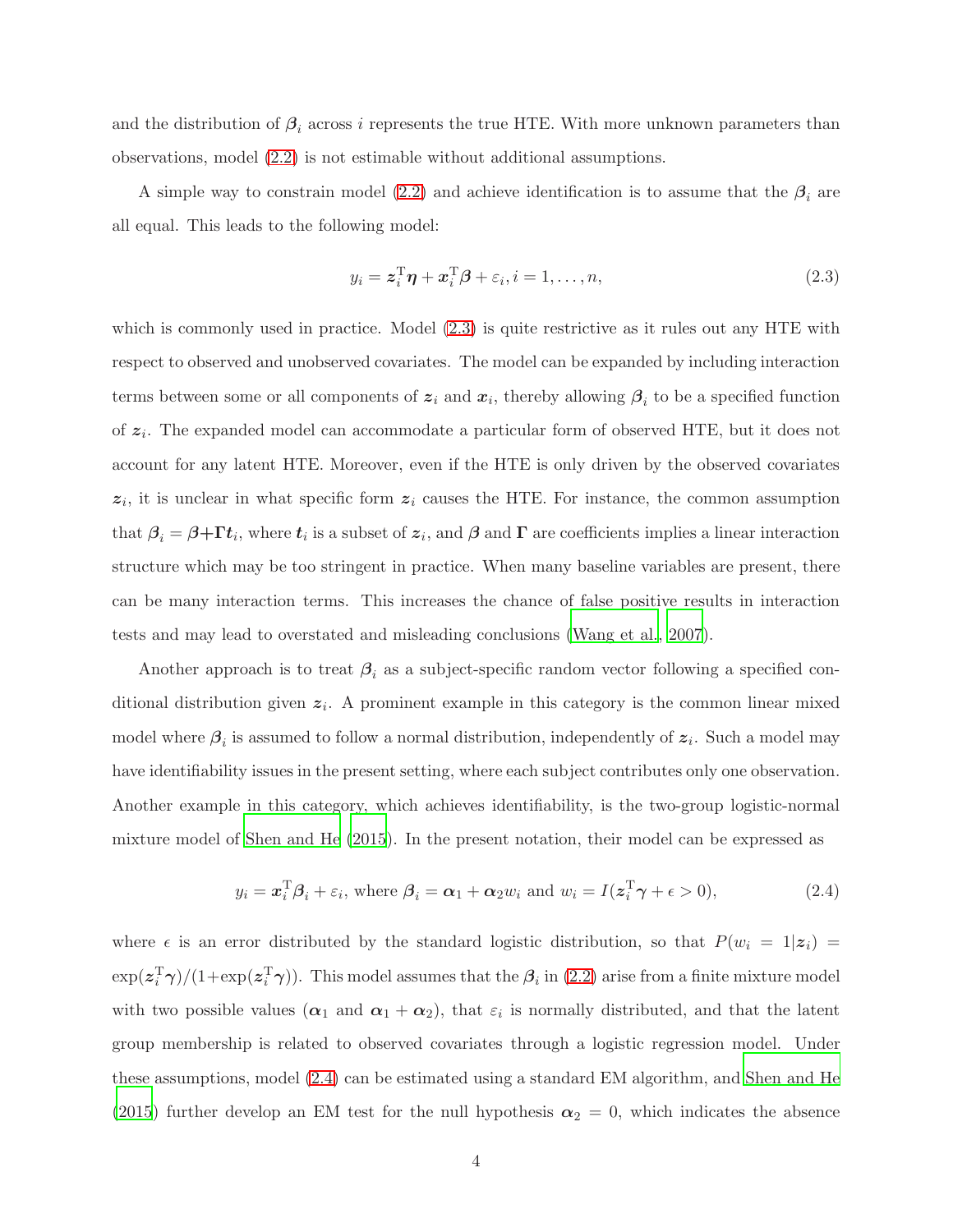of (observed or latent) HTE. This approach, as a model-based way to estimate the true HTE, is limited by the two-group assumption and the modeling assumptions.

Here we consider a more flexible latent class model and propose a machine learning approach to recovering the subgroups. We assume that the  $\beta_i$  in [\(2.2\)](#page-3-2) arise from a mixture model with an unspecified number of groups. Specifically, let  $G = (G_1, \ldots, G_K)$  be a mutually exclusive partition of  $\{1,\ldots,n\}$ . Suppose  $\beta_i = \alpha_k$  for all  $i \in \mathcal{G}_k$ , where  $\alpha_k$  is the common value for the  $\beta_i$ 's in group  $\mathcal{G}_k$ . In other words, we assume that

$$
\boldsymbol{\beta}_i = \boldsymbol{\alpha}_1 w_{i1} + \boldsymbol{\alpha}_2 w_{i2} + \cdots + \boldsymbol{\alpha}_K w_{iK},
$$

where  $\alpha_k = (\alpha_{k1}, \dots, \alpha_{kp})^{\mathrm{T}}$ , and  $w_{ik} \in (0,1)$  is the (latent) indicator for the  $k^{\text{th}}$  group  $\mathcal{G}_k$ , i.e.,  $w_{ik} = 1$  for  $i \in \mathcal{G}_k$  and  $w_{ik} = 0$  otherwise. Substituting this into model [\(2.2\)](#page-3-2) yields the latent class model:

<span id="page-5-1"></span>
$$
y_i = \boldsymbol{z}_i^{\mathrm{T}} \boldsymbol{\eta} + \boldsymbol{x}_i^{\mathrm{T}} (\boldsymbol{\alpha}_1 w_{i1} + \boldsymbol{\alpha}_2 w_{i2} + \cdots + \boldsymbol{\alpha}_K w_{iK}) + \varepsilon_i, \qquad (2.5)
$$

where the number of subgroups K is unknown and the group indicators  $w_{ik}$  are unobservable. Model [\(2.5\)](#page-5-1) includes the case of no HTE as a special case (i.e.,  $K = 1$  and hence  $w_{i1} \equiv 1$ ). Of note, we do not parameterize the distribution of  $\varepsilon_i$ , nor do we specify how the  $w_{ik}$ 's may be related to  $z_i$ . Thus, our model is considerably more flexible than the model of [Shen and He \(2015](#page-41-4)).

Although the subgroups in model [\(2.5\)](#page-5-1) are not (fully) ascertainable using observed covariates, an exploratory analysis based on model [\(2.5\)](#page-5-1) can provide unique insights into the true HTE and helpful guidance for future research. For example, if the results indicate that a new treatment only benefits a small (and unidentified) proportion of the patient population, that finding might motivate scientists to collect more covariate data (e.g., biomarkers) in future studies and search for predictors of treatment benefit. Conversely, if there is no indication of clinically important HTE, that information would support a decision to (re)direct limited resources toward other, more promising areas of research.

### <span id="page-5-0"></span>3 Estimation

To identify the subgroups of the heterogeneous treatment effects, we first need to estimate model  $(2.5)$ , i.e., we need to estimate the number of subgroups K, the coefficients  $\eta$  and  $\alpha$ , and the group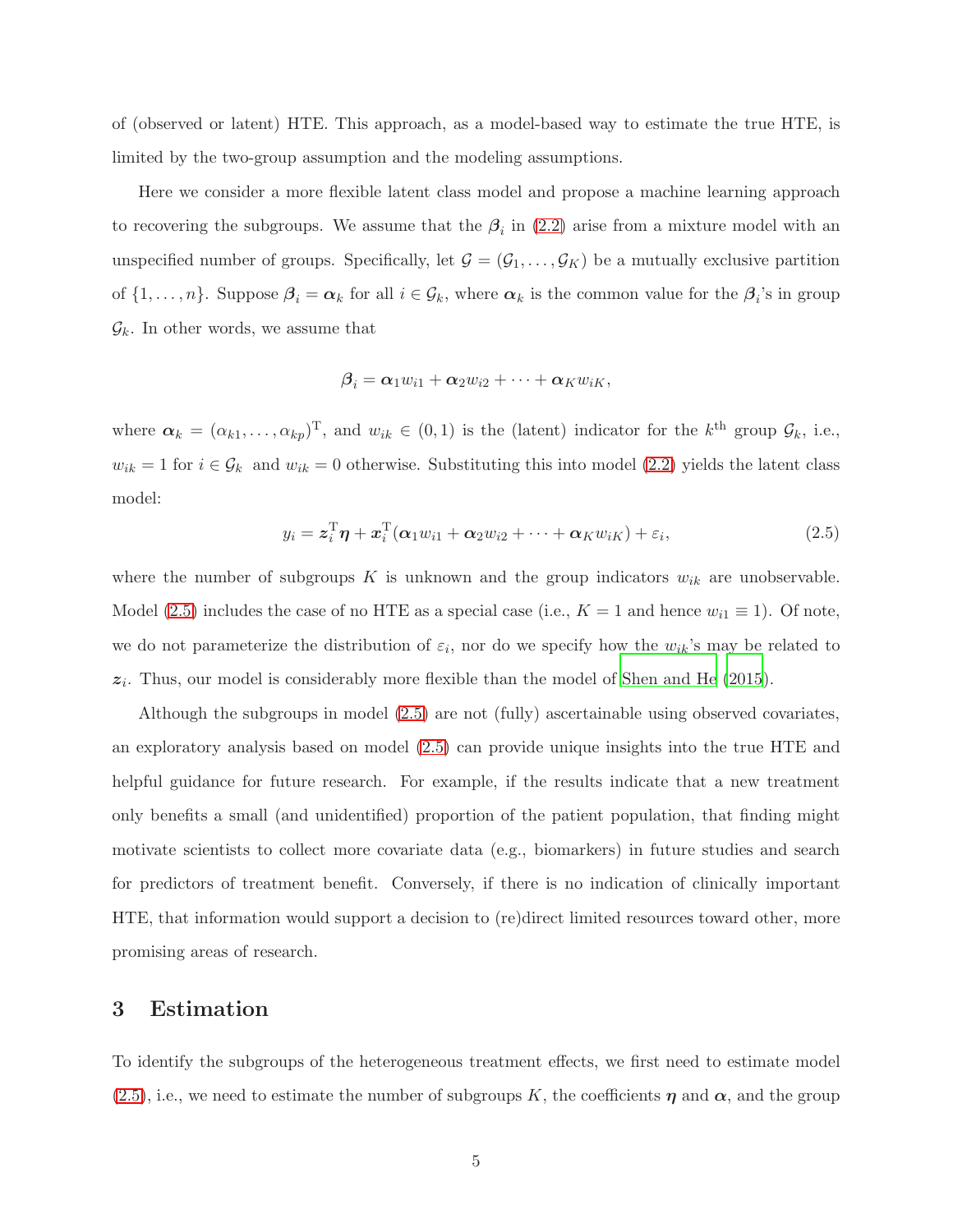membership  $w_{ik}$  for each observation. Estimating model [\(2.5\)](#page-5-1) is the same as estimation of model [\(2.2\)](#page-3-2), since they are the same models with different notations. We propose a concave fusion method for model estimation described below.

For any vector **a**, denote its  $L_2$  norm by  $\|\mathbf{a}\| = (\sum |a_i|^2)^{1/2}$ . Consider the criterion

<span id="page-6-0"></span>
$$
Q_n(\boldsymbol{\eta}, \boldsymbol{\beta}) = \frac{1}{2} \sum_{i=1}^n (y_i - \boldsymbol{z}_i^{\mathrm{T}} \boldsymbol{\eta} - \boldsymbol{x}_i^{\mathrm{T}} \boldsymbol{\beta}_i)^2 + \sum_{1 \le i < j \le n} p(||\boldsymbol{\beta}_i - \boldsymbol{\beta}_j||, \lambda),\tag{3.1}
$$

where  $\boldsymbol{\beta} = (\boldsymbol{\beta}_1^T, \dots, \boldsymbol{\beta}_n^T)^T$ , and  $p(\cdot, \lambda)$  is a penalty function with a tuning parameter  $\lambda \geq 0$ . For a given  $\lambda > 0$ , let

<span id="page-6-1"></span>
$$
(\widehat{\boldsymbol{\eta}}(\lambda), \widehat{\boldsymbol{\beta}}(\lambda)) = \underset{\boldsymbol{\eta} \in \mathbb{R}^q, \boldsymbol{\beta} \in \mathbb{R}^{np}}{\operatorname{argmin}} Q_n(\boldsymbol{\eta}, \boldsymbol{\beta}; \lambda).
$$
\n(3.2)

We use sparsity-inducing penalties (to be discussed later) in [\(3.1\)](#page-6-0). For a sufficiently large  $\lambda$ , the penalty shrinks some of  $\|\beta_i - \beta_j\|$  to zero. We partition the treatment effects into subgroups according to the unique values of  $\hat{\beta}$ . Specifically, let  $\hat{\lambda}$  be the value of the tuning parameter on the path selected based on a data-driven procedure such as the BIC. For simplicity, write  $({\hat{\eta}},\hat{\beta}) \equiv ({\hat{\eta}}(\hat{\lambda}),\hat{\beta}(\hat{\lambda}))$ . Let  $\{{\hat{\alpha}}_1,\ldots,{\hat{\alpha}}_{\hat{K}}\}$  be the distinct values of  $\hat{\beta}$ , where  $\hat{K}$  is the number of the distinct values. These are the estimates of subgroup-specific treatment effects. The samples can then be divided into subgroups accordingly. Denote the set of indices of the kth subgroup by  $\mathcal{G}_k = \{i : \beta_i = \hat{\alpha}_k, 1 \leq i \leq n\}, 1 \leq k \leq K$ . Accordingly, we have  $\hat{w}_{ik} = 1$ , if  $i \in \mathcal{G}_k$  and  $\hat{w}_{ik} = 0$ , otherwise.

A popular sparsity-inducing penalty is the  $L_1$  or lasso penalty with  $p_\gamma(t, \lambda) = \lambda |t|$  [\(Tibshirani,](#page-42-5) [1996\)](#page-42-5), but this penalty tends to produce too many subgroups (?). Thus, we focus on two concave penalty functions: the smoothly clipped absolute deviation penalty (SCAD, [Fan and Li, 2001\)](#page-40-3) and the minimax concave penalty (MCP, [Zhang](#page-43-3), [2010\)](#page-43-3). The SCAD penalty is

$$
p_{\gamma}(t,\lambda) = \lambda \int_0^{|t|} \min\{1, (\gamma - x/\lambda)_{+}/(\gamma - 1)\} dx.
$$

The MCP has the form

$$
p_{\gamma}(t,\lambda) = \lambda \int_0^{|t|} (1 - x/(\gamma \lambda))_+ dx.
$$

These penalties lead to nearly unbiased estimators of the parameters due to the fact that their derivatives equal to zero at large (in magnitude) values of the parameter estimates. Moreover, they are more aggressive in enforcing a sparser solution. Thus, they are better suited for the current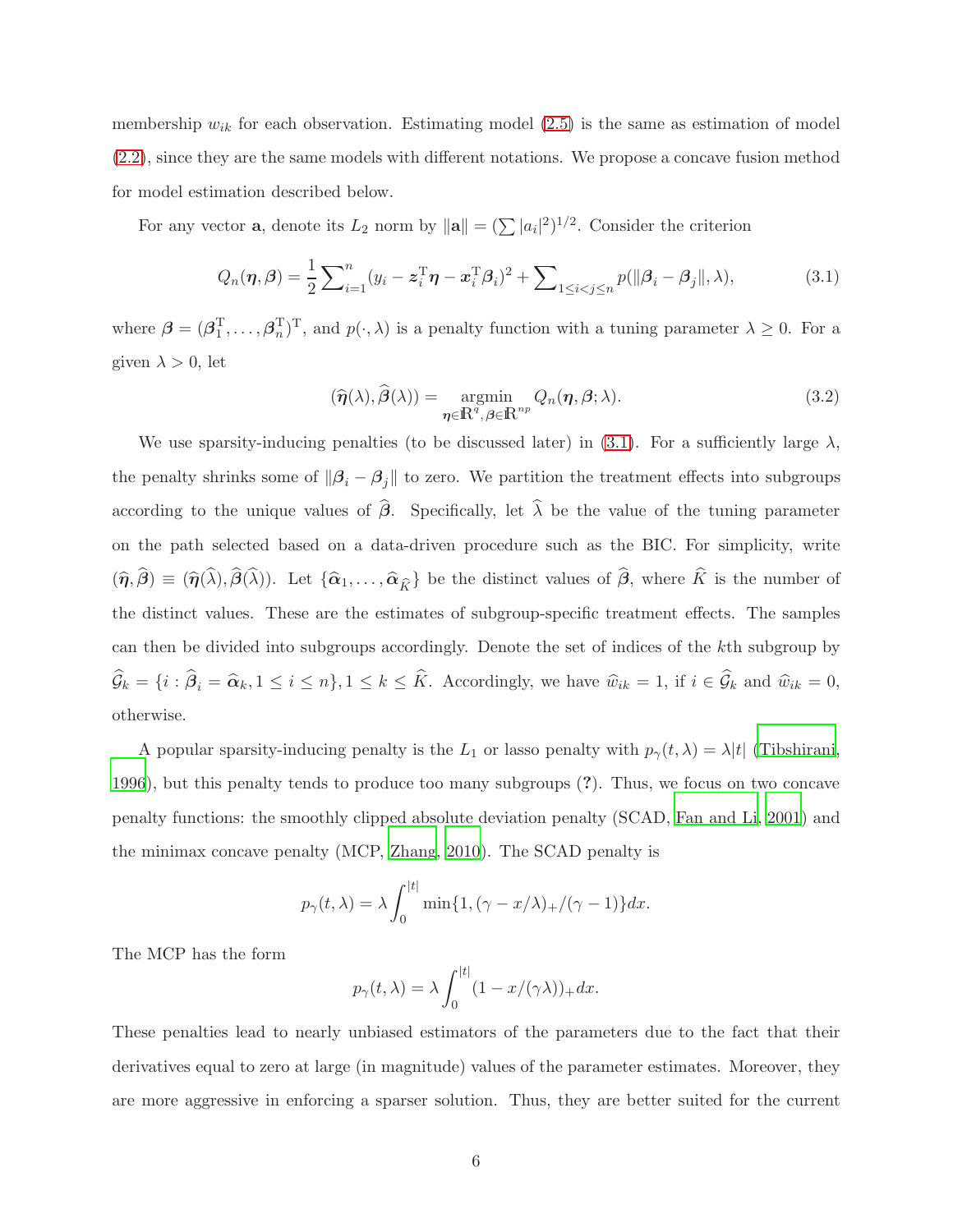<span id="page-7-0"></span>Figure 1: Solution paths for  $(\beta_{21}(\lambda), \ldots, \beta_{2n}(\lambda))$  against  $\lambda$  with  $n = 200$  for data from Example 1 in Section [6.](#page-14-0)



problem, where the number of subgroups may be expected to be much smaller than the sample size.

We compute  $(\hat{\eta}(\lambda),\hat{\beta}(\lambda))$  given in [\(3.2\)](#page-6-1) for  $\lambda$  in a given interval  $[\lambda_{\min}, \lambda_{\max}]$ , where  $\lambda_{\max}$  is the value that forces a constant  $\beta$  solution, i.e.,  $\beta_j(\lambda_{\max}) = \beta_k(\lambda_{\max}), 1 \le j \le k \le n; \lambda_{\min}$  is a small positive number. We are particularly interested in the path  $\{\widehat{\beta}(\lambda) : \lambda \in [\lambda_{\min}, \lambda_{\max}]\}.$  The ADMM algorithm for computing the solution path on a grid of  $\lambda$  values is described in detail in Section A.1 of the Appendix. We also derive the convergence property of the ADMM algorithm with concave penalties. The result is given in Proposition A.1 of the Appendix.

Figure [1](#page-7-0) illustrates the solution path for the estimates of the treatment coefficients  $(\beta_{21}(\lambda), \ldots, \beta_{2n}(\lambda))$  against  $\lambda$  using MCP, SCAD and lasso penalties for simulated data in Example 1 of Section [6,](#page-14-0) which has two subgroups with 'treatment effects' 0 and 2, respectively. The path is calculated using a "bottom up" approach starting from  $\lambda_{\min}$ . It looks similar to the dendrogram for agglomerative hierarchical clustering. However, unlike the clustering algorithms which form the clusters based on a direct measure of dissimilarity, the fusion of the coefficients is based on solving the optimization problems along the solution path. We shall refer to the solution path  $\{\beta(\lambda), \lambda \in [\lambda_{\min}, \lambda_{\max}]\}\$ as a *fusiongram*.

In Figure [1,](#page-7-0) the fusiongrams for SCAD and MCP look similar. They both include a segment containing nearly unbiased estimates of the treatment effects. When the  $\lambda$  value reaches around 0.6, the estimates of  $(\beta_{21}, \ldots, \beta_{2n})$  merge into two values that are close to the true values 0 and 2. When the  $\lambda$  value exceeds 1.0, the estimates shrink to one value. For the lasso, the estimates of  $(\beta_{21}, \ldots, \beta_{2n})$  merge to one value quickly at  $\lambda = 0.05$  due to the overshrinkage of the  $L_1$  penalty.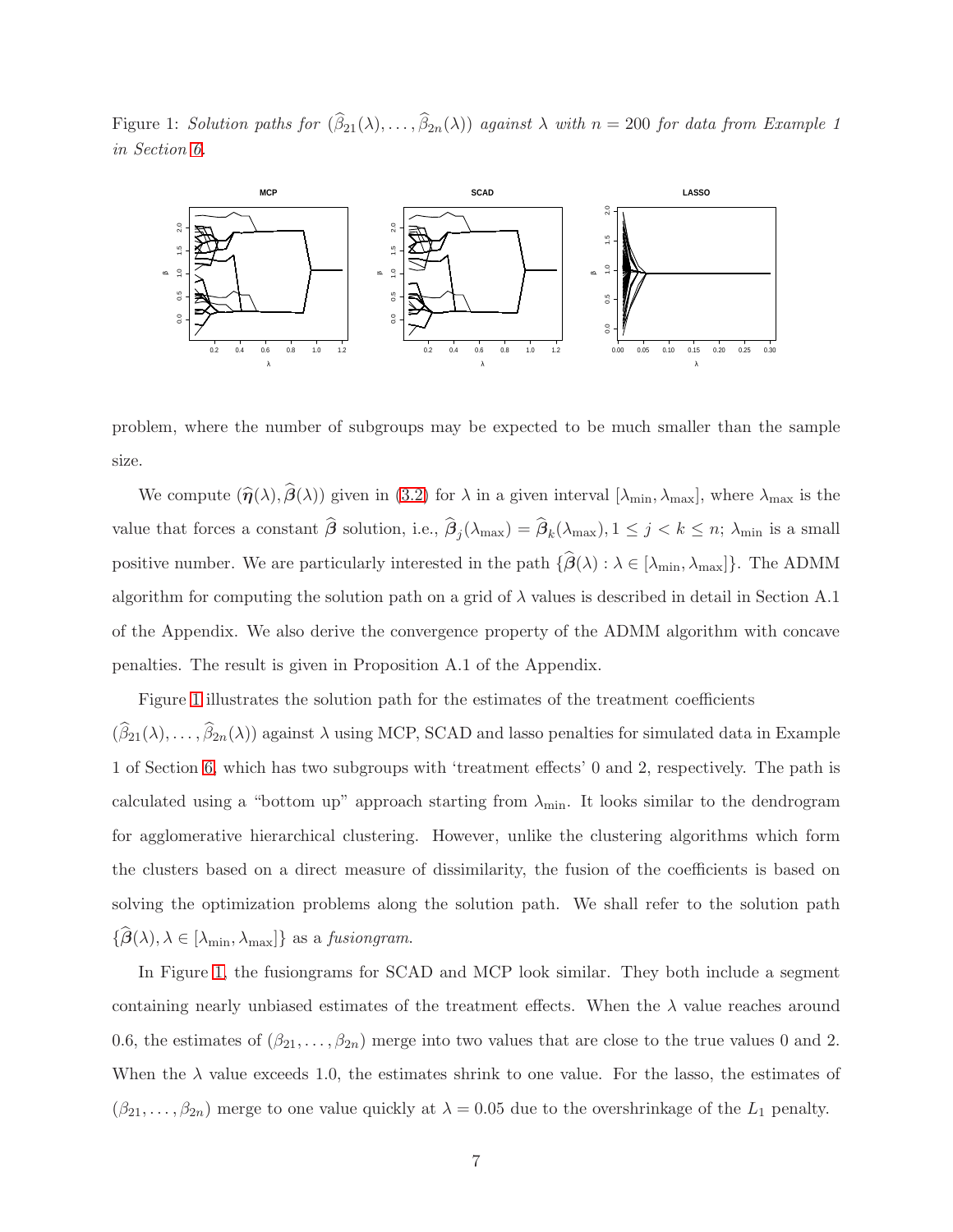### <span id="page-8-0"></span>4 Theoretical properties

In this section, we study the theoretical properties of the proposed estimator. Specifically, we provide sufficient conditions under which there exists a local minimizer of the objective function equal to the oracle least squares estimator with a priori knowledge of the true groups with high probability. We also derive the lower bound of the minimum difference of coefficients between subgroups in order to be able to estimate the subgroup-specific treatment effects.

### 4.1 Notation and conditions

Let  $\widetilde{\mathbf{W}} = \{w_{ik}\}$  be an  $n \times K$  matrix with  $w_{ik} = 1$  for  $i \in \mathcal{G}_k$  and  $w_{ik} = 0$  otherwise. Let  $\mathbf{W} = \widetilde{\mathbf{W}} \otimes \mathbf{I}_p$ . Let  $\mathcal{M}_{\mathcal{G}} = \{\beta \in \mathbb{R}^{np} : \beta_i = \beta_j$ , for any  $i, j \in \mathcal{G}_k, 1 \leq k \leq K\}$ . For each  $\beta \in \mathcal{M}_{\mathcal{G}}$ , it can be written as  $\beta = W\alpha$ , where  $\alpha = (\alpha_1^T, \dots, \alpha_K^T)^T$  and  $\alpha_k$  is a  $p \times 1$  vector of the kth subgroup-specific parameter for  $k = 1, ..., K$ . Simple calculation shows

$$
\mathbf{W}^{\mathrm{T}}\mathbf{W} = \mathrm{diag}(|\mathcal{G}_1|, \ldots, |\mathcal{G}_K|) \otimes \mathbf{I}_p,
$$

where  $|\mathcal{G}_k|$  denotes the number of elements in  $\mathcal{G}_k$ . Denote the minimum and maximum group sizes by  $|\mathcal{G}_{\min}| = \min_{1 \leq k \leq K} |\mathcal{G}_k|$  and  $|\mathcal{G}_{\max}| = \max_{1 \leq k \leq K} |\mathcal{G}_k|$ , respectively. For any positive numbers  $a_n$ and  $b_n$ , let  $a_n \gg b_n$  denote  $a_n^{-1}b_n = o(1)$ . For any vector  $\boldsymbol{\zeta} = (\zeta_1, \ldots, \zeta_s)^T \in \mathbb{R}^s$ , let  $\|\boldsymbol{\zeta}\|_{\infty} =$  $\max_{1 \leq l \leq s} |\zeta_l|$  . For any symmetric matrix  $\mathbf{A}_{s \times s}$ , denote its  $L_2$  norm by  $\|\mathbf{A}\| = \max_{\boldsymbol{\zeta} \in R^s, \|\boldsymbol{\zeta}\| = 1} \|\mathbf{A}\boldsymbol{\zeta}\|$ , and let  $\lambda_{\min}(\mathbf{A})$  and  $\lambda_{\max}(\mathbf{A})$  be the smallest and largest eigenvalues of **A**, respectively. For any matrix  $\mathbf{A} = (A_{ij})_{i=1,j=1}^{s,t}$ , denote  $\|\mathbf{A}\|_{\infty} = \max_{1 \leq i \leq s} \sum_{j=1}^{t} |A_{ij}|$ . Let  $\mathbf{y} = (y_1, \ldots, y_n)$ <sup>T</sup>,  $\mathbf{Z} =$  $(z_1,\ldots,z_n)^T$ , and  $X = diag(x_1^T,\ldots,x_n^T)$ . Denote  $\tilde{X} = XW$  and  $U = (Z, XW)$ . Finally, denote the scaled penalty function by

$$
\rho(t) = \lambda^{-1} p_{\gamma}(t, \lambda).
$$

We make the following basic assumptions.

- (C1) The function  $\rho(t)$  is symmetric, non-decreasing and concave on  $[0,\infty)$ . It is constant for  $t \ge a\lambda$  for some constant  $a > 0$ , and  $\rho(0) = 0$ . In addition,  $\rho'(t)$  exists and is continuous except for a finite number values of t and  $\rho'(0+) = 1$ .
- (C2) The noise vector  $\boldsymbol{\varepsilon} = (\varepsilon_1, \ldots, \varepsilon_n)^T$  has sub-Gaussian tails such that  $P(|\mathbf{a}^T \boldsymbol{\varepsilon}| > ||\mathbf{a}||x) \le$  $2 \exp(-c_1 x^2)$  for any vector  $\mathbf{a} \in \mathbb{R}^n$  and  $x > 0$ , where  $0 < c_1 < \infty$ .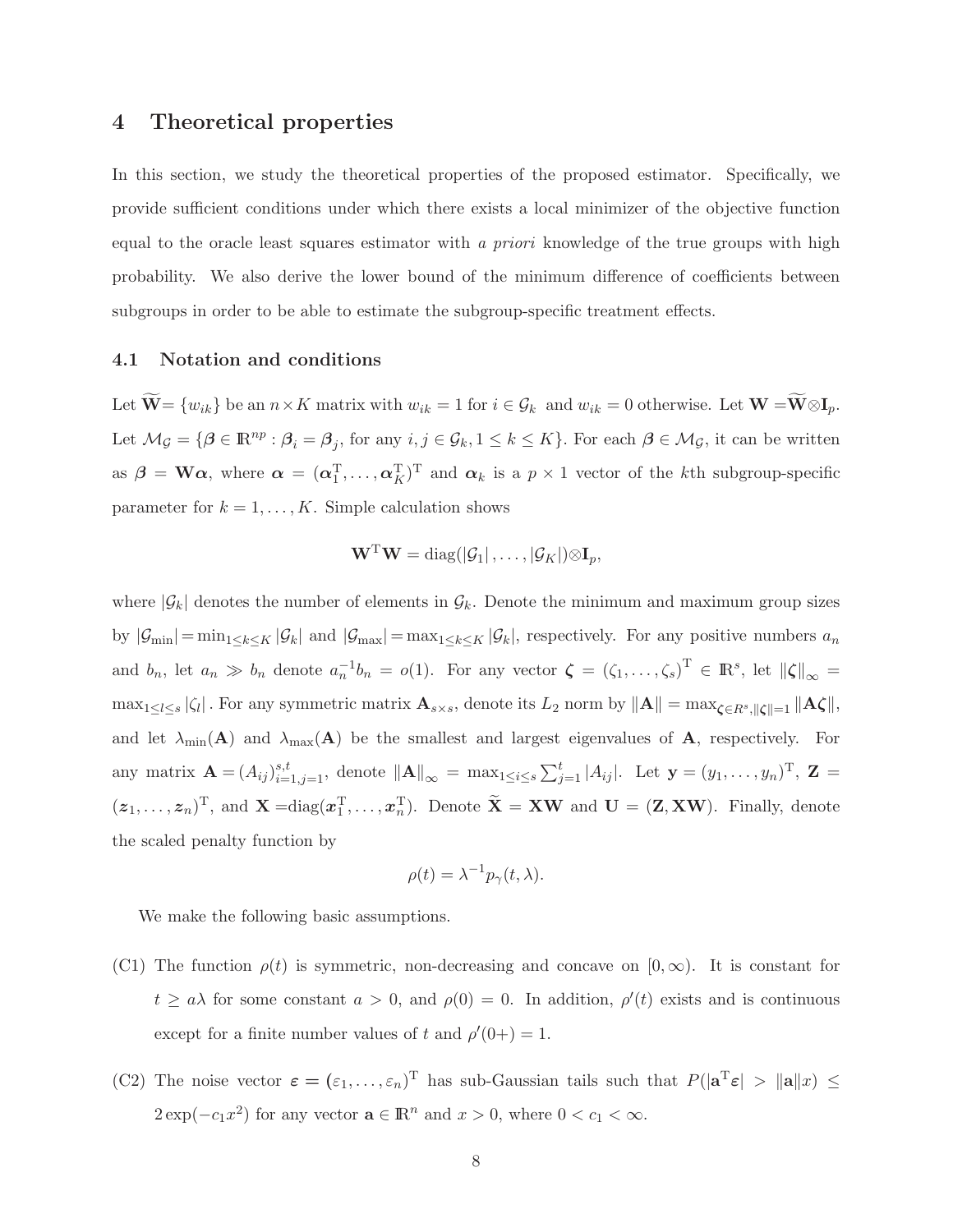(C3) Assume  $\sum_{i=1}^{n} z_{il}^2 = n$  for  $1 \le l \le q$ , and  $\sum_{i=1}^{n} x_{ij}^2 1\{i \in \mathcal{G}_k\} = |\mathcal{G}_k|$  for  $1 \le j \le p$ ,  $\lambda_{\min}(\mathbf{U}^T \mathbf{U}) \geq C_1 |\mathcal{G}_{\min}|, \sup_i ||\mathbf{x}_i|| \leq C_2 \sqrt{p}$  and  $\sup_i ||\mathbf{z}_i|| \leq C_3 \sqrt{q}$  for some constants  $0 <$  $C_1 < \infty$ ,  $0 < C_2 < \infty$  and  $0 < C_3 < \infty$ .

Conditions (C1) and (C2) are common assumptions in penalized regression in high-dimensional settings. The concave penalties such as MCP and SCAD satisfy  $(C1)$ . In the literature, it is commonly assumed that the smallest eigenvalue of the transpose of the design matrix multiplied by the design matrix is bounded by  $C_1n$ , which may not hold for  $U^TU$ . By some calculation and  $\widetilde{\mathbf{X}} = \mathbf{X}\mathbf{W}$ , we have

$$
\widetilde{\mathbf{X}}^{\mathrm{T}}\widetilde{\mathbf{X}} = \mathrm{diag}(\sum\nolimits_{i \in \mathcal{G}_k} \boldsymbol{x}_i \boldsymbol{x}_i^{\mathrm{T}}, k = 1, \ldots, K).
$$

By assuming that  $\lambda_{\min}(\sum_{i \in \mathcal{G}_k} x_i x_i^{\mathrm{T}}) \geq c |\mathcal{G}_k|$  for some constant  $0 < c < \infty$ , we have  $\lambda_{\min}(\tilde{\mathbf{X}}^{\mathrm{T}} \tilde{\mathbf{X}}) \geq$  $c |\mathcal{G}_{\text{min}}|$ . If  $\mathbf{Z}^{\text{T}} \mathbf{X} = 0$  and  $\lambda_{\text{min}}(\mathbf{Z}^{\text{T}} \mathbf{Z}) \geq Cn$ , we have

$$
\lambda_{\min}(\mathbf{U}^{\mathrm{T}}\mathbf{U}) = \min\{\lambda_{\min}(\mathbf{Z}^{\mathrm{T}}\mathbf{Z}), \lambda_{\min}(\widetilde{\mathbf{X}}^{\mathrm{T}}\widetilde{\mathbf{X}})\} \ge \min(c |\mathcal{G}_{\min}|, Cn),
$$

and  $|\mathcal{G}_{\text{min}}| \le n/K$ . Therefore, we let the smallest eigenvalue in Condition (C3) be bounded below by  $C_1 | \mathcal{G}_{\text{min}} |$ .

### 4.2 Heterogeneous model

In this section, we study the theoretical properties of the proposed estimator under the heterogeneous model in which there are at least two subgroups, that is,  $K \geq 2$ . If the underlying groups  $\mathcal{G}_1, \ldots, \mathcal{G}_K$  were known, the oracle estimator of  $(\eta, \beta)$  would be

$$
(\widehat{\boldsymbol{\eta}}^{or}, \widehat{\boldsymbol{\beta}}^{or}) = \underset{\boldsymbol{\eta} \in \mathbb{R}^q, \ \boldsymbol{\beta} \in \mathcal{M}_{\mathcal{G}}}{\operatorname{argmin}} \frac{1}{2} ||\mathbf{y} - \mathbf{Z}\boldsymbol{\eta} - \mathbf{X}\boldsymbol{\beta}||^2. \tag{4.1}
$$

Since  $\beta = \widetilde{W}\alpha$ , the oracle estimators for the common coefficient  $\alpha$  and the coefficients  $\eta$  are

$$
(\widehat{\boldsymbol{\eta}}^{or}, \widehat{\boldsymbol{\alpha}}^{or}) = \underset{\boldsymbol{\eta} \in \mathbb{R}^q, \boldsymbol{\alpha} \in \mathbb{R}^{K_p}}{\operatorname{argmin}} \frac{1}{2} ||\mathbf{y} - \mathbf{Z}\boldsymbol{\eta} - \widetilde{\mathbf{X}}\boldsymbol{\alpha}||^2 = (\mathbf{U}^{\mathrm{T}}\mathbf{U})^{-1}\mathbf{U}^{\mathrm{T}}\mathbf{y}.
$$

<span id="page-9-0"></span>Let  $\alpha_k^0$  be the true common coefficient vector for group  $\mathcal{G}_k$ ,  $k = 1, ..., K$  and  $\alpha^0 = ((\alpha_k^0)^T, k =$  $(1, \ldots, K)^T$ . Of course, oracle estimators are not real estimators; they are theoretical constructions useful for stating the properties of the proposed estimators.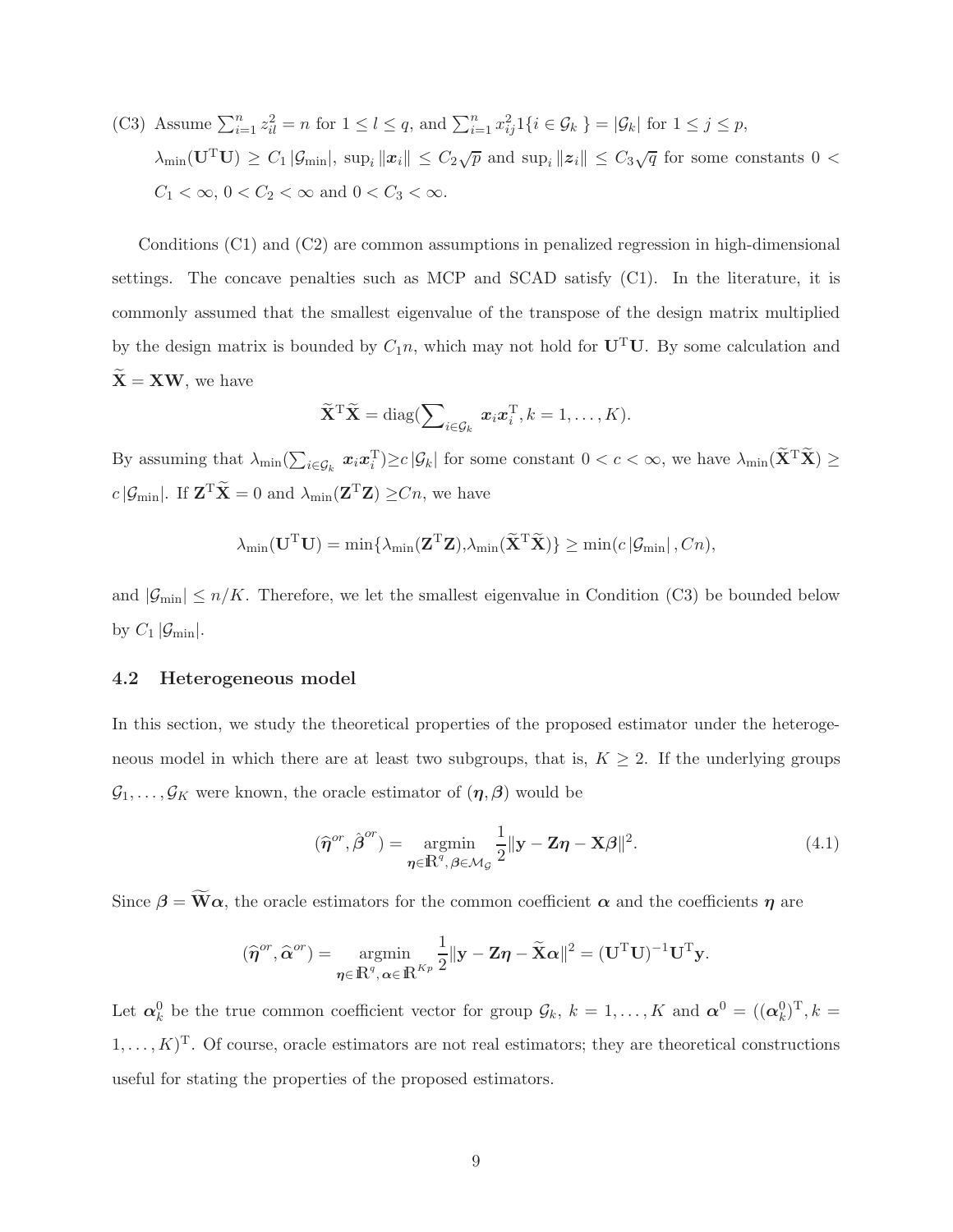**Theorem 1** Suppose  $|\mathcal{G}_{min}| \gg \sqrt{(q + Kp)n \log n}$ . Then under Conditions (C1)-(C3), we have with probability at least  $1 - 2(Kp + q)n^{-1}$ ,

<span id="page-10-0"></span>
$$
\left\| \left( (\widehat{\boldsymbol{\eta}}^{or} - \boldsymbol{\eta}^0)^T, (\widehat{\boldsymbol{\alpha}}^{or} - \boldsymbol{\alpha}^0)^T \right)^T \right\| \le \phi_n,
$$
\n(4.2)

and

$$
\left\|\widehat{\boldsymbol{\beta}}^{or}-\boldsymbol{\beta}^{0}\right\| \leq \sqrt{|\mathcal{G}_{\text{max}}|}\phi_{n}, \ \ \sup_{i}\left\|\widehat{\boldsymbol{\beta}}_{i}^{or}-\boldsymbol{\beta}_{i}^{0}\right\| \leq \phi_{n},
$$

where

<span id="page-10-1"></span>
$$
\phi_n = c_1^{-1/2} C_1^{-1} \sqrt{q + Kp} \, |\mathcal{G}_{\min}|^{-1} \sqrt{n \log n}.\tag{4.3}
$$

Moreover, for any vector  $\mathbf{a}_n \in \mathbb{R}^{q+Kp}$  with  $||\mathbf{a}_n|| = 1$ , we have as  $n \to \infty$ ,

<span id="page-10-4"></span>
$$
\sigma_n(\mathbf{a}_n)^{-1}\mathbf{a}_n^T((\widehat{\boldsymbol{\eta}}^{or}-\boldsymbol{\eta}^0)^T, (\widehat{\boldsymbol{\alpha}}^{or}-\boldsymbol{\alpha}^0)^T)^T \to_D N(0,1),
$$
\n(4.4)

where

<span id="page-10-3"></span>
$$
\sigma_n(\mathbf{a}_n) = \sigma \left[ \mathbf{a}_n^T (\mathbf{U}^T \mathbf{U})^{-1} \mathbf{a}_n \right]^{1/2}.
$$
 (4.5)

**Remark 1** Since  $|\mathcal{G}_{min}| \le n/K$ , by the condition  $|\mathcal{G}_{min}| \gg \sqrt{(q+Kp)n \log n}$ , then q, K and p must satisfy  $K\sqrt{q+Kp} = o\{\sqrt{n(\log n)^{-1}}\}.$ 

**Remark 2** By letting  $|\mathcal{G}_{min}| = \delta n/K$  for some constant  $0 < \delta \leq 1$ , the bound [\(4.2\)](#page-10-0) is  $\phi_n =$  $c_1^{-1/2}C_1^{-1}\delta^{-1}K\sqrt{q+Kp}\sqrt{\log n/n}$ . Moreover, if q, K and p are fixed quantities, then  $\phi_n = C^*\sqrt{\log n/n}$ for some constant  $0 < C^* < \infty$ .

Let

$$
b_n = \min_{i \in \mathcal{G}_k, j \in \mathcal{G}_{k'}, k \neq k'} ||\beta_i^0 - \beta_j^0|| = \min_{k \neq k'} ||\alpha_k^0 - \alpha_{k'}^0||
$$

<span id="page-10-2"></span>be the minimal difference of the common values between two groups.

**Theorem 2** Suppose the conditions in Theorem [1](#page-9-0) hold. If  $b_n > a\lambda$  and  $\lambda \gg \phi_n$ , for some constant a > 0, where  $\phi_n$  is given in [\(4.3\)](#page-10-1), then there exists a local minimizer  $(\hat{\eta}(\lambda),\hat{\beta}(\lambda))$  of the objective function  $Q_n(\eta, \beta; \lambda)$  given in [\(3.1\)](#page-6-0) satisfying

$$
P\left((\widehat{\boldsymbol{\eta}}(\lambda),\widehat{\boldsymbol{\beta}}(\lambda))=(\widehat{\boldsymbol{\eta}}^{or},\widehat{\boldsymbol{\beta}}^{or})\right)\to 1.
$$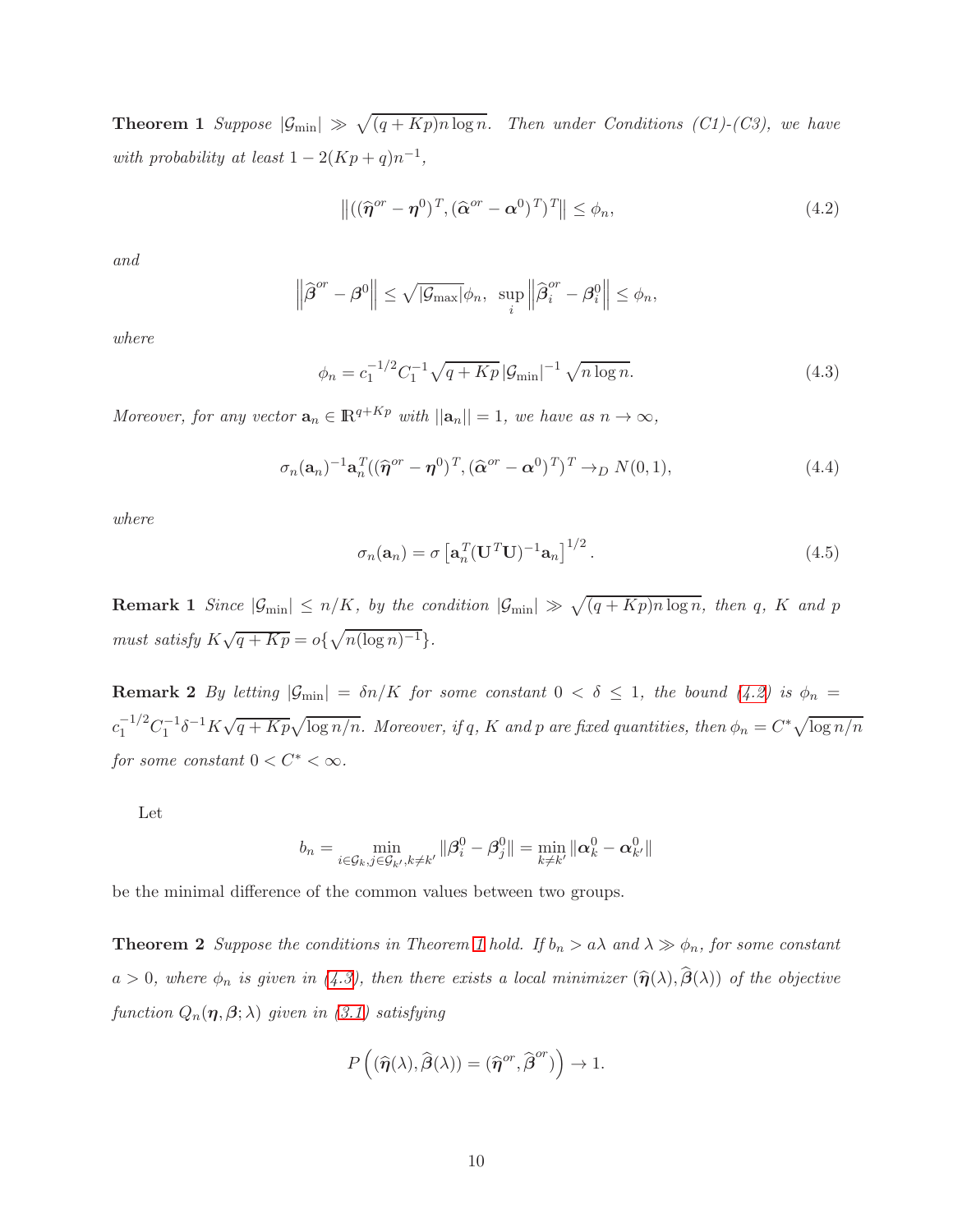**Remark 3** Theorem [2](#page-10-2) shows that the oracle estimator  $(\hat{\eta}^{or}, \hat{\beta}^{or})$  is a local minimizer of the objective function with a high probability, and thus the true groups can be recovered with the estimated common value for group k given as  $\widehat{\boldsymbol{\alpha}}_k(\lambda) = \widehat{\boldsymbol{\beta}}_i^{or}$  $\widetilde{f}_i$  for  $i \in \mathcal{G}_k$ . This result holds given that  $b_n \gg \phi_n$ . As discussed in Remark [2,](#page-26-0) when K, p and q are finite and fixed numbers and  $|\mathcal{G}_{min}| = \delta n/K$  for some constant  $0 < \delta \leq 1$ ,  $b_n \gg C^* \sqrt{\log n/n}$  for some constant  $0 < C^* < \infty$ .

Let  $\hat{\alpha}(\lambda) = (\hat{\alpha}_1(\lambda)^T, \dots, \hat{\alpha}_K(\lambda)^T)^T$  be the estimated treatment effects such that  $\hat{\alpha}_k(\lambda) = \hat{\beta}_i(\lambda)$ for  $i \in \mathcal{G}_k$ , where  $k = 1, ..., K$ , and  $\hat{\boldsymbol{\beta}}(\lambda) = {\hat{\boldsymbol{\beta}}_i(\lambda)^T, 1 \leq i \leq n}^T$  is the local minimizer given in Theorem [2.](#page-10-2) Based on the results in Theorems [1](#page-9-0) and [2,](#page-10-2) we obtain the asymptotic distribution of  $(\widehat{\eta}(\lambda)^{\mathrm{T}}, \widehat{\alpha}(\lambda)^{\mathrm{T}})^{\mathrm{T}}$  given in the following corollary.

<span id="page-11-0"></span>**Corollary 1** Under the conditions in Theorem [2,](#page-10-2) we have for any  $\mathbf{a}_n \in \mathbb{R}^{q+Kp}$  with  $||\mathbf{a}_n|| = 1$ , as  $n \to \infty$ ,

$$
\sigma_n(\mathbf{a}_n)^{-1}\mathbf{a}_n^T((\widehat{\boldsymbol{\eta}}(\lambda)-\boldsymbol{\eta}^0)^T,(\widehat{\boldsymbol{\alpha}}(\lambda)-\boldsymbol{\alpha}^0)^T)^T \to_D N(0,1),
$$

with  $\sigma_n(\mathbf{a}_n)$  given in [\(4.5\)](#page-10-3). As a result, we have for any vectors  $\mathbf{a}_{n1} \in \mathbb{R}^q$  with  $||\mathbf{a}_{n1}|| = 1$  and  $\mathbf{a}_{n2} \in \mathbb{R}^{Kp}$   $||\mathbf{a}_{n2}|| = 1$ , as  $n \to \infty$ ,

$$
\sigma_{n1}^{-1}(\mathbf{a}_{n1})\mathbf{a}_{n1}^T(\widehat{\boldsymbol{\eta}}(\lambda)-\boldsymbol{\eta}^0)\rightarrow_D N(0,1) \text{ and } \sigma_{n2}^{-1}(\mathbf{a}_{n2})\mathbf{a}_{n2}^T(\widehat{\boldsymbol{\alpha}}(\lambda)-\boldsymbol{\alpha}^0)\rightarrow_D N(0,1),
$$

where

$$
\sigma_{n1}(\mathbf{a}_{n1}) = \sigma \left[ \mathbf{a}_{n1}^T [\mathbf{Z}^T \mathbf{Z} - \mathbf{Z}^T \widetilde{\mathbf{X}} (\widetilde{\mathbf{X}}^T \widetilde{\mathbf{X}})^{-1} \widetilde{\mathbf{X}}^T \mathbf{Z}]^{-1} \mathbf{a}_{n1} \right]^{1/2},
$$
  

$$
\sigma_{n2}(\mathbf{a}_{n2}) = \sigma \left[ \mathbf{a}_{n2}^T [\widetilde{\mathbf{X}}^T \widetilde{\mathbf{X}} - \widetilde{\mathbf{X}}^T \mathbf{Z} (\mathbf{Z}^T \mathbf{Z})^{-1} \mathbf{Z}^T \widetilde{\mathbf{X}}]^{-1} \mathbf{a}_{n2} \right]^{1/2}.
$$

**Remark 4** From the oracle property in Theorem [2,](#page-10-2) we have that  $P(\widehat{K} = K) \rightarrow 1$ ,  $\widehat{K}$  is the estimated number of subgroups. Moreover, since  $\widehat{\boldsymbol{\beta}}^{or} = \widetilde{\mathbf{W}} \alpha^{or}$  and  $\widehat{\boldsymbol{\beta}}(\lambda) = \widehat{\widetilde{\mathbf{W}}} \widehat{\alpha}(\lambda)$ , then  $P(\widehat{\widetilde{\mathbf{W}}} = \lambda)$  $(\mathbf{W}) \to 1$ , where  $\mathbf{W} = {\hat{w}_{ik}}$  with  $\hat{w}_{ik} = 1$  for  $i \in \mathcal{G}_k$  and  $w_{ik} = 0$  otherwise. Hence, the subgroup memberships can be recovered with a high probability.

Remark 5 The asymptotic distribution of the penalized estimators provides a theoretical justification for further conducting statistical inference about heterogeneity. By the results in Corollary [1,](#page-11-0) for given  $\mathbf{a}_{n1} \in \mathbb{R}^q$  and  $\mathbf{a}_{n2} \in \mathbb{R}^{Kp}$ , 100(1 –  $\alpha$ )% confidence intervals for  $\mathbf{a}_{n1}^T \boldsymbol{\eta}^0$  and  $\mathbf{a}_{n2}^T \boldsymbol{\alpha}^0$  are given by

$$
\mathbf{a}_{n1}^T \widehat{\boldsymbol{\eta}}(\lambda) \pm z_{\alpha/2} \widehat{\sigma}_{n1}(\mathbf{a}_{n1}) \quad and \quad \mathbf{a}_{n2}^T \widehat{\boldsymbol{\alpha}}(\lambda) \pm z_{\alpha/2} \widehat{\sigma}_{n2}(\mathbf{a}_{n2}),
$$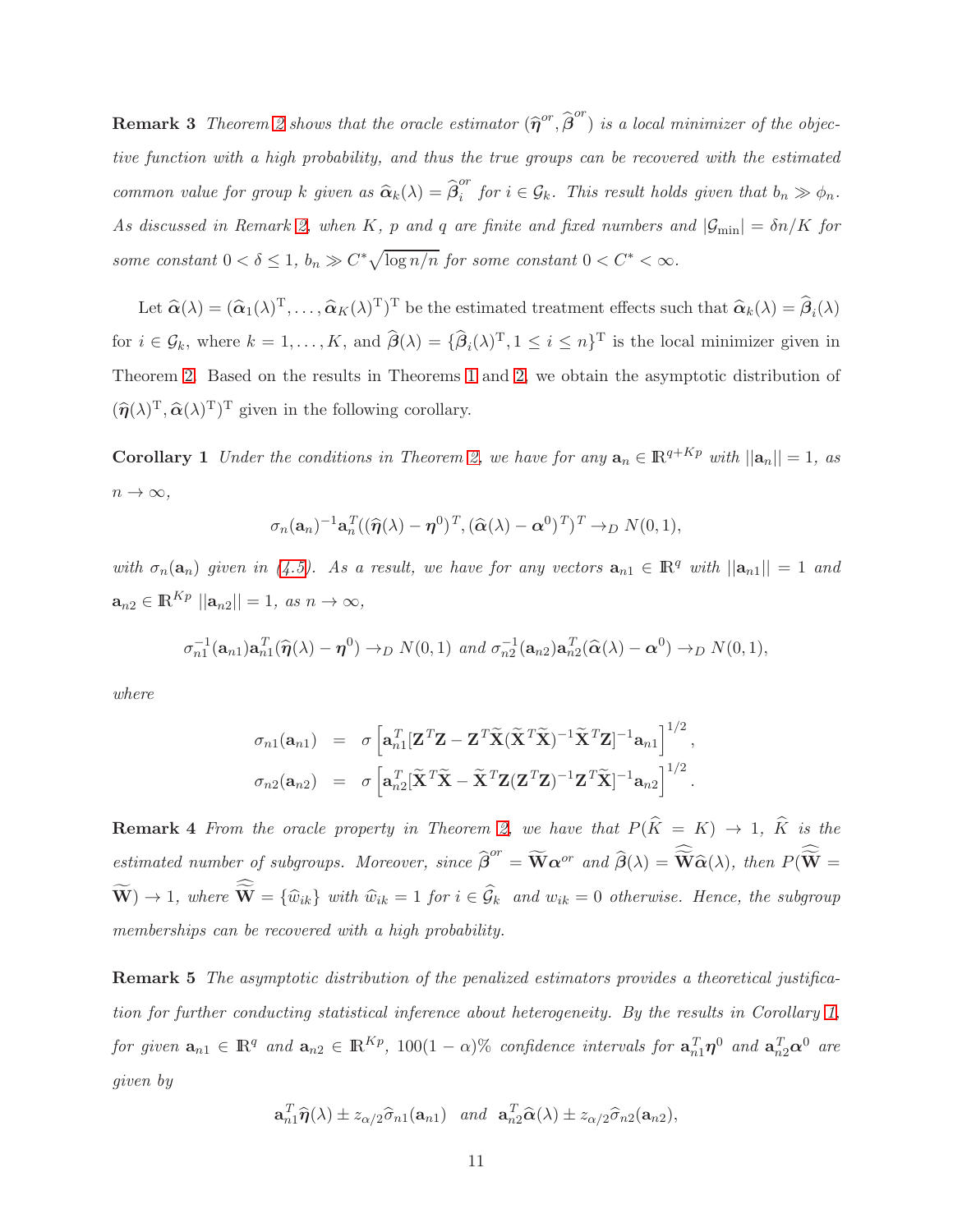respectively, where  $z_{\alpha/2}$  is the  $(1 - \alpha/2)100$  percentile of the standard normal, and  $\hat{\sigma}_{n1}(\mathbf{a}_{n1})$  and  $\widehat{\sigma}_{n2}(\mathbf{a}_{n2})$  are estimates of  $\sigma_{n1}(\mathbf{a}_{n1})$  and  $\sigma_{n2}(\mathbf{a}_{n2})$  with  $\sigma^2$  estimated by

$$
\widehat{\sigma}^2 = (n - q - \widehat{K}p)^{-1} \sum_{i=1}^n (y_i - z_i^T \widehat{\boldsymbol{\eta}} - x_i^T \widehat{\boldsymbol{\beta}}_i)^2.
$$

#### 4.3 Homogeneous model

When the true model is the homogeneous model given as  $y_i = \boldsymbol{z}_i^{\mathrm{T}} \boldsymbol{\eta} + \boldsymbol{x}_i^{\mathrm{T}} \boldsymbol{\alpha} + \varepsilon_i, i = 1, \ldots, n$ , we have  $\beta_1 = \cdots = \beta_n = \alpha$  and  $K = 1$ . The penalized estimator  $(\hat{\eta}(\lambda), \hat{\beta}(\lambda))$  of  $(\eta, \beta)$ , where  $\boldsymbol{\beta} = (\boldsymbol{\beta}_1^T,\ldots,\boldsymbol{\beta}_n^T)^T$ , also has the oracle property given as follows. We define the oracle estimator for  $(\eta, \alpha)$  as

$$
(\widehat{\boldsymbol{\eta}}^{or}, \widehat{\boldsymbol{\alpha}}^{or}) = \underset{\boldsymbol{\eta} \in \mathbb{R}^q, \boldsymbol{\alpha} \in \mathbb{R}^p}{\operatorname{argmin}} \frac{1}{2} ||\mathbf{y} - \mathbf{Z}\boldsymbol{\eta} - \mathbf{x}\boldsymbol{\alpha}||^2
$$

$$
= (\mathbf{U}^{*T}\mathbf{U}^*)^{-1}\mathbf{U}^{*T}\mathbf{y},
$$

where  $\mathbf{x} = (\boldsymbol{x}_1, \dots, \boldsymbol{x}_n)^\mathrm{T}$  and  $\mathbf{U}^* = (\mathbf{Z}, \mathbf{x})$ . Let  $\widehat{\boldsymbol{\beta}}^{or} = (\widehat{\boldsymbol{\beta}}_1^{or} \mathbf{I})$  $\overline{\beta}_1^{or\mathrm{T}}, \ldots, \widehat{\beta}_n^{or\mathrm{T}}$  $\binom{or}{n}$ <sup>T</sup>, where  $\widehat{\beta}_i^{or} = \widehat{\alpha}^{or}$  for all *i*. Let  $\eta^0$  and  $\alpha^0$  be the true coefficient vectors. We introduce the following condition.

 $(C3^*)$  Assume  $\sum_{i=1}^n z_{il}^2 = n$  for  $1 \leq l \leq q$ , and  $\sum_{i=1}^n x_{ij}^2 = n$  for  $1 \leq j \leq p$ ,  $\lambda_{\min}(\mathbf{U}^* \mathbf{U}^*) \geq C_1 n$ ,  $\sup_i ||x_i|| \leq C_2\sqrt{p}$  and  $\sup_i ||z_i|| \leq C_3\sqrt{q}$  for some constants  $0 < C_1 < \infty$ ,  $0 < C_2 < \infty$  and  $0 < C_3 < \infty$ .

<span id="page-12-0"></span>**Theorem 3** Suppose Conditions (C1), (C2) and (C3<sup>\*</sup>) hold. If  $p = o(n(\log n)^{-1})$  and  $q =$  $o(n(\log n)^{-1})$ , the oracle estimator has the property that with probability at least  $1 - 2(p+q)n^{-1}$ ,

<span id="page-12-1"></span>
$$
\left\| \left( (\widehat{\boldsymbol{\eta}}^{or} - \boldsymbol{\eta}^{0})^{T}, (\widehat{\boldsymbol{\alpha}}^{or} - \boldsymbol{\alpha}^{0})^{T} \right)^{T} \right\| \leq \phi_{n},
$$
  
\n
$$
\sup_{i} \left\| \widehat{\boldsymbol{\beta}}_{i}^{or} - \boldsymbol{\beta}_{i}^{0} \right\| \leq \phi_{n}, \qquad (4.6)
$$

where

$$
\phi_n = c_1^{-1/2} C_1^{-1} \sqrt{q+p} \sqrt{n^{-1} \log n},
$$

in which  $c_1$  and  $C_1$  are given in Conditions (C2) and (C3<sup>\*</sup>), respectively, and for any vector  $\mathbf{a}_n \in \mathbb{R}^{q+p}$  with  $||\mathbf{a}_n|| = 1$ , as  $n \to \infty$ ,

<span id="page-12-2"></span>
$$
\sigma_n(\mathbf{a}_n)^{-1}\mathbf{a}_n^T((\widehat{\boldsymbol{\eta}}^{or}-\boldsymbol{\eta}^0)^T, (\widehat{\boldsymbol{\alpha}}^{or}-\boldsymbol{\alpha}^0)^T)^T \to N(0,1),
$$
\n(4.7)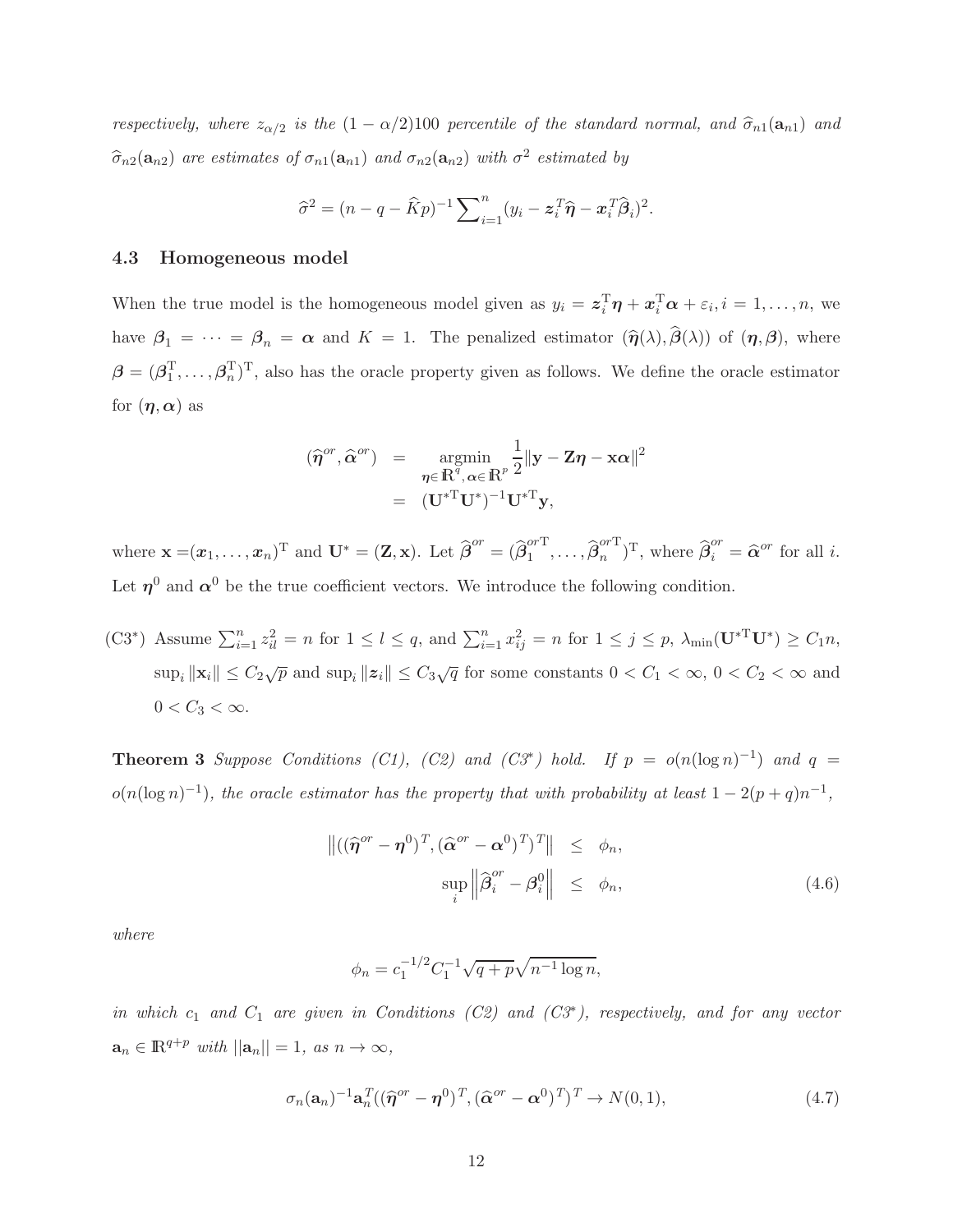where

$$
\sigma_n(\mathbf{a}_n)=\sigma\left[\mathbf{a}_n^T(\mathbf{U}^{*T}\mathbf{U}^*)^{-1}\mathbf{a}_n\right]^{1/2}.
$$

Moreover, if  $\lambda \gg \phi_n$ , then there exists a local minimizer  $(\hat{\eta}(\lambda),\hat{\beta}(\lambda))$  of the objective function  $Q_n(\boldsymbol{\eta},\boldsymbol{\beta};\boldsymbol{\lambda})$  given in [\(3.1\)](#page-6-0) satisfying

<span id="page-13-1"></span>
$$
P\left((\widehat{\boldsymbol{\eta}}(\lambda),\widehat{\boldsymbol{\beta}}(\lambda))=(\widehat{\boldsymbol{\eta}}^{or},\widehat{\boldsymbol{\beta}}^{or})\right)\to 1.
$$
\n(4.8)

**Remark 6** By Theorem [3,](#page-12-0) the local minimizer  $\hat{\beta}_i(\lambda) = \hat{\alpha}(\lambda) = \hat{\alpha}^{or}$  for all i with probability approaching 1. Then, we have for any vectors  $\mathbf{a}_{n1} \in \mathbb{R}^q$  with  $||\mathbf{a}_{n1}|| = 1$  and  $\mathbf{a}_{n2} \in \mathbb{R}^p$  with  $||\mathbf{a}_{n2}|| = 1$ , as  $n \to \infty$ ,

$$
\sigma_{n1}^{-1}(\mathbf{a}_{n1})\mathbf{a}_{n1}^T(\widehat{\boldsymbol{\eta}}(\lambda)-\boldsymbol{\eta}^0)\rightarrow_D N(0,1) \text{ and } \sigma_{n2}^{-1}(\mathbf{a}_{n2})\mathbf{a}_{n2}^T(\widehat{\boldsymbol{\alpha}}(\lambda)-\boldsymbol{\alpha}^0)\rightarrow_D N(0,1),
$$

where

$$
\sigma_{n1}(\mathbf{a}_{n1}) = \sigma \left[ \mathbf{a}_{n1}^T [\mathbf{Z}^T \mathbf{Z} - \mathbf{Z}^T \mathbf{x} (\mathbf{x}^T \mathbf{x})^{-1} \mathbf{x}^T \mathbf{Z}]^{-1} \mathbf{a}_{n1} \right]^{1/2},
$$
  
\n
$$
\sigma_{n2}(\mathbf{a}_{n2}) = \sigma \left[ \mathbf{a}_{n2}^T [\mathbf{x}^T \mathbf{x} - \mathbf{x}^T \mathbf{Z} (\mathbf{Z}^T \mathbf{Z})^{-1} \mathbf{Z}^T \mathbf{x}]^{-1} \mathbf{a}_{n2} \right]^{1/2}.
$$

# <span id="page-13-0"></span>5 Testing of a homogeneous model

Next, we propose a residual bootstrapping procedure to test homogeneity of the treatment effects, i.e., to test whether the model is the homogeneous model, given as  $y_i = \boldsymbol{z}_i^{\mathrm{T}} \boldsymbol{\eta} + \boldsymbol{x}_i^{\mathrm{T}} \boldsymbol{\alpha} + \varepsilon_i, i = 1, \ldots, n$ . We consider this model as the reduced model, and the full model is given in  $(2.2)$ . We estimate the reduced model by OLS and obtain the resulting estimators as  $\hat{\eta}^R$  and  $\hat{\alpha}^R$ . We then estimate the full model by our proposed method and denote the resulting estimators as  $\hat{\eta}^{\text{F}}$  and  $\hat{\beta}_i^{\text{F}}$  $\overline{i}$ . Let the fitted values be  $\hat{\mu}_i^{\text{R}} = \mathbf{z}_i^{\text{T}} \hat{\pmb{\eta}}^{\text{R}} + \mathbf{x}_i^{\text{T}} \hat{\pmb{\alpha}}^{\text{R}}$  and  $\hat{\mu}_i^{\text{F}} = \mathbf{z}_i^{\text{T}} \hat{\pmb{\eta}}^{\text{F}} + \mathbf{x}_i^{\text{T}} \hat{\pmb{\beta}}_i^{\text{F}}$  $\frac{1}{i}$  for the reduced and full models, respectively. Borrowing the idea from Härdle and Mammen (1993), we use the integrated squared deviation between  $\hat{\mu}_i^R$  and  $\hat{\mu}_i^F$  as the test statistic, which would be  $\mathcal{T}_n = \sum_{i=1}^n (\hat{\mu}_i^F - \hat{\mu}_i^R)^2/n$ . Let the residuals be  $\hat{\epsilon}_i = y_i - \hat{\mu}_i^F$  for  $i = 1, \dots, n$ . We obtain a randomly resampled residual  $\hat{\epsilon}_i^*$  and then create synthetic response variables  $y_i^* = \hat{\mu}_i^R + \hat{\epsilon}_i^*$ . Using  $(z_i, x_i, y_i^*)$  as bootstrap observations, we obtain the fitted values  $\hat{\mu}_i^*$ <sup>R</sup> and  $\hat{\mu}_i^*$ <sup>F</sup>, respectively, by refitting the reduced and full models, and then creat the bootstrapped version of the test statistic, denoted as  $\mathcal{T}_n^* = \sum_{i=1}^n (\hat{\mu}_i^{*F} - \hat{\mu}_i^{*R})^2/n$ . Using the Monte Carlo simulations to approximate the conditional distribution  $\mathcal{L}^*(\mathcal{T}_n^*) = \mathcal{L}(\mathcal{T}_n^*)$  $_{n}^{*}|(z_{i},x_{i})_{i=1}^{n}),$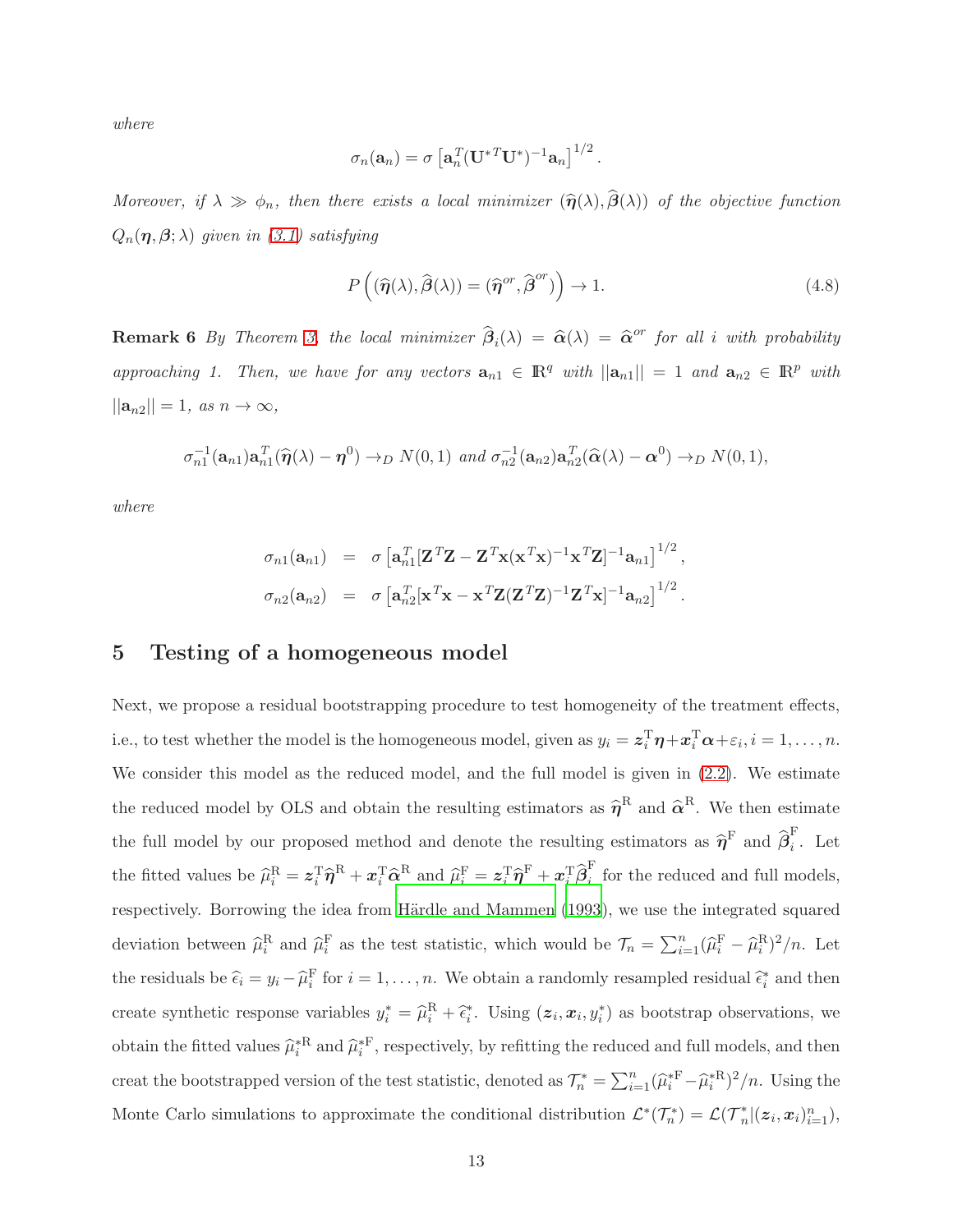we obtain the  $(1 - \alpha)^{\text{th}}$  quantile  $\hat{t}_{\alpha}$  and reject the hypothesis of homogeneity if  $\mathcal{T}_n > \hat{t}_{\alpha}$  at the significance level  $\alpha$ . Alternatively, we can obtain the P-value  $p_v$  by finding the  $(1 - p_v)^{\text{th}}$  quantile  $\widehat{t}_{p\texttt{v}}$  which satisfies  $\widehat{t}_{p\texttt{v}} = \mathcal{T}_n.$ 

# <span id="page-14-0"></span>6 Numerical studies

#### 6.1 Simulation studies

We use the modified Bayes Information Criterion (BIC) [\(Wang et al.](#page-42-6), [2007\)](#page-42-6) for high-dimensional data settings to select the tuning parameter by minimizing

<span id="page-14-1"></span>
$$
\text{BIC}(\lambda) = \log \left[\sum_{i=1}^{n} (y_i - z_i^{\text{T}} \widehat{\boldsymbol{\eta}}(\lambda) - x_i^{\text{T}} \widehat{\boldsymbol{\beta}}_i(\lambda))^2 / n\right] + C_n \frac{\log n}{n} (\widehat{K}(\lambda)p + q),\tag{6.1}
$$

where  $C_n$  is a positive number which can depend on n. When  $C_n = 1$ , the modified BIC reduces to the traditional BIC [\(Schwarz](#page-41-8), [1978](#page-41-8)). Following [Lee et al.](#page-41-9) [\(2014\)](#page-41-9), we use  $C_n = \log(np + q)$ . We select  $\lambda$  by minimizing the modified BIC.

One important evaluation criterion for clustering methods is their ability to reconstruct the true underlying cluster structure. We, therefore, use the Rand Index measure [\(Rand, 1971\)](#page-41-10) to evaluate the accuracy of the clustering results. The Rand Index is viewed as a measure of the percentage of correct decisions made by an algorithm. It is computed by using the formula:

<span id="page-14-2"></span>
$$
RI = \frac{TP + TN}{TP + FP + FN + TN},\tag{6.2}
$$

where a true positive (TP) decision assigns two observations from the same ground truth group to the same cluster, a true negative (TN) decision assigns two observations from different groups to different clusters, a false positive (FP) decision assigns two observations from different groups to the same cluster, and a false negative (FN) decision assigns two observations from the same group to different clusters. The Rand Index lies between 0 and 1. Higher values of the Rand Index indicate better performance of the algorithm.

Example 1 (Two subgroups). We simulate data from the heterogeneous model with two groups:

$$
y_i = \mathbf{z}_i^{\mathrm{T}} \boldsymbol{\eta} + \mathbf{x}_i^{\mathrm{T}} \boldsymbol{\beta}_i + \varepsilon_i, i = 1, \dots, n, \text{ with } \boldsymbol{\beta}_i = \boldsymbol{\alpha}_1 w_{i1} + \boldsymbol{\alpha}_2 w_{i2}, \tag{6.3}
$$

where  $\mathbf{z}_i = (z_{i1}, z_{i2}, z_{i3})^\mathrm{T} \sim \mathcal{N}(\mathbf{0}, \mathbf{\Sigma})$ , in which  $\mathbf{\Sigma} = {\sigma_{jj'}}$ ,  $\sigma_{jj} = 1$  and  $\sigma_{jj'} = 0.3$  for  $j \neq j'$ , and  $x_i = (1, x_i)^T$ , in which  $x_i$  is simulated from centered and standardized binomial with probability 0.7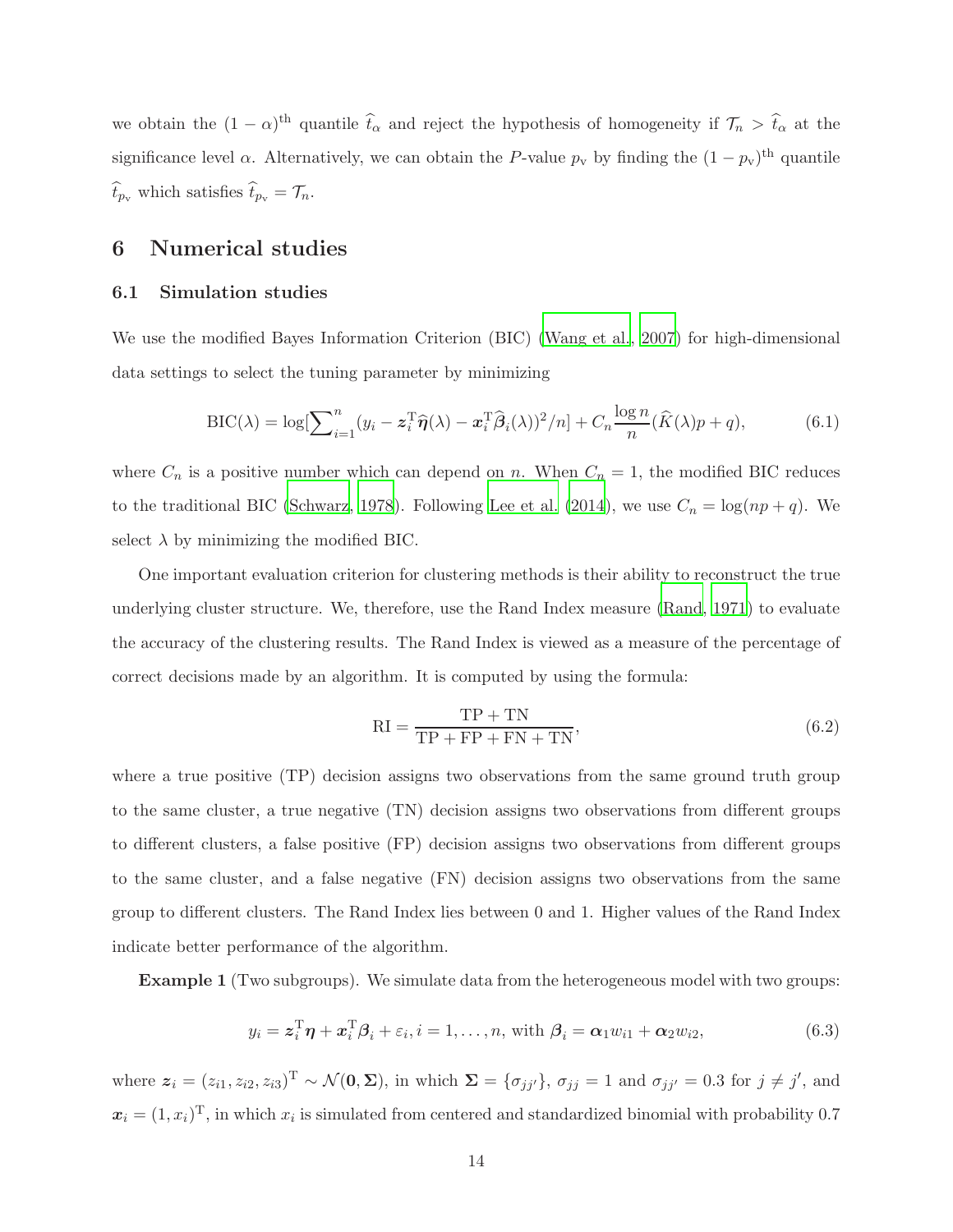for one outcome. We simulate the error terms  $\varepsilon_i$  from independent  $N(0, 0.5^2)$ . Let  $\boldsymbol{\eta} = (1, 1, 1)^T$ ,  $\alpha_1 = (2,2)^T$  and  $\alpha_2 = (0,0)^T$ . Moreover, let  $w_{i1} = I(z_{i1}^2 + u_i - 1 < 0)$  and  $w_{i2} = 1 - w_{i1}$ , where  $u_i \sim \mathcal{N}(0, 1).$ 

<span id="page-15-0"></span>Table 1: The sample mean, median and standard deviation (s.d.) of  $\hat{K}$ , the Rand Index (RI) value and the percentage (per) of  $\hat{K}$  equaling to the true number of subgroups by MCP and SCAD based on 500 replications with  $n = 200, 400$  in Example 1.

| $n = 200$ |                                                                  |  |  | $n = 400$ |  |  |  |  |     |
|-----------|------------------------------------------------------------------|--|--|-----------|--|--|--|--|-----|
| mean      | median s.d. RI per mean median s.d. RI                           |  |  |           |  |  |  |  | per |
|           | MCP 2.100 2.000 0.302 0.799 0.890 2.080 2.000 0.272 0.826 0.920  |  |  |           |  |  |  |  |     |
|           | SCAD 2.100 2.000 0.303 0.799 0.890 2.080 2.000 0.273 0.825 0.920 |  |  |           |  |  |  |  |     |

We select the  $\lambda$  value by minimizing the modified BIC given in [\(6.1\)](#page-14-1). Table [1](#page-15-0) reports the sample mean, median and standard deviation (s.d.) of the estimated number of groups  $\hat{K}$ , the average value of Rand Index (RI) defined in [\(6.2\)](#page-14-2) for measuring clustering accuracy, and the percentage (per) of  $\widehat{K}$  equaling to the true number of subgroups by the MCP and SCAD methods based on 500 simulation realizations with  $n = 200, 400$ . The median of  $\hat{K}$  is 2 which is the true number of subgroups for all cases. As  $n$  increases, the mean gets closer to 2 and the standard deviation becomes smaller. Moreover, the Rand Index (RI) value and the percentage of correctly selecting the number of subgroups become closer to  $1$  as  $n$  increases.

To further study the estimation accuracy and evaluate the asymptotic properties stated in Section [4,](#page-8-0) Table [2](#page-16-0) presents the sample mean, median and asymptotic standard error (ASE) obtained according to Corollary [1](#page-11-0) of the estimators  $\hat{\alpha}_1 = (\hat{\alpha}_{11}, \hat{\alpha}_{12})^T$  and  $\hat{\alpha}_2 = (\hat{\alpha}_{21}, \hat{\alpha}_{22})^T$  by the MCP and SCAD methods and oracle estimators  $\hat{\alpha}_1^{or} = (\hat{\alpha}_{11}^{or}, \hat{\alpha}_{12}^{or})^T$  and  $\hat{\alpha}_2^{or} = (\hat{\alpha}_{21}^{or}, \hat{\alpha}_{22}^{or})^T$  based on 500 replications with  $n = 200$  and 400. The medians and means of  $\hat{\alpha}_1$  and  $\hat{\alpha}_2$  are close to the true values 2 and 0 for all cases. Moreover, the asymptotic standard errors of the penalized estimators  $\hat{\alpha}_1$  and  $\hat{\alpha}_2$  are close to those of the oracle estimators  $\hat{\alpha}_1^{or}$  and  $\hat{\alpha}_2^{or}$ . This supports the oracle property established in Theorem [2.](#page-10-2)

Next, we calculate the mean squared error (MSE) of the estimates  $\hat{\eta}$  by using the formula  $\|\hat{\eta}-\eta\|/\sqrt{q}$ . Figure [2](#page-17-0) depicts the boxplots of the MSEs of  $\hat{\eta}$  by the MCP and SCAD, respectively, at  $n = 200$  (white) and  $n = 400$  (grey). The MCP and SCAD result in similar MSEs of  $\hat{\eta}$ . The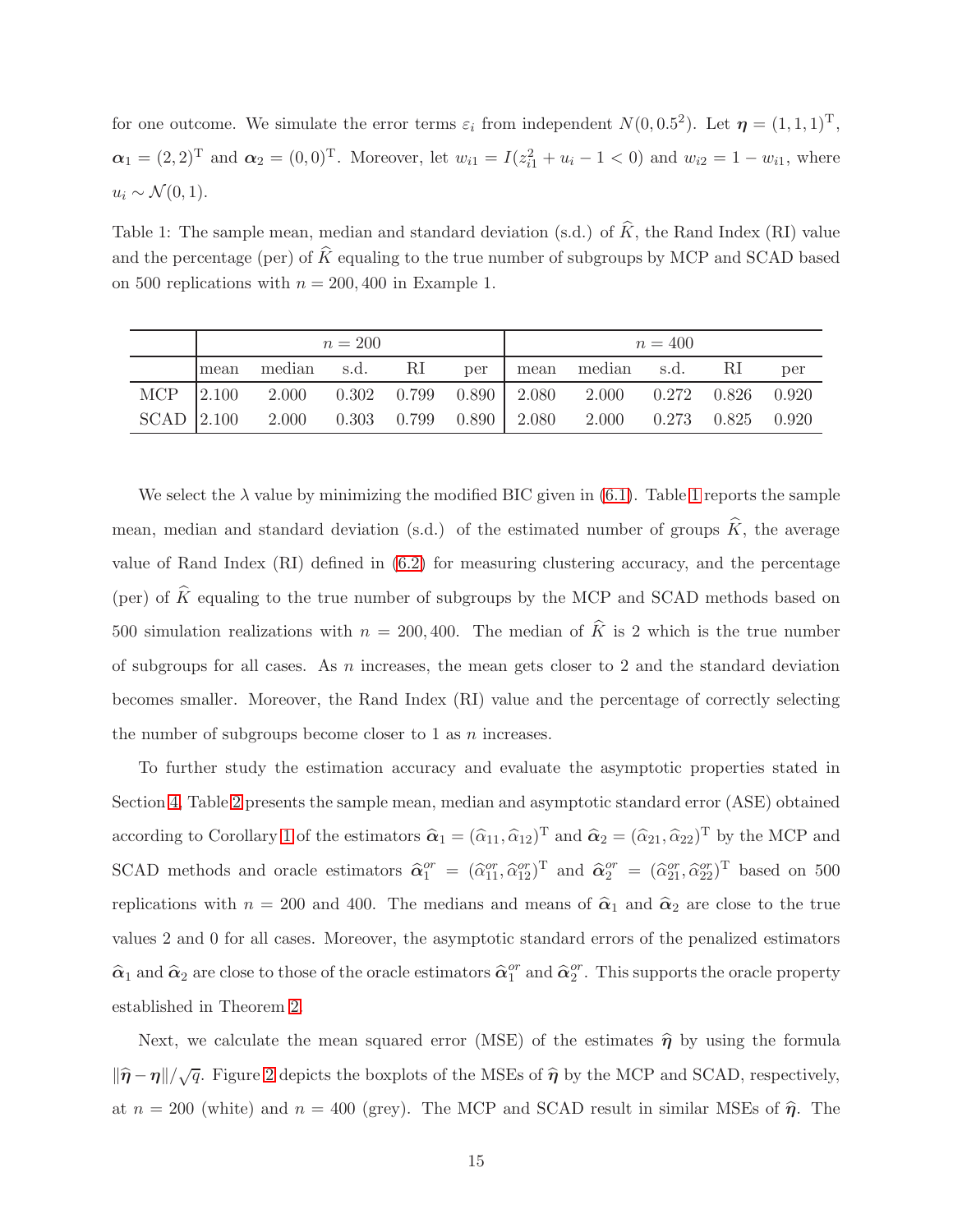|                              |             |          | $n = 200$ |            |       | $n = 400$ |       |
|------------------------------|-------------|----------|-----------|------------|-------|-----------|-------|
|                              |             | mean     | median    | <b>ASE</b> | mean  | median    | ASE   |
| $\widehat{\alpha}_{11}$      | <b>MCP</b>  | 2.016    | 2.019     | 0.046      | 2.012 | 2.014     | 0.034 |
|                              | <b>SCAD</b> | 2.016    | 2.018     | 0.046      | 2.012 | 2.014     | 0.034 |
| $\widehat{\alpha}_{11}^{or}$ |             | 1.996    | 1.997     | 0.047      | 2.009 | 2.009     | 0.033 |
| $\widehat{\alpha}_{12}$      | <b>MCP</b>  | 1.927    | 1.929     | 0.045      | 1.947 | 1.945     | 0.034 |
|                              | <b>SCAD</b> | 1.927    | 1.929     | 0.045      | 1.947 | 1.946     | 0.034 |
| $\widehat{\alpha}_{12}^{or}$ |             | 1.990    | 1.989     | 0.046      | 1.999 | 1.999     | 0.034 |
| $\widehat{\alpha}_{21}$      | <b>MCP</b>  | 0.016    | 0.016     | 0.053      | 0.006 | 0.010     | 0.038 |
|                              | <b>SCAD</b> | 0.016    | 0.016     | 0.053      | 0.006 | 0.010     | 0.038 |
| $\widehat{\alpha}^{or}_{21}$ |             | 0.006    | 0.010     | 0.055      | 0.009 | 0.009     | 0.039 |
| $\widehat{\alpha}_{22}$      | <b>MCP</b>  | 0.087    | 0.086     | 0.054      | 0.086 | 0.084     | 0.038 |
|                              | <b>SCAD</b> | 0.087    | 0.086     | 0.054      | 0.086 | 0.084     | 0.038 |
| $\widehat{\alpha}^{or}_{22}$ |             | $-0.011$ | $-0.014$  | 0.055      | 0.001 | 0.001     | 0.039 |

<span id="page-16-0"></span>Table 2: The sample mean, median and asymptotic standard error (ASE) of the estimators  $\hat{\alpha}_1$ and  $\hat{\alpha}_2$  by MCP and SCAD and oracle estimators  $\hat{\alpha}_1^{or}$  and  $\hat{\alpha}_2^{or}$  based on 500 replications with  $n = 200, 400$  in Example 1.

MSE values decrease as n increases for both MCP and SCAD.

Lastly, we fit the two-group logistic-normal mixture model given in [\(2.4\)](#page-4-1) using the R package "flexmix", and obtain the average values of RI, which are 0.516 and 0.518, for  $n = 200$  and 400, respectively, based on 500 simulation realizations. We see that our method leads to higher RI values than the structured mixture modelling approach, even though our method does not need to specify the true number of subgroups beforehand. Table [3](#page-17-1) reports the sample mean, median and empirical standard deviation (ESD) of the estimators  $\hat{\alpha}_1$  and  $\hat{\alpha}_2$  by using the clustering result from the mixture modelling approach to fit regressions of the two groups. Clearly, the estimated values from our method given in Table [2](#page-16-0) are closer to the true values  $\alpha_1$  and  $\alpha_2$  than those obtained from the mixture modelling approach given in Table [3.](#page-17-1) The mixture modelling method requires the indicator function which is  $w_i = I(z_i^T \gamma + \epsilon > 0)$  given in [\(2.4\)](#page-4-1) to be a parametric linear function of  $z_i$ , so that it fits a mis-specified model for this example. As a result, it leads to biased estimates of  $\alpha_1$  and  $\alpha_2$ .

Example 2 (Three subgroups). We simulate data from the heterogeneous model with three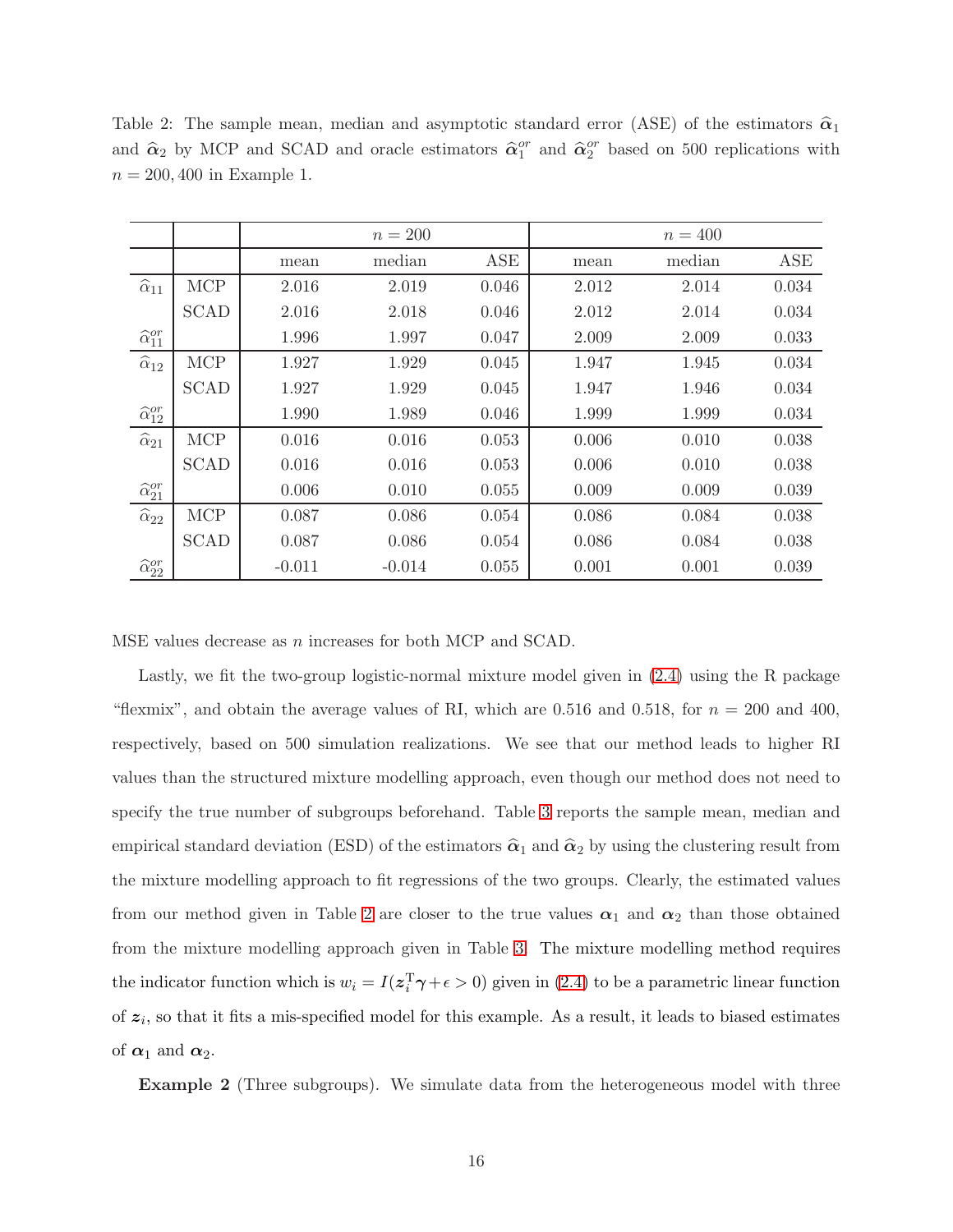<span id="page-17-0"></span>Figure 2: The boxplots of the MSEs of  $\hat{\eta}$  using MCP and SCAD, respectively, with  $n = 200$  (white) and  $n = 400$  (grey) in Example 1.



<span id="page-17-1"></span>Table 3: The sample mean, median and empirical standard deviation (ESD) of the estimators  $\hat{\alpha}_1$ and  $\hat{\alpha}_2$  by the mixture modelling approach based on 500 replications in Example 1.

|                         |       | $n = 200$ |            |       | $n = 400$ |            |
|-------------------------|-------|-----------|------------|-------|-----------|------------|
|                         | mean  | median    | <b>ESD</b> | mean  | median    | <b>ESD</b> |
| $\widehat{\alpha}_{11}$ | 1.834 | 1.809     | 0.266      | 1.819 | 1.794     | 0.179      |
| $\widehat{\alpha}_{12}$ | 1.254 | 1.262     | 0.137      | 1.263 | 1.266     | 0.090      |
| $\widehat{\alpha}_{21}$ | 0.809 | 0.842     | 0.419      | 0.786 | 0.796     | 0.343      |
| $\widehat{\alpha}_{22}$ | 0.949 | 0.977     | 0.210      | 0.940 | 0.957     | 0.151      |

groups:

$$
y_i = \boldsymbol{z}_i^{\mathrm{T}} \boldsymbol{\eta} + \boldsymbol{x}_i^{\mathrm{T}} \boldsymbol{\beta}_i + \varepsilon_i, i = 1, \dots, n, \text{ with } \boldsymbol{\beta}_i = \boldsymbol{\alpha}_1 w_{i1} + \boldsymbol{\alpha}_2 w_{i2} + \boldsymbol{\alpha}_3 w_{i3}, \tag{6.4}
$$

where  $z_i$ ,  $\varepsilon_i$  and  $\eta$  are simulated in the same way as in Example 1. Let  $x_i = (1, x_i)^T$ , where  $x_i$ is generated from centered and standardized binomial with probability 0.5 for one outcome. Let  $\alpha_1 = (-c, -c)^{\mathrm{T}}, \ \alpha_2 = (0, 0)^{\mathrm{T}}$  and  $\alpha_2 = (c, c)^{\mathrm{T}}$ . Moreover, let  $w_{i1} = I(|z_{i1} + z_{i2} + z_{i3}| < 0.9)$ ,  $w_{i2} = I(z_{i1} + z_{i2} + z_{i3} \ge 0.9)$  and  $w_{i3} = 1 - w_{i1} - w_{i2}$ . Let  $n = 200$ .

Figure [3](#page-18-0) displays the fusiongram for  $(\beta_{21}(\lambda), \dots, \beta_{2n}(\lambda))$ , the elements of the second component in  $\beta_i(\lambda)$ 's, against  $\lambda$  values with  $c = 2$ . The fusiongrams for SCAD and MCP look similar. They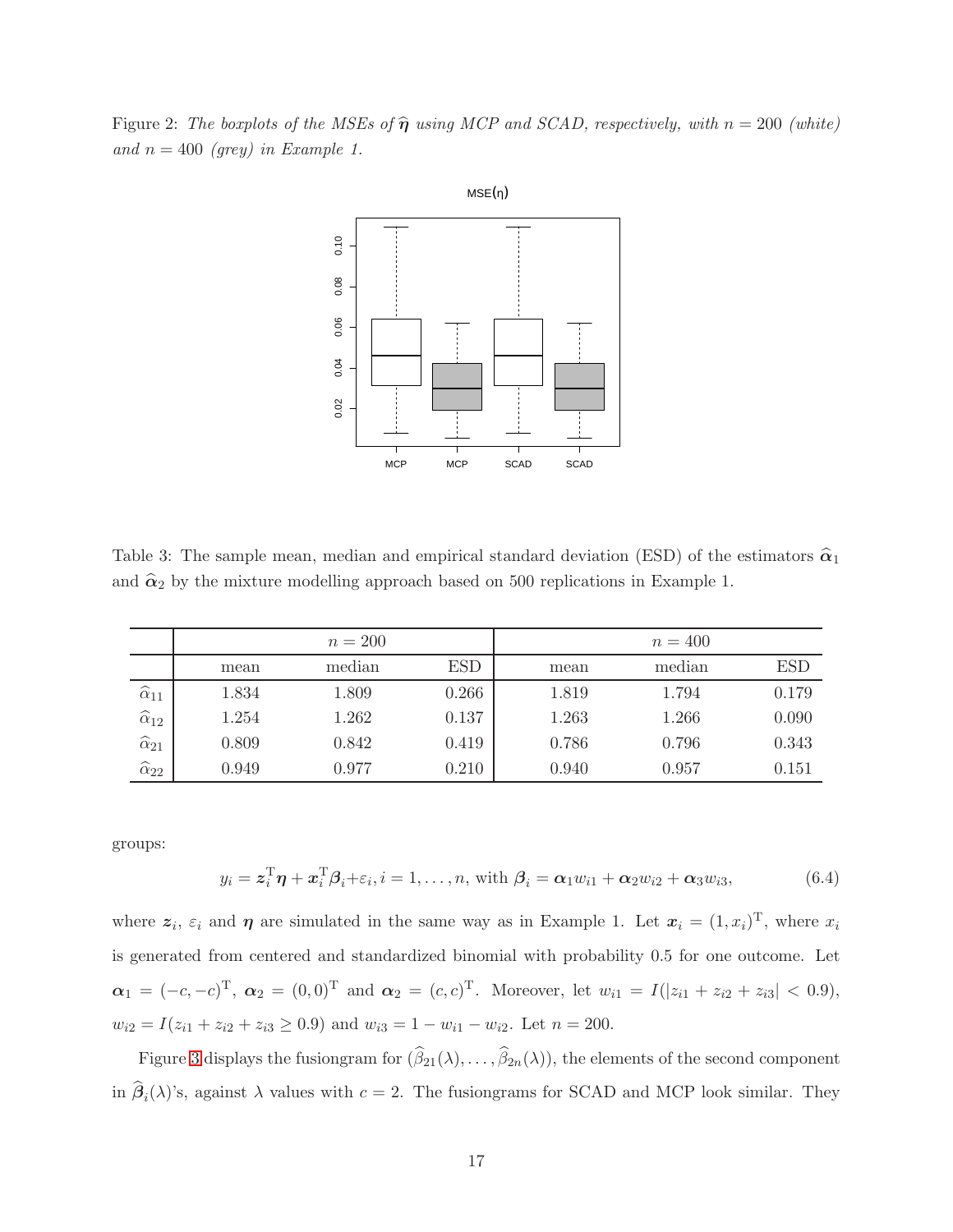<span id="page-18-0"></span>Figure 3: Fusiongram for  $(\beta_{21}(\lambda), \ldots, \beta_{2n}(\lambda))$ , the second component in  $\beta_i(\lambda)$ 's, against  $\lambda$  with  $c = 2$  in Example 2.



generate three subgroups for  $\lambda$  in a certain interval, and the estimates of the treatment effects are nearly unbiased on this segment. For the LASSO, the estimates merge to a single value quickly due to the overshrinkage of the  $L_1$  penalty.

<span id="page-18-1"></span>Table 4: The sample mean, median and standard deviation (s.d.) of  $\hat{K}$ , the Rand Index (RI) value and the percentage (per) of  $\hat{K}$  equaling to the true number of subgroups by MCP and SCAD based on 500 replications for  $c = 2$ , 3 and 4 in Example 2.

|        | $c=2$      |             |            | $c=3$       | $c=4$      |             |
|--------|------------|-------------|------------|-------------|------------|-------------|
|        | <b>MCP</b> | <b>SCAD</b> | <b>MCP</b> | <b>SCAD</b> | <b>MCP</b> | <b>SCAD</b> |
| mean   | 3.450      | 3.470       | 3.400      | 3.410       | 3.350      | 3.370       |
| median | 3.000      | 3.000       | 3.000      | 3.000       | 3.000      | 3.000       |
| s.d.   | 0.775      | 0.765       | 0.769      | 0.758       | 0.748      | 0.726       |
| RI     | 0.651      | 0.651       | 0.658      | 0.657       | 0.672      | 0.672       |
| per    | 0.630      | 0.600       | 0.680      | 0.660       | 0.800      | 0.760       |

We next conduct the simulations by selecting  $\lambda$  via minimizing the modified BIC given in [\(6.1\)](#page-14-1). Table [4](#page-18-1) reports the sample mean, median and standard deviation (s.d.) of the estimated number of groups  $\hat{K}$ , the Rand Index (RI) defined in [\(6.2\)](#page-14-2) for measuring clustering accuracy, and the percentage (per) of  $\hat{K}$  equaling to the true number of subgroups by the MCP and SCAD methods based on 500 simulation realizations for  $c = 2$ , 3 and 4. We observe that the median values of  $\hat{K}$  are 3, which is the true number of subgroups, for all cases. Moreover, as the c value becomes larger, the Rand Index (RI) value and the percentage of correctly selecting the number of subgroups increase.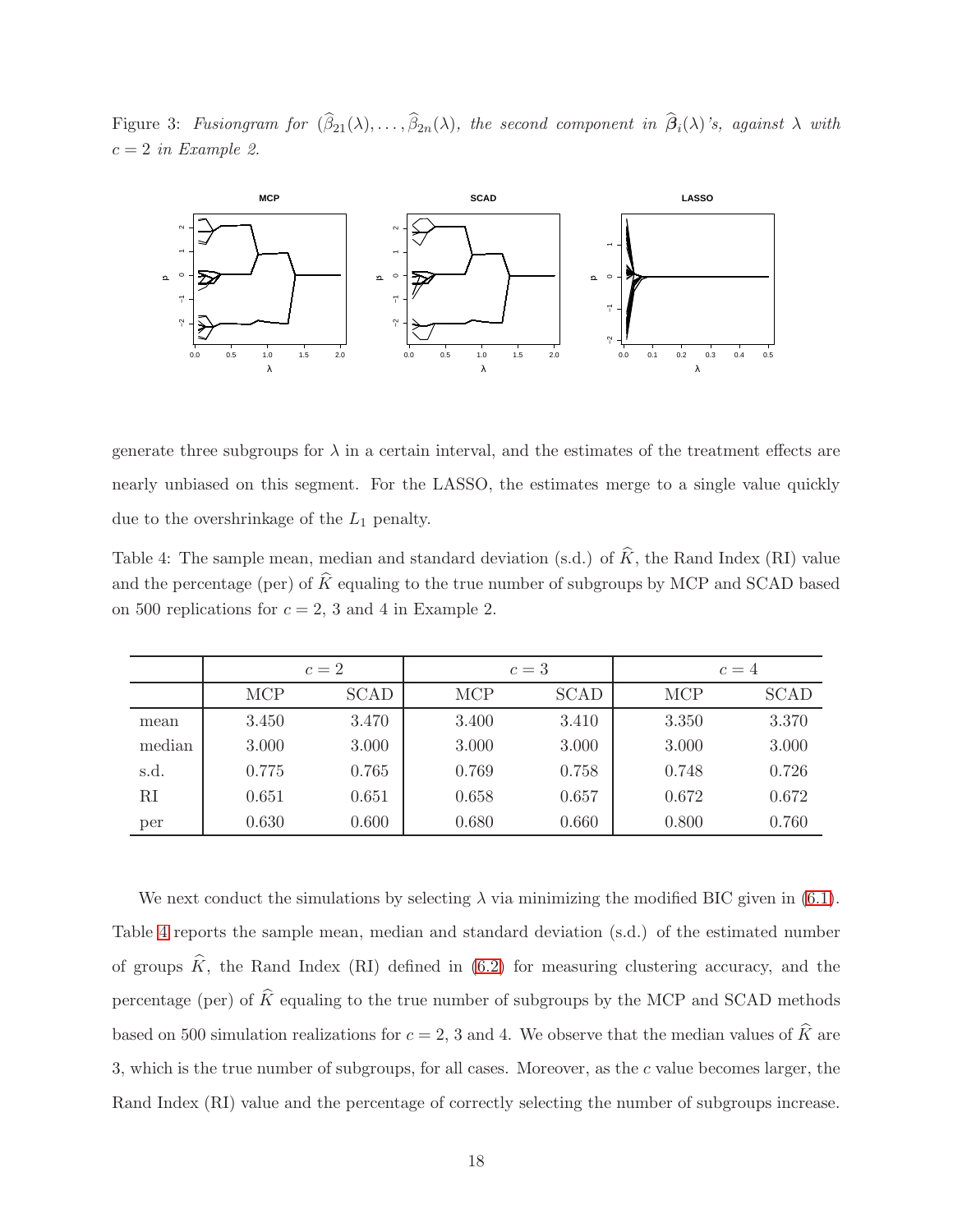**Example 3** (No treatment heterogeneity). We generate data from a model with homogeneous treatment effects given by  $y_i = \boldsymbol{z}_i^{\mathrm{T}} \boldsymbol{\eta} + \boldsymbol{x}_i^{\mathrm{T}} \boldsymbol{\beta} + \varepsilon_i, i = 1, \ldots, n$ , where  $\boldsymbol{z}_i, \boldsymbol{x}_i, \varepsilon_i$  and  $\boldsymbol{\eta}$  are simulated in the same way as in Example 1. Set  $\beta = (\beta_1, \beta_2)^T = (2, 2)$  and  $n = 200$ . We use our proposed penalized estimation method to fit the model. The sample mean of the estimated number of groups  $\hat{K}$  is 1.19 and 1.18, respectively, for the MCP and SCAD methods, and the sample median is 1 for both methods based on 500 replications.

<span id="page-19-0"></span>Table 5: The empirical bias (Bias) for the estimates of  $\beta$  and  $\eta$ , and the average asymptotic standard error (ASE) calculated according to Corollary [1](#page-11-0) and the empirical standard error (ESE) for the MCP and SCAD methods and oracle estimator (ORACLE) in Example 3.

|             |             | $\beta_1$ | $\beta_2$ | $\eta_1$ | $\eta_2$ | $\eta_3$ |
|-------------|-------------|-----------|-----------|----------|----------|----------|
|             | <b>Bias</b> | $-0.005$  | 0.003     | $-0.002$ | 0.007    | 0.003    |
| <b>MCP</b>  | ASE         | 0.035     | 0.037     | 0.036    | 0.037    | 0.037    |
|             | <b>ESE</b>  | 0.034     | 0.036     | 0.041    | 0.038    | 0.041    |
|             | <b>Bias</b> | $-0.004$  | 0.002     | $-0.001$ | 0.007    | 0.003    |
| <b>SCAD</b> | ASE         | 0.035     | 0.036     | 0.036    | 0.037    | 0.037    |
|             | <b>ESE</b>  | 0.034     | 0.036     | 0.040    | 0.037    | 0.041    |
| ORACLE      | <b>Bias</b> | $-0.004$  | 0.002     | $-0.001$ | 0.006    | 0.004    |
|             | ASE         | 0.036     | 0.036     | 0.037    | 0.038    | 0.038    |
|             | <b>ESE</b>  | 0.036     | 0.037     | 0.039    | 0.034    | 0.039    |
|             |             |           |           |          |          |          |

To evaluate the asymptotic normality established in Corollary [1,](#page-11-0) Table [5](#page-19-0) lists the empirical bias (Bias) for the estimates of  $\beta$  and  $\eta$ , the average asymptotic standard error (ASE) calculated according to Corollary [1,](#page-11-0) the empirical standard error (ESE) for the MCP, SCAD as well as the oracle estimator (ORACLE). The bias, ASE and ESE for the estimates of  $\beta$  by the MCP and SCAD are calculated based on the replications with the estimated number of groups equal to one. For other cases, they are calculated based on the 500 replications. The biases are small for all cases. The ESE and ASE are similar for both MCP and SCAD, and they are also close to the corresponding values for the oracle estimator. These results indicate that the proposed method works well for the homogeneous model.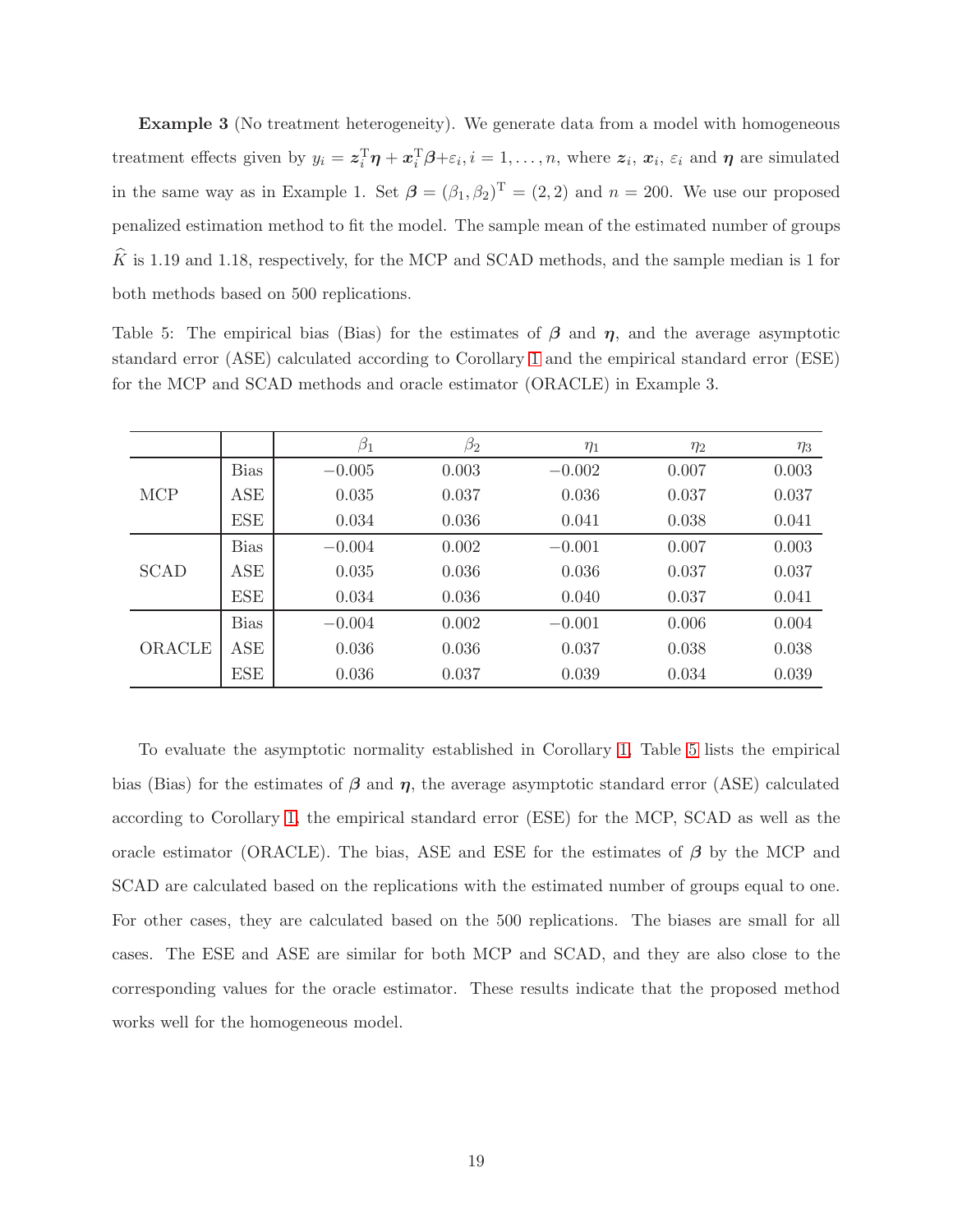<span id="page-20-0"></span>Figure 4: The kernel density plot of the residuals (a) by fitting the homogeneous linear model [\(2.3\)](#page-4-0) and (b) by fitting the heterogeneous linear model  $(2.2)$ .



#### 6.2 Empirical example

We apply our method to the AIDS Clinical Trials Group Study 175. This study was a randomized clinical trial to compare zidovudine with other three therapies including zidovudine and didanosine, zidovudine and zalcitabine, and didanosine in adults infected with the human immunodeficiency virus type I. We use the log-transformed values of the CD4 counts at  $20\pm5$  weeks as the responses  $y_i$  [\(Tsiatis, 2007](#page-42-7)). For illustration of our method, we use didanosine as the treatment variable and use a binary variable  $x_i$  for this treatment. Thus, the coefficient of  $x_i$  represents the difference in the treatment effect between the two therapies: didanosine and zidovudine. We randomly select 500 patients from the study to consist of our dataset. Moreover, we include 5 baseline covariates in the model, which are age (years), weight (kg), Karnofsky score, log-transformed CD8 counts at baseline, and gender  $(0 =$ female,  $1 =$ male).

To see possible heterogeneity in treatment effects, we first fit the homogeneous linear model [\(2.3\)](#page-4-0) by using  $y_i$  as the response and the 5 baseline covariates and the treatment variable as predictors and obtain the residuals, so that the effects of the baseline covariates are controlled. In Figure [4](#page-20-0) (a), it shows the kernel density plot of the residuals. We can see that the distribution has multiple modes for these patients, which indicates possible heterogeneous treatment effects.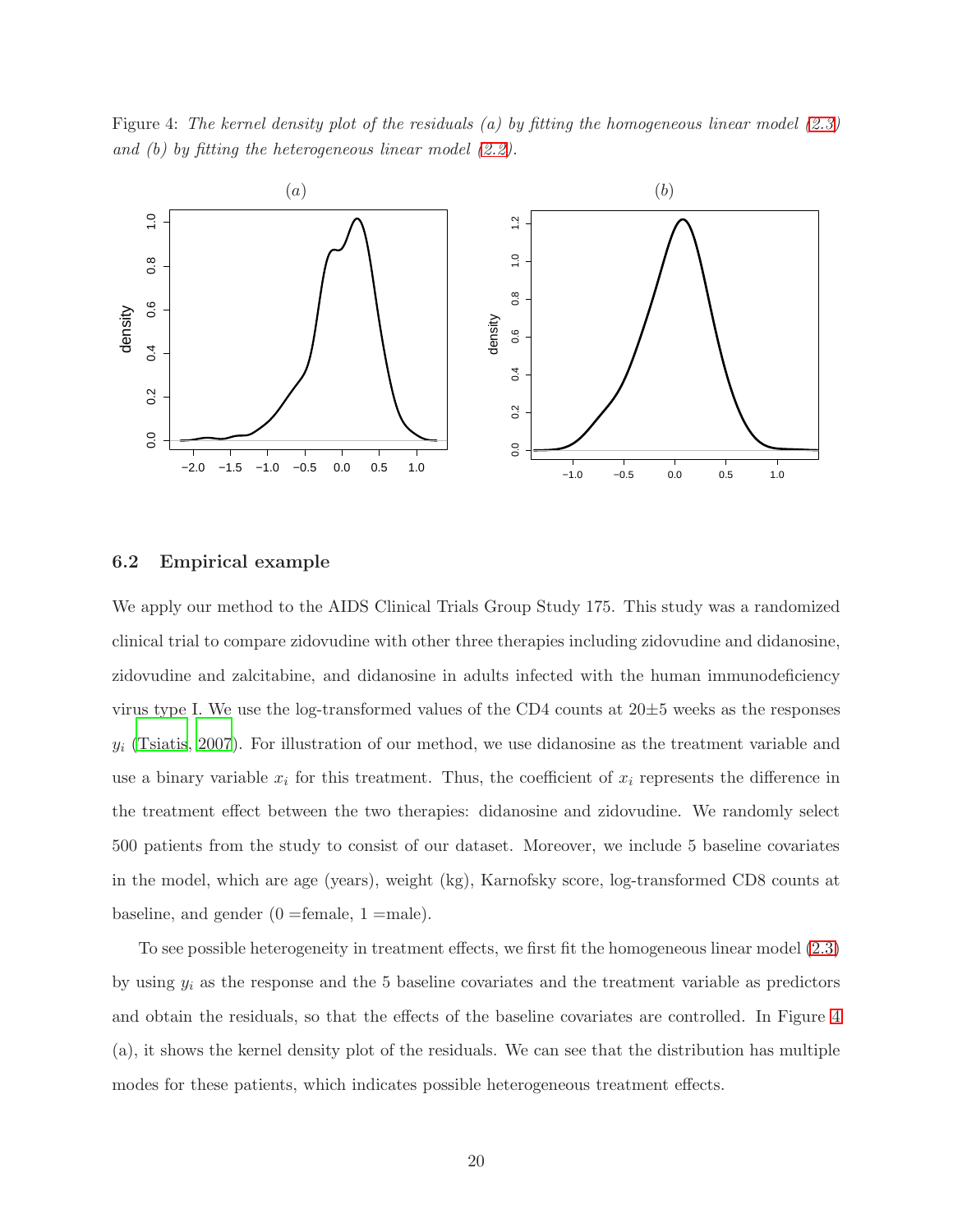<span id="page-21-0"></span>Figure 5: Fusiongram for  $\beta_2(\lambda) = \beta_{21}(\lambda), \ldots, \beta_{2n}(\lambda)$  against  $\lambda$ .



Next, we fit the heterogeneous model  $y_i = \boldsymbol{z}_i^{\mathrm{T}} \boldsymbol{\eta} + \boldsymbol{x}_i^{\mathrm{T}} \boldsymbol{\beta}_i + \varepsilon_i, i = 1, \dots, n$ , where  $\boldsymbol{\beta}_i = (\beta_{1i}, \beta_{2i})^{\mathrm{T}}$ ,  $z_i = (z_{i1} \ldots, z_{i5})^T$  which are the 5 covariates described above, and  $x_i = (1, x_i)^T$ , in which  $x_i$  is the binary variable for the treatment didanosine. All of the predictors are centered and standardized before applying the regularization methods. Figure [5](#page-21-0) displays the fusiongrams for the estimated treatment coefficients,  $(\beta_{21}(\lambda), \dots, \beta_{2n}(\lambda))$ , by MCP. We obtain similar patterns by using SCAD. The fusiongrams suggest the existence of heterogeneity in the treatment effects. In particular, the modified BIC criterion selected the  $\lambda$  value in the region that gives two subgroups with different treatment effects. Moreover, Figure [4](#page-20-0) (b) shows the kernel density plot of the residuals by fitting the heterogeneous linear model [\(2.2\)](#page-3-2). It shows a uni-modal distribution.

Let  $\hat{\alpha}_1 = (\hat{\alpha}_{11}, \hat{\alpha}_{12})^T$  and  $\hat{\alpha}_2 = (\hat{\alpha}_{21}, \hat{\alpha}_{22})^T$  be the estimated coefficients for  $x_i$  in the two identified groups  $\mathcal{G}_1$  and  $\mathcal{G}_2$ , respectively, so that  $\mathcal{B}_i = \hat{\alpha}_1$  for  $i \in \mathcal{G}_1$  and  $\mathcal{B}_i = \hat{\alpha}_2$  for  $i \in \mathcal{G}_2$ . In Table [6,](#page-22-0) we report the estimates (Est.) and their standard errors (s.e.) of  $\alpha_1 = (\alpha_{11}, \alpha_{12})^T$  and  $\alpha_2 = (\alpha_{21}, \alpha_{22})^T$  by the MCP and SCAD methods, and those values of  $\beta = \alpha_1$  by the OLS method. Note that the first and second components represent the coefficients for intercept and the treatment variable (trt), respectively. We also report the p-values (p-value) for testing whether each coefficient is zero or not. By the OLS method, the p-value for testing whether the coefficient of the therapy (didanosine),  $\alpha_{12}$ , is zero or not is greater than 0.05. This result indicates that the effect of the therapy (didanosine) is not significantly different from that of the standard treatment (zidovudine) by assuming that the treatment effect is homogeneous. In comparison, by the proposed concave fusion approach, the p-value for testing significance of the treatment coefficient,  $\alpha_{12}$ , for one group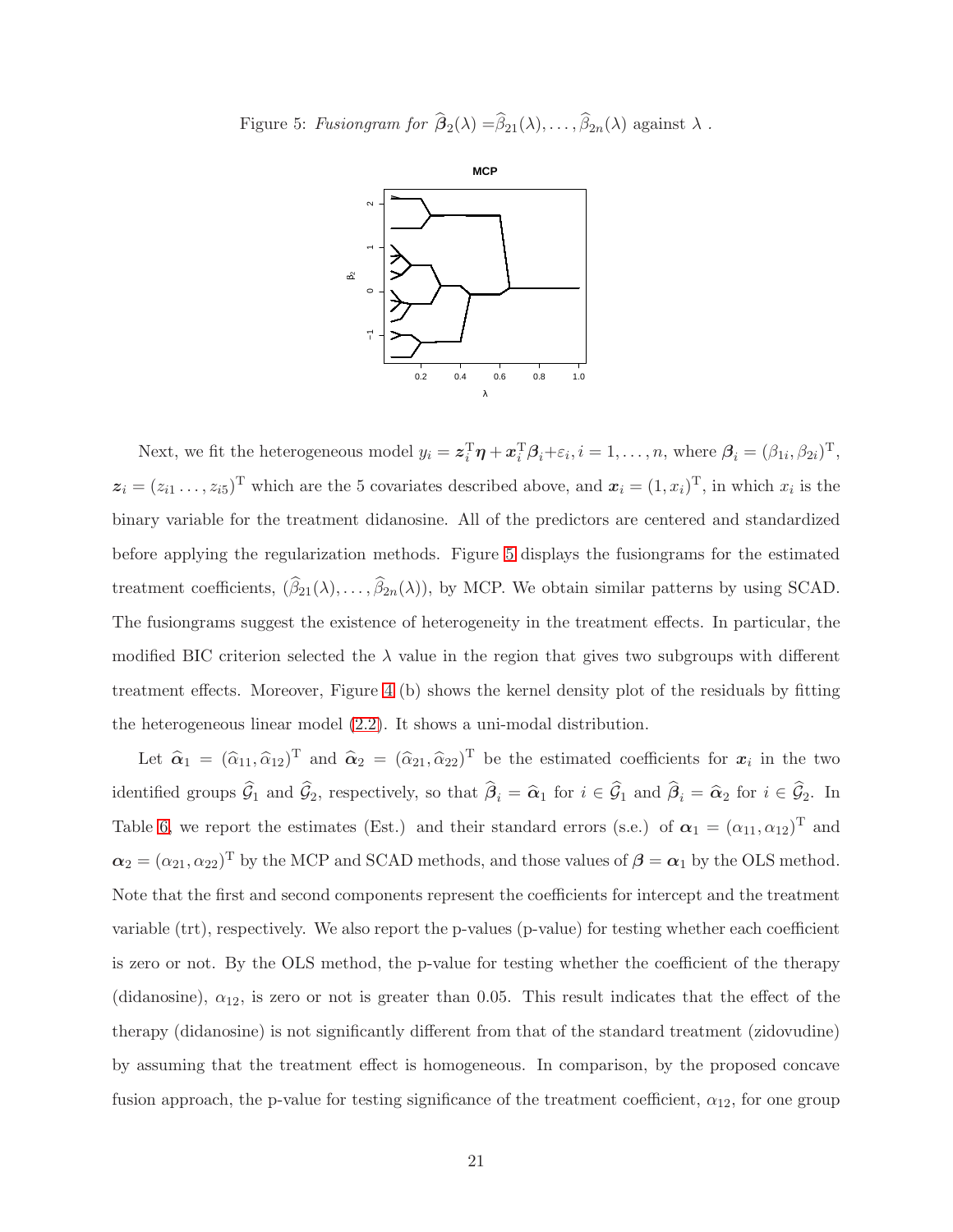|             |         | $\alpha_{11}$ (intercept) | $\alpha_{12}(\text{trt})$ | $\alpha_{21}$ (intercept) | $\alpha_{22}(\text{trt})$ |
|-------------|---------|---------------------------|---------------------------|---------------------------|---------------------------|
| <b>MCP</b>  | Est.    | 5.809                     | $-0.065$                  | 5.735                     | 1.687                     |
|             | s.e.    | 0.016                     | 0.041                     | 0.055                     | 0.110                     |
|             | p-value | < 0.001                   | 0.112                     | < 0.001                   | < 0.001                   |
| <b>SCAD</b> | Est.    | 5.809                     | $-0.065$                  | 5.737                     | 1.688                     |
|             | s.e.    | 0.016                     | 0.042                     | 0.055                     | 0.110                     |
|             | p-value | < 0.001                   | 0.122                     | < 0.001                   | < 0.001                   |
| <b>OLS</b>  | Est.    | 5.787                     | 0.077                     |                           |                           |
|             | s.e.    | 0.019                     | 0.040                     |                           |                           |
|             | p-value | < 0.001                   | 0.054                     |                           |                           |

<span id="page-22-0"></span>Table 6: The estimates (Est.), their standard errors (s.e.) and p-values (P-value) for testing significance of  $\alpha_1$  and  $\alpha_2$  by the MCP and SCAD methods, and those values of  $\beta = \alpha_1$  by the OLS method.

is greater than 0.05, but the p-value for the other group is less than 0.001. This result implies that although the treatment has no statistically significant effect on one group of patients, its effect on the other group is prominent.

Next, we employ the bootstrapping method given in Section [5](#page-13-0) to test homogeneity of the treatment effect. We obtain the p-value  $< 0.01$ . Thus, the heterogeneity of the treatment effect is further confirmed by the inference procedure. Lastly, we apply the method to model [\(2.2\)](#page-3-2) with all three therapies by letting  $x_i = (1, x_{i1}, x_{i2}, x_{i3})^T$ , where  $x_{i1}$  =zidovudine and didanosine (trt1),  $x_{i2}$  =zidovudine and zalcitabine (trt2), and  $x_{i3}$  =didanosine (trt3). Let  $\hat{\alpha}_1 = (\hat{\alpha}_{11}, \hat{\alpha}_{12}, \hat{\alpha}_{13}, \hat{\alpha}_{14})^T$ and  $\hat{\alpha}_2 = (\hat{\alpha}_{21}, \hat{\alpha}_{22}, \hat{\alpha}_{23}, \hat{\alpha}_{24})^{\text{T}}$  be the estimated coefficients for  $x_i$  in the two identified groups  $\hat{\mathcal{G}}_1$ and  $\hat{\mathcal{G}}_2$ , respectively. In Table [7,](#page-23-1) we report the estimates (Est.) and their standard errors (s.e.) of  $\boldsymbol{\alpha}_1 = (\alpha_{11}, \alpha_{12}, \alpha_{13}, \alpha_{14})^{\text{T}}$  and  $\boldsymbol{\alpha}_2 = (\alpha_{21}, \alpha_{22}, \alpha_{23}, \alpha_{24})^{\text{T}}$  by the MCP and SCAD methods, and those values of  $\beta = \alpha_1$  by the OLS method. We obtain two subgroups as well by our proposed method. Moreover, the two methods, MCP and SCAD, have similar results, and the effects of the three therapies are more significantly different from the standard therapy in one group than they are in the other group.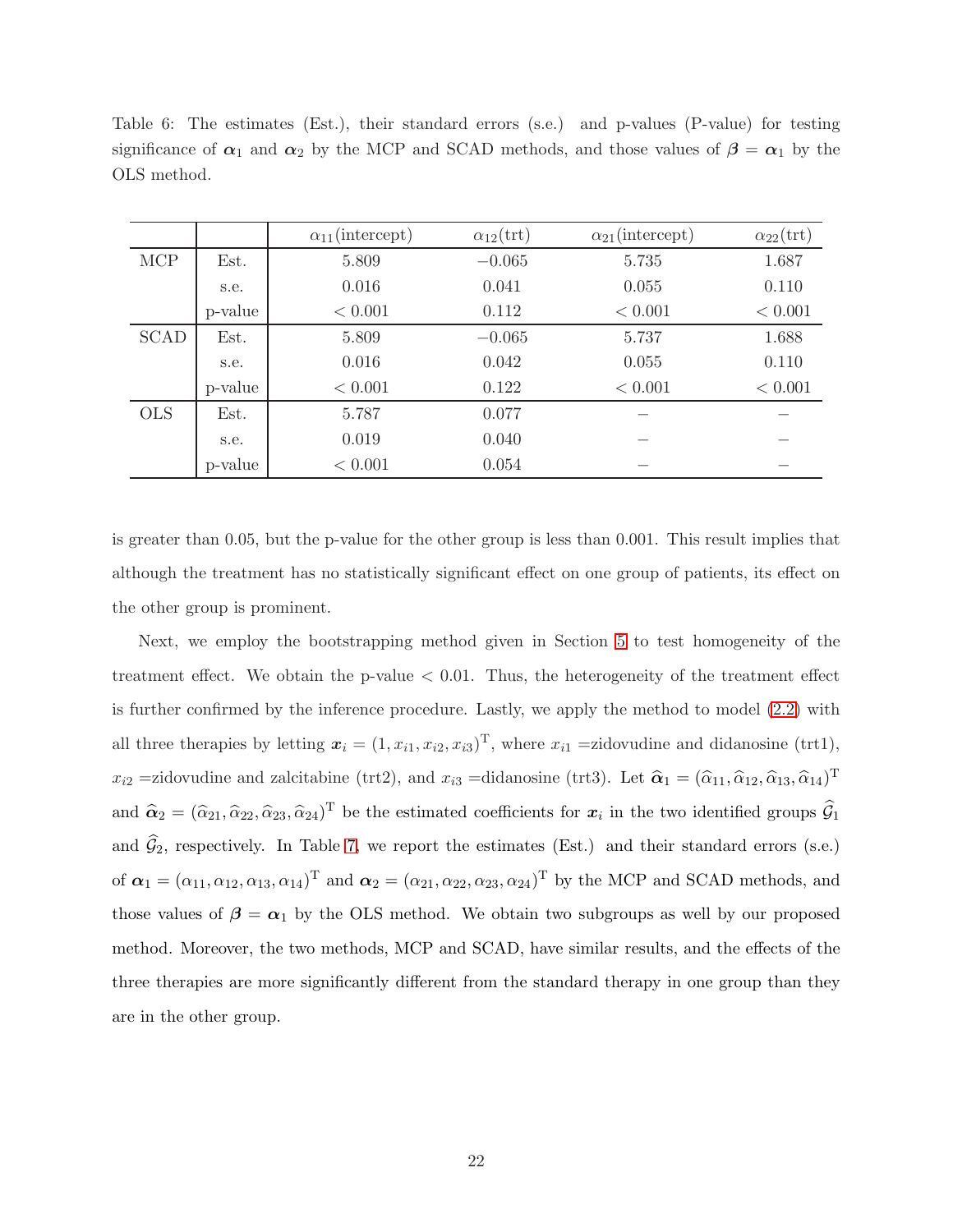|             |         | $\alpha_{11}$ | $\alpha_{12}$ | $\alpha_{13}$ | $\alpha_{14}$ | $\alpha_{21}$ | $\alpha_{22}$ | $\alpha_{23}$ | $\alpha_{24}$ |
|-------------|---------|---------------|---------------|---------------|---------------|---------------|---------------|---------------|---------------|
| <b>MCP</b>  | Est.    | 3.985         | 0.114         | 0.104         | 0.126         | 5.525         | 1.116         | 1.200         | 1.214         |
|             | s.e.    | 0.086         | 0.049         | 0.051         | 0.052         | 0.074         | 0.103         | 0.106         | 0.107         |
|             | p-value | < 0.001       | 0.020         | 0.041         | 0.015         | < 0.001       | < 0.001       | < 0.001       | < 0.001       |
| <b>SCAD</b> | Est.    | 3.985         | 0.114         | 0.105         | 0.127         | 5.524         | 1.116         | 1.199         | 1.214         |
|             | s.e.    | 0.086         | 0.047         | 0.051         | 0.052         | 0.074         | 0.102         | 0.106         | 0.107         |
|             | p-value | < 0.001       | 0.015         | 0.040         | 0.015         | < 0.001       | < 0.001       | < 0.001       | < 0.001       |
| <b>OLS</b>  | Est.    | 5.846         | 0.069         | 0.067         | 0.065         |               |               |               |               |
|             | s.e.    | 0.019         | 0.024         | 0.024         | 0.024         |               |               |               |               |
|             | p-value | < 0.001       | 0.004         | 0.005         | 0.007         |               |               |               |               |

<span id="page-23-1"></span>Table 7: The estimates (Est.), their standard errors (s.e.) and p-values (P-value) for testing significance of  $\alpha_1$  and  $\alpha_2$  by MCP and SCAD, and those values obtained by OLS.

# <span id="page-23-0"></span>7 Discussion

It will be of interest to extend the proposed method to a more general class of regression problems including generalized linear and Cox regression models. Moreover, it is also possible to relax the linearity assumption on the covariates  $z_i$  by considering a nonparametric or semiparametric functional form of  $z_i$ . For these more complicated models, the ADMM algorithm can still be employed with some modifications. However, further work is needed to study the theoretical properties. We refer to Section [A.2](#page-29-0) for detailed discussions on these extensions. Also, we have assumed that the number of treatment variables  $p$  and the number of confounding variables  $q$  are both smaller than the sample size n, although we allow p and q to diverge with n. For high-dimensional problems with  $p > n$  or  $q > n$ , a sparsity condition on the coefficients would be needed to ensure identifiability of the model. Further studies are needed to develop computational algorithms and theoretical results for the high-dimensional setting.

#### Appendix

In the Appendix, we give the computational details, the convergence property of the ADMM algorithm and the technical proofs for Theorems [1](#page-9-0)[-3.](#page-12-0)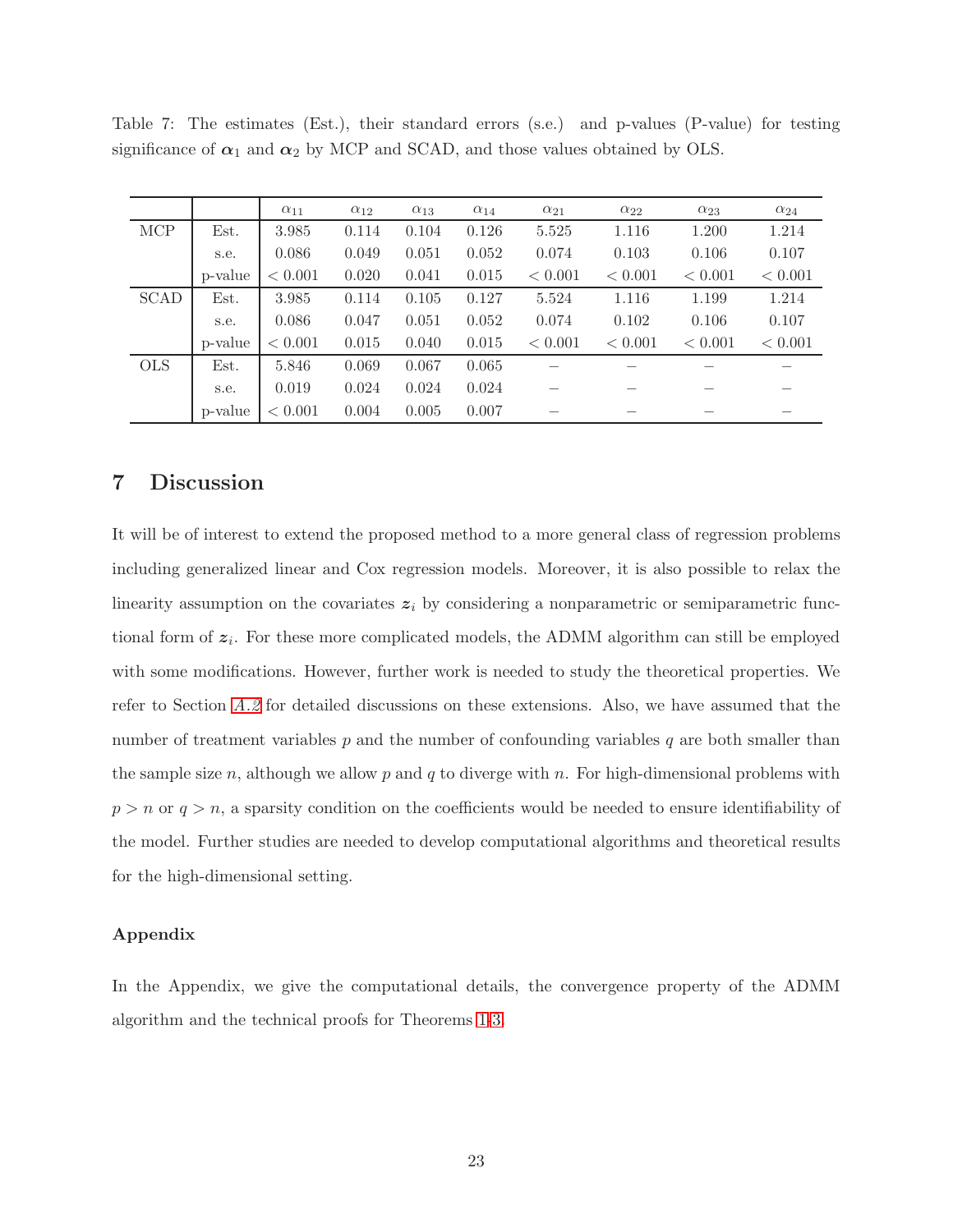#### <span id="page-24-2"></span>A.1 Computation

### A.1.1 ADMM with concave penalties

We derive an ADMM algorithm for computing the solution  $(3.2)$ . The key idea is to introduce a new set of parameters  $\delta_{ij} = \beta_i - \beta_j$ . Then, we can reformulate the problem of minimizing [\(3.1\)](#page-6-0) as that of minimizing

$$
L_0(\boldsymbol{\eta}, \boldsymbol{\beta}, \boldsymbol{\delta}) = \frac{1}{2} \sum_{i=1}^n (y_i - \boldsymbol{z}_i^{\mathrm{T}} \boldsymbol{\eta} - \boldsymbol{x}_i^{\mathrm{T}} \boldsymbol{\beta}_i)^2 + \sum_{i < j} p_\gamma(\|\boldsymbol{\delta}_{ij}\|, \lambda),
$$
\nsubject to  $\boldsymbol{\beta}_i - \boldsymbol{\beta}_j - \boldsymbol{\delta}_{ij} = \mathbf{0},$ \n(A.1)

where  $\boldsymbol{\delta} = {\{\boldsymbol{\delta}_{ij}^{\mathrm{T}}, i < j\}^{\mathrm{T}}}$ . Let  $\langle \mathbf{a}, \mathbf{b} \rangle = \mathbf{a}^{\mathrm{T}} \mathbf{b}$  be the inner product of two vectors **a** and **b** with the same dimension. The augmented Lagrangian is

$$
L(\boldsymbol{\eta}, \boldsymbol{\beta}, \boldsymbol{\delta}, \boldsymbol{v}) = L_0(\boldsymbol{\eta}, \boldsymbol{\beta}, \boldsymbol{\delta}) + \sum_{i < j} \langle \boldsymbol{v}_{ij}, \boldsymbol{\beta}_i - \boldsymbol{\beta}_j - \boldsymbol{\delta}_{ij} \rangle + \frac{\vartheta}{2} \sum_{i < j} ||\boldsymbol{\beta}_i - \boldsymbol{\beta}_j - \boldsymbol{\delta}_{ij}||^2, \tag{A.2}
$$

where the dual variables  $\mathbf{v} = {\{\mathbf{v}_{ij}^{\mathrm{T}}, i < j\}}^{\mathrm{T}}$  are Lagrange multipliers and  $\vartheta$  is a penalty parameter. We then compute the estimates of  $(\eta, \beta, \delta, v)$  through iterations using the ADMM.

For a given value of  $\boldsymbol{\delta}^m$  and  $\boldsymbol{v}^m$  at step m, the iteration goes as follows:

<span id="page-24-0"></span>
$$
(\eta^{m+1}, \beta^{m+1}) = \underset{\eta, \beta}{\text{argmin}} L(\eta, \beta, \delta^m, \upsilon^m), \tag{A.3}
$$

$$
\delta^{m+1} = \underset{\delta}{\operatorname{argmin}} L(\boldsymbol{\eta}^{m+1}, \boldsymbol{\beta}^{m+1}, \boldsymbol{\delta}, \boldsymbol{\upsilon}^m), \qquad (A.4)
$$

$$
\boldsymbol{v}_{ij}^{m+1} = \boldsymbol{v}_{ij}^m + \vartheta (\boldsymbol{\beta}_i^{m+1} - \boldsymbol{\beta}_j^{m+1} - \boldsymbol{\delta}_{ij}^{m+1}). \tag{A.5}
$$

In [\(A.3\)](#page-24-0), the problem is equivalent to the minimization of the function

$$
f(\boldsymbol{\eta}, \boldsymbol{\beta}) = \frac{1}{2} \sum_{i=1}^{n} (y_i - \boldsymbol{z}_i^{\mathrm{T}} \boldsymbol{\eta} - \boldsymbol{x}_i^{\mathrm{T}} \boldsymbol{\beta}_i)^2 + \frac{\vartheta}{2} \sum_{i < j} ||\boldsymbol{\beta}_i - \boldsymbol{\beta}_j - \boldsymbol{\delta}_{ij}^m + \boldsymbol{\vartheta}^{-1} \boldsymbol{v}_{ij}^m||^2 + C,
$$

where C is a constant independent of  $(\eta, \beta)$ . Some algebra shows that we can write  $f(\eta, \beta)$  as

<span id="page-24-1"></span>
$$
f(\boldsymbol{\eta}, \boldsymbol{\beta}) = \frac{1}{2} ||\mathbf{Z}\boldsymbol{\eta} + \mathbf{X}\boldsymbol{\beta} - \mathbf{y}||^2 + \frac{\vartheta}{2} ||\mathbf{A}\boldsymbol{\beta} - \boldsymbol{\delta}^m + \boldsymbol{\vartheta}^{-1}\mathbf{v}^m||^2 + C,
$$
 (A.6)

where  $\mathbf{A} = D \otimes \mathbf{I}_p$ . Here  $D = \{ (e_i - e_j), i < j \}^T$  with  $e_i$  being the *i*th unit  $n \times 1$  vector whose *i*th element is 1 and the remaining ones are 0,  $\mathbf{I}_p$  is a  $p \times p$  identity matrix and ⊗ is the Kronecker product.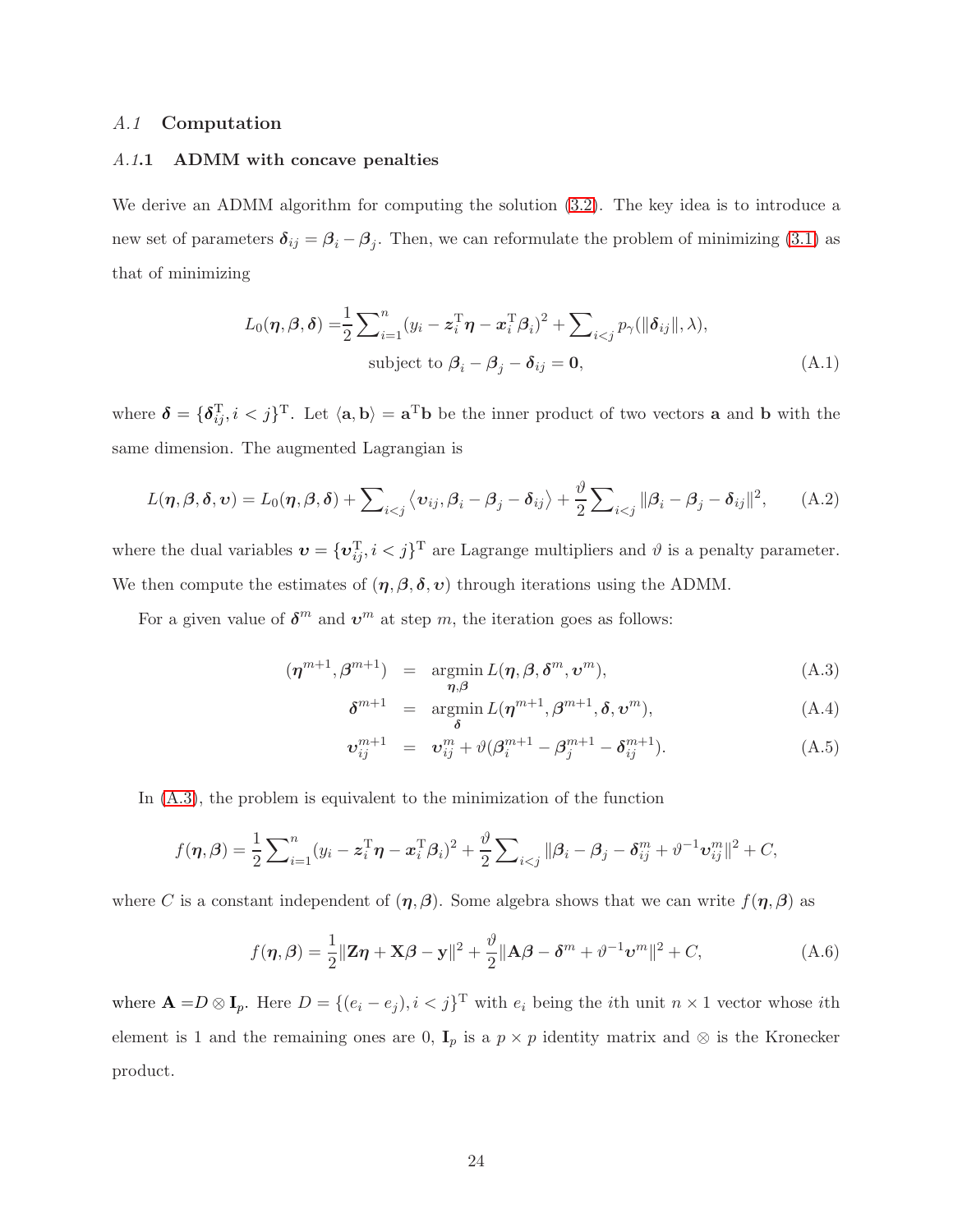Thus for given  $\boldsymbol{\delta}^m$  and  $\boldsymbol{v}^m$  at the mth step, the updates  $\boldsymbol{\beta}^{m+1}$  and  $\boldsymbol{\eta}^{m+1}$  are

<span id="page-25-1"></span>
$$
\beta^{m+1} = (\mathbf{X}^{\mathrm{T}} \mathbf{Q}_Z \mathbf{X} + \vartheta \mathbf{A}^{\mathrm{T}} \mathbf{A})^{-1} [\mathbf{X}^{\mathrm{T}} \mathbf{Q}_Z \mathbf{y} + \vartheta \mathbf{A}^{\mathrm{T}} (\delta^m - \vartheta^{-1} \mathbf{v}^m)],
$$
  
\n
$$
\eta^{m+1} = (\mathbf{Z}^{\mathrm{T}} \mathbf{Z})^{-1} \mathbf{Z}^{\mathrm{T}} (\mathbf{y} - \mathbf{X} \beta^{m+1}),
$$
\n(A.7)

where  $\mathbf{Q}_Z = \mathbf{I}_n - \mathbf{Z}(\mathbf{Z}^T \mathbf{Z})^{-1} \mathbf{Z}^T$ . Since

$$
\mathbf{A}^{\mathrm{T}}(\boldsymbol{\delta}^m - \vartheta^{-1} \boldsymbol{v}^m) = (D^{\mathrm{T}} \otimes \mathbf{I}_p)(\boldsymbol{\delta}^m - \vartheta^{-1} \boldsymbol{v}^m) = \text{vec}((\boldsymbol{\Delta}^m - \vartheta^{-1} \boldsymbol{\Upsilon}^m)D),
$$

where  $\mathbf{\Delta}^m = {\delta_{ij}^m, i < j}_{p \times n(n-1)/2}$  and  $\mathbf{\Upsilon}^m = {\mathbf{v}_{ij}^m, i < j}_{p \times n(n-1)/2}$ , then we have

<span id="page-25-0"></span>
$$
\boldsymbol{\beta}^{m+1} = (\mathbf{X}^{\mathrm{T}} \mathbf{Q}_Z \mathbf{X} + \vartheta \mathbf{A}^{\mathrm{T}} \mathbf{A})^{-1} [\mathbf{X}^{\mathrm{T}} \mathbf{Q}_Z \mathbf{y} + \vartheta \text{vec}((\boldsymbol{\Delta}^m - \vartheta^{-1} \boldsymbol{\Upsilon}^m) D)]. \tag{A.8}
$$

In  $(A.4)$ , after discarding the terms independent of  $\delta$ , we need to minimize

$$
\frac{\vartheta}{2} \|\boldsymbol{\zeta}_{ij}^m - \boldsymbol{\delta}_{ij}\|^2 + p_{\gamma}(\|\boldsymbol{\delta}_{ij}\|, \lambda) \tag{A.9}
$$

with respect to  $\delta_{ij}$ , where  $\zeta_{ij}^m = \beta_i^m - \beta_j^m + \vartheta^{-1} \nu_{ij}^m$ . This is a groupwise thresholding operator corresponding to  $p_{\gamma}$ .

For the  $L_1$  penalty, the solution is

<span id="page-25-2"></span>
$$
\delta_{ij}^{m+1} = S(\zeta_{ij}^m, \lambda/\vartheta), \tag{A.10}
$$

where  $S(z, t) = (1 - t/||z||)_+ z$  is the groupwise soft thresholding operator. Here  $(x)_+ = x$  if  $x > 0$ and  $= 0$ , otherwise.

For the MCP with  $\gamma > 1/\vartheta$ , the solution is

<span id="page-25-3"></span>
$$
\delta_{ij}^{m+1} = \begin{cases}\n\frac{S(\zeta_{ij}^m, \lambda/\vartheta)}{1 - 1/(\gamma \vartheta)} & \text{if } \|\zeta_{ij}^m\| \leq \gamma \lambda, \\
\zeta_{ij} & \text{if } \|\zeta_{ij}^m\| > \gamma \lambda.\n\end{cases} (A.11)
$$

For the SCAD penalty with  $\gamma > 1/\vartheta + 1$ , the solution is

<span id="page-25-4"></span>
$$
\delta_{ij}^{m+1} = \begin{cases}\nS(\zeta_{ij}^m, \lambda/\vartheta) & \text{if } \|\zeta_{ij}^m\| \leq \lambda + \lambda/\vartheta, \\
\frac{S(\zeta_{ij}^m, \gamma \lambda/((\gamma - 1)\vartheta))}{1 - 1/((\gamma - 1)\vartheta)} & \text{if } \lambda + \lambda/\vartheta < \|\zeta_{ij}^m\| \leq \gamma\lambda, \\
\zeta_{ij}^m & \text{if } \|\zeta_{ij}^m\| > \gamma\lambda.\n\end{cases} \tag{A.12}
$$

Finally, the update of  $v_{ij}$  is given in [\(A.5\)](#page-24-0).

We summarize the above analysis in Algorithm [1.](#page-26-1)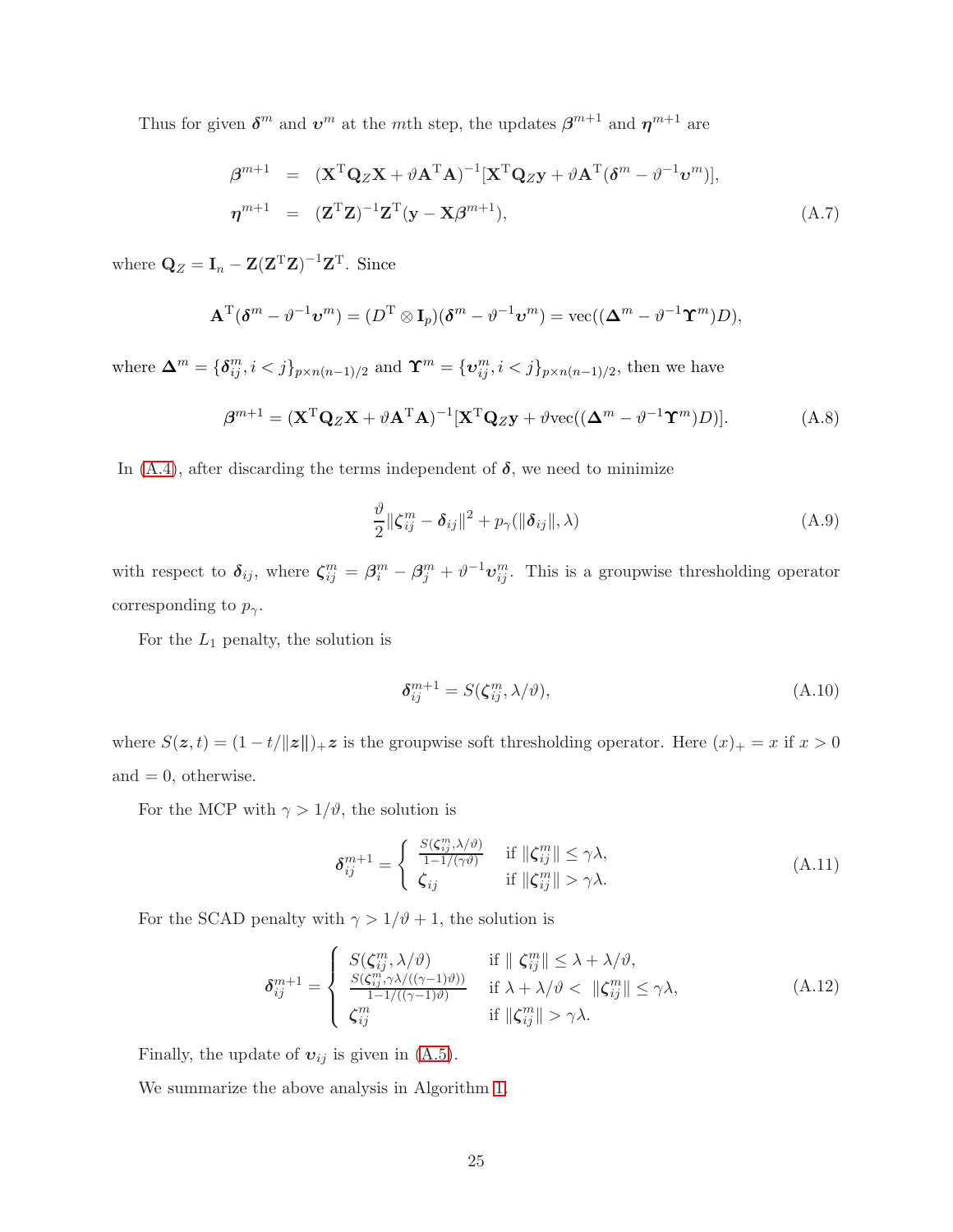#### <span id="page-26-1"></span>Algorithm 1 ADMM for concave fusion

Require: Initialize  $\delta^0, v^0$ .

- 1: for  $m = 0, 1, 2, \cdots$  do
- 2: Compute  $\beta^{m+1}$  using [\(A.8\)](#page-25-0)
- 3: Compute  $\eta^{m+1}$  [\(A.7\)](#page-25-1)
- 4: Compute  $\delta^{m+1}$  [\(A.10\)](#page-25-2), [\(A.11\)](#page-25-3) or [\(A.12\)](#page-25-4)
- 5: Compute  $v^{m+1}$  using  $(A.5)$
- 6: if convergence criterion is met, then
- 7: Stop and denote the last iteration by  $(\hat{\eta}(\lambda), \hat{\beta}(\lambda)),$
- 8: else 9:  $m = m + 1$ .
- 
- 10: end if
- 11: end for

Ensure: Output

**Remark** A.1 Our algorithm enables us to have  $\hat{\delta}_{ij} = 0$  for a sufficiently large  $\lambda$ . We put observations i and j in the group with the same treatment effect if  $\hat{\delta}_{ij} = 0$ . As a result, we have  $\hat{K}$  estimated groups  $\widehat{\mathcal{G}}_1,\ldots,\widehat{\mathcal{G}}_{\widehat{K}}$ . The estimated treatment effect for the k<sup>th</sup> group is  $\widehat{\alpha}_k = |\widehat{\mathcal{G}}_k|^{-1} \sum_{i \in \widehat{\mathcal{G}}_k} \widehat{\beta}_i$ , where  $|\mathcal{G}_k|$  is the cardinality of  $\mathcal{G}_k$ .

<span id="page-26-0"></span>**Remark** A.2 In the algorithm, we require the invertibility of  $X^TQ_ZX + \vartheta A^T A$ . It can be derived that  $\mathbf{A}^T \mathbf{A} = n \mathbf{I}_{np} - (1_n \otimes \mathbf{I}_p)(1_n \otimes \mathbf{I}_p)^T$ . For any nonzero vector  $\mathbf{a} = (a_{ij}, 1 \le i \le n, 1 \le j \le n)$  $p)^T \in \mathbb{R}^{np}$ , we have  $\mathbf{a}^T(\vartheta \mathbf{A}^T \mathbf{A})\mathbf{a} \geq 0$  and  $\mathbf{a}^T(\mathbf{X}^T \mathbf{Q}_Z \mathbf{X})\mathbf{a} \geq 0$ . Note that  $\mathbf{a}^T(\vartheta \mathbf{A}^T \mathbf{A})\mathbf{a} = 0$  if and only if  $a_{ij} = a_j$  for all i. When  $a_{ij} = a_j$  for all i, we have  $\mathbf{a}^T (\mathbf{X}^T \mathbf{Q}_Z \mathbf{X}) \mathbf{a} > 0$  given that  $\lambda_{\min}(\sum_{i=1}^n (\bm{x}_i^T$  $_i^T, z_i^T$  $_{i}^{T})^{T}(\boldsymbol{x}_{i}^{T}% )=\sum_{i}^{\infty }C_{i}^{T}\boldsymbol{x}_{i}^{T}(\boldsymbol{x}_{i}^{T})$  $_i^T, z_i^T$  $\binom{T}{i}$  > 0, which is a common assumption that the design matrix needs to satisfy in linear regression. Therefore,  $X^T Q_Z X + \vartheta A^T A$  is invertible.

**Remark** A.3 We track the progress of the ADMM based on the primal residual  $\mathbf{r}^{m+1} = \mathbf{A}\boldsymbol{\beta}^{m+1} - \boldsymbol{\delta}^{m+1}$ . We stop the algorithm when  $r^{m+1}$  is close to zero such that  $||r^{m+1}|| < a$  for some small value a.

### A.1.2 Initial value and computation of the solution path

To start the ADMM algorithm described above, it is important to find a reasonable initial value. For this purpose, we consider the ridge fusion criterion given by

$$
L_R(\boldsymbol{\eta},\boldsymbol{\beta}) = \frac{1}{2} ||\mathbf{Z}\boldsymbol{\eta} + \mathbf{X}\boldsymbol{\beta} - \mathbf{y}||^2 + \frac{\lambda^*}{2} \sum_{1 \leq i < j \leq n} ||\boldsymbol{\beta}_i - \boldsymbol{\beta}_j||^2,
$$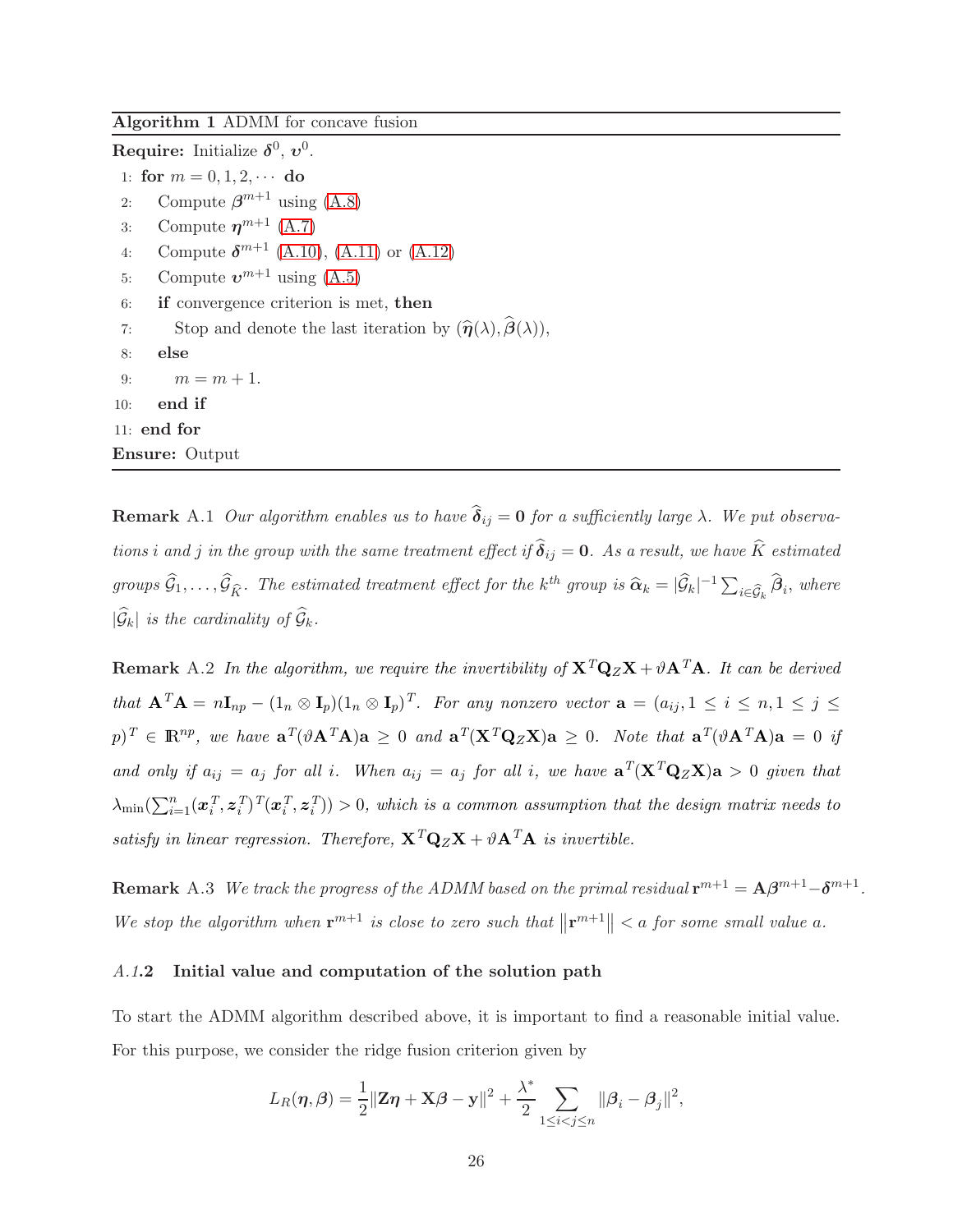where  $\lambda^*$  is the tuning parameter having a small value. We use  $\lambda^* = 0.001$  in our analysis. Then  $L_R(\eta,\beta)$  can be written as

$$
L_R(\boldsymbol{\eta},\boldsymbol{\beta}) = \frac{1}{2} ||\mathbf{Z}\boldsymbol{\eta} + \mathbf{X}\boldsymbol{\beta} - \mathbf{y}||^2 + \frac{\lambda^*}{2} ||\mathbf{A}\boldsymbol{\beta}||^2,
$$

where  $\boldsymbol{A}$  is defined in  $(A.6)$ . The solutions are

$$
\begin{array}{rcl}\n\beta_R(\lambda^*) & = & (\beta_{R,1}^{\mathrm{T}}(\lambda^*), \dots, \beta_{R,n}^{\mathrm{T}}(\lambda^*))^{\mathrm{T}} = (\mathbf{X}^{\mathrm{T}} \mathbf{Q}_Z \mathbf{X} + \lambda^* \mathbf{A}^{\mathrm{T}} \mathbf{A})^{-1} \mathbf{X}^{\mathrm{T}} \mathbf{Q}_Z \mathbf{y}, \\
\eta_R(\lambda^*) & = & (\mathbf{Z}^{\mathrm{T}} \mathbf{Z})^{-1} \mathbf{Z}^{\mathrm{T}} (\mathbf{y} - \mathbf{X} \beta_R(\lambda^*)),\n\end{array}
$$

where  $\mathbf{Q}_Z$  is given in [\(A.8\)](#page-25-0). Next, we assign the subjects to  $K^*$  groups by ranking the median values of  $\beta_{R,i}^{\mathrm{T}}(\lambda^*)$ . We let  $K^* = \lfloor n^{1/2} \rfloor$  to ensure that it is sufficiently large, where  $\lfloor a \rfloor$  denotes the largest integer no greater than a. We then find the initial estimates  $\eta^0$  and  $\beta^0$  from least squares regression with  $K^*$  groups. Let the initial estimates  $\delta_{ij}^0 = \beta_i^0 - \beta_j^0$  and  $v^0 = 0$ .

To compute the solution path of  $\eta$  and  $\beta$  along the  $\lambda$  values, we use the warm start and continuation strategy to update the solutions. Let  $[\lambda_{\min}, \lambda_{\max}]$  be the interval on which we compute the solution path, where  $0 \leq \lambda_{\min} < \lambda_{\max} < \infty$ . Let  $\lambda_{\min} = \lambda_0 < \lambda_1 < \cdots < \lambda_K \equiv \lambda_{\max}$  be a grid of  $\lambda$  values in  $[\lambda_{\min}, \lambda_{\max}]$ . Compute  $(\hat{\eta}(\lambda_0), \hat{\beta}(\lambda_0))$  using  $(\eta^0, \beta^0)$  as the initial value. Then compute  $(\widehat{\boldsymbol{\eta}}(\lambda_k), \widehat{\boldsymbol{\beta}}(\lambda_k))$  using  $(\widehat{\boldsymbol{\eta}}(\lambda_{k-1}), \widehat{\boldsymbol{\beta}}(\lambda_{k-1}))$  as the initial value for each  $k = 1, ..., K$ .

Note that we start from the smallest  $\lambda$  value in computing the solution path. This is different from the coordinate descent algorithms for computing the solution path in penalized regression problems [\(Friedman et al.](#page-40-7), [2007](#page-40-7)), where the algorithms start at the  $\lambda$  value that forces all the coefficients to zero.

#### A.1.3 Convergence of the algorithm

We next derive the convergence properties of the ADMM algorithm.

**Proposition** A.1 Let  $\mathbf{r}^m = \mathbf{A}\boldsymbol{\beta}^m - \boldsymbol{\delta}^m$  and  $\mathbf{s}^{m+1} = \vartheta \mathbf{A}^T(\boldsymbol{\delta}^{m+1} - \boldsymbol{\delta}^m)$  be the primal residual and the dual residual in the ADMM described above, respectively. It holds that  $\lim_{m\to\infty} ||\mathbf{r}^m||^2 = 0$  and  $\lim_{m\to\infty} \|\mathbf{s}^m\|^2 = 0$  for the MCP and SCAD penalties.

This proposition shows that the primal feasibility and the dual feasibility are achieved by the algorithm.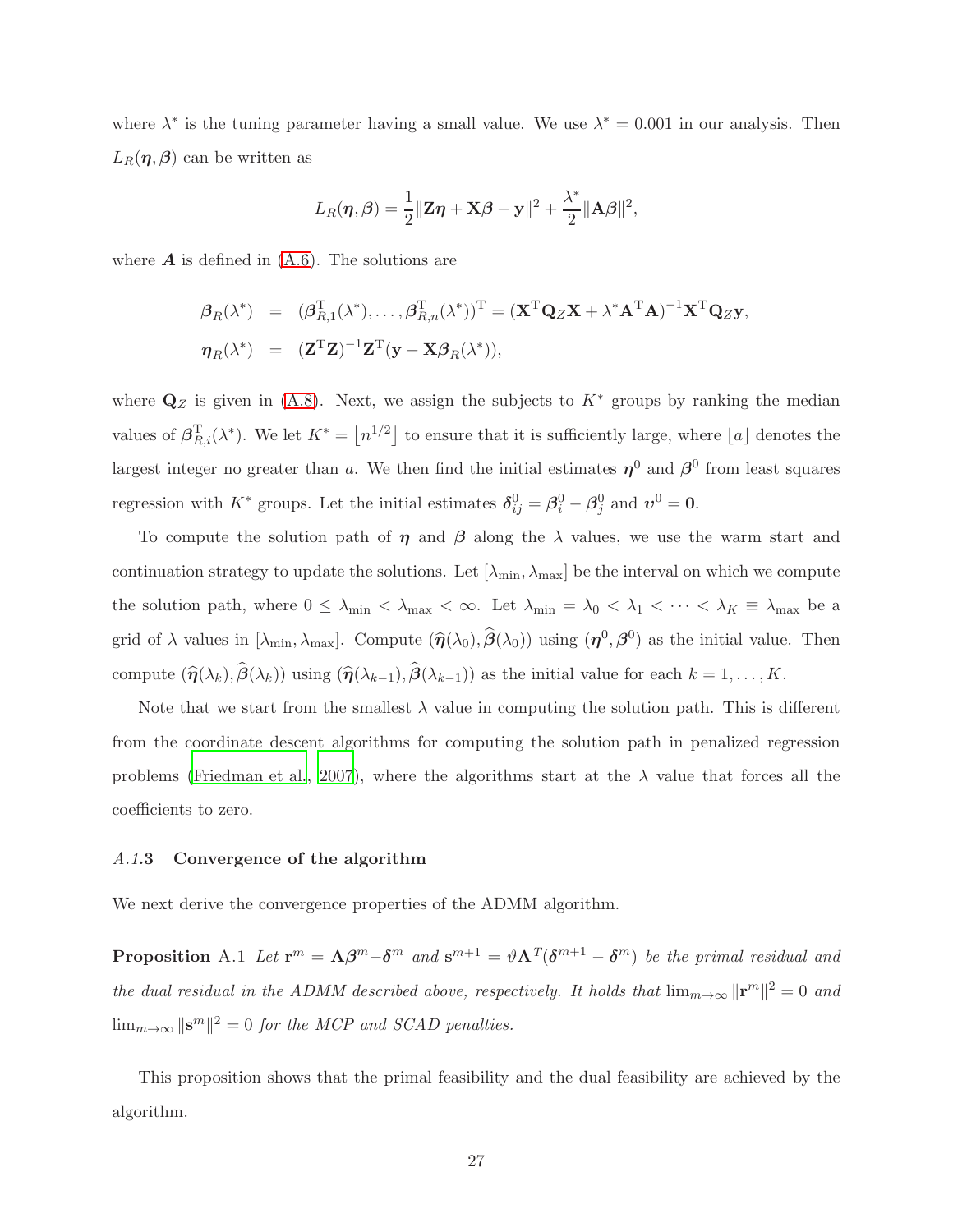*Proof.* By the definition of  $\delta^{m+1}$ , we have

$$
L(\boldsymbol{\eta}^{m+1},\boldsymbol{\beta}^{m+1},\boldsymbol{\delta}^{m+1},\boldsymbol{v}^m) {\leq} L(\boldsymbol{\eta}^{m+1},\boldsymbol{\beta}^{m+1},\boldsymbol{\delta},\boldsymbol{v}^m)
$$

for any  $\delta$ . Define

$$
f^{m+1} = \inf_{\mathbf{A}\boldsymbol{\beta}^{m+1}-\boldsymbol{\delta}=\boldsymbol{0}} \left\{ \frac{1}{2} \left\| \mathbf{y} - \mathbf{Z}\boldsymbol{\eta}^{m+1} - \mathbf{X}\boldsymbol{\beta}^{m+1} \right\|^2 + \sum_{i < j} p_{\gamma}(|\boldsymbol{\delta}_{ij}|, \lambda) \right\}
$$
\n
$$
= \inf_{\mathbf{A}\boldsymbol{\beta}^{m+1}-\boldsymbol{\delta}=\boldsymbol{0}} L(\boldsymbol{\eta}^{m+1}, \boldsymbol{\beta}^{m+1}, \boldsymbol{\delta}, \boldsymbol{\upsilon}^m).
$$

Then

$$
L(\boldsymbol{\eta}^{m+1},\boldsymbol{\beta}^{m+1},\boldsymbol{\delta}^{m+1},\boldsymbol{v}^m) \leq f^{m+1}.
$$

Let t be an integer. Since  $\mathbf{v}^{m+1} = \mathbf{v}^m + \vartheta(\mathbf{A}\boldsymbol{\beta}^{m+1} - \boldsymbol{\delta}^{m+1}),$  then we have

$$
\boldsymbol{v}^{m+t-1} = \boldsymbol{v}^m + \vartheta \sum_{i=1}^{t-1} (\mathbf{A}\boldsymbol{\beta}^{m+i} - \boldsymbol{\delta}^{m+i}),
$$

and thus

$$
L(\boldsymbol{\eta}^{m+t}, \boldsymbol{\beta}^{m+t}, \boldsymbol{\delta}^{m+t}, \boldsymbol{\upsilon}^{m+t-1})
$$
\n
$$
= \frac{1}{2} ||\mathbf{y} - \mathbf{Z}\boldsymbol{\eta}^{m+t} - \mathbf{X}\boldsymbol{\beta}^{m+t}||^{2} + (\boldsymbol{\upsilon}^{m+t-1})^{\mathrm{T}}(\mathbf{A}\boldsymbol{\beta}^{m+t} - \boldsymbol{\delta}^{m+t})
$$
\n
$$
+ \frac{\vartheta}{2} ||\mathbf{A}\boldsymbol{\beta}^{m+t} - \boldsymbol{\delta}^{m+t}||^{2} + \sum_{i < j} p_{\gamma} (|\boldsymbol{\delta}_{ij}^{m+t}|, \lambda)
$$
\n
$$
= \frac{1}{2} ||\mathbf{y} - \mathbf{Z}\boldsymbol{\eta}^{m+t} - \mathbf{X}\boldsymbol{\beta}^{m+t}||^{2} + (\boldsymbol{\upsilon}^{m})^{\mathrm{T}}(\mathbf{A}\boldsymbol{\beta}^{m+t} - \boldsymbol{\delta}^{m+t})
$$
\n
$$
+ \vartheta \sum_{i=1}^{t-1} (\mathbf{A}\boldsymbol{\beta}^{m+i} - \boldsymbol{\delta}^{m+i})^{\mathrm{T}}(\mathbf{A}\boldsymbol{\beta}^{m+t} - \boldsymbol{\delta}^{m+t})
$$
\n
$$
+ \frac{\vartheta}{2} ||\mathbf{A}\boldsymbol{\beta}^{m+t} - \boldsymbol{\delta}^{m+t}||^{2} + p_{\gamma} (|\boldsymbol{\delta}_{ij}^{m+t}|, \lambda)
$$
\n
$$
\leq f^{m+t}.
$$

Since the objective function  $L(\eta,\beta,\delta,\nu)$  is differentiable with respect to  $(\eta,\beta)$  and is convex with respect to  $\delta$ , by applying the results in Theorem 4.1 of [\(Tseng, 2001](#page-42-8)), the sequence  $(\eta^m, \beta^m, \delta^m)$ has a limit point, denoted by  $(\eta^*, \beta^*, \delta^*)$ . Then we have

$$
f^* = \lim_{m \to \infty} f^{m+1} = \lim_{m \to \infty} f^{m+t} = \inf_{\mathbf{A}\beta^* - \delta = 0} \{ \frac{1}{2} \| \mathbf{y} - \mathbf{Z}\boldsymbol{\eta}^* - \mathbf{X}\beta^* \|^2 + \sum_{i < j} p_{\gamma}(|\delta_{ij}|, \lambda) \},
$$

and for all  $t \geq 0$ 

$$
\lim_{m\to\infty} L(\boldsymbol{\mu}^{m+t}, \boldsymbol{\beta}^{m+t}, \boldsymbol{\eta}^{m+t}, \boldsymbol{\nu}^{m+t-1})
$$
\n
$$
= \frac{1}{2} ||\mathbf{y} - \mathbf{Z}\boldsymbol{\eta}^* - \mathbf{X}\boldsymbol{\beta}^*||^2 + \sum_{i < j} p_{\gamma}(|\boldsymbol{\delta}_{ij}^*|, \lambda) + \lim_{m\to\infty} (\boldsymbol{\nu}^m)^{\mathrm{T}} (\mathbf{A}\boldsymbol{\beta}^* - \boldsymbol{\delta}^*) + (t - \frac{1}{2})\vartheta ||\mathbf{A}\boldsymbol{\beta}^* - \boldsymbol{\delta}^*||^2
$$
\n
$$
\leq f^*.
$$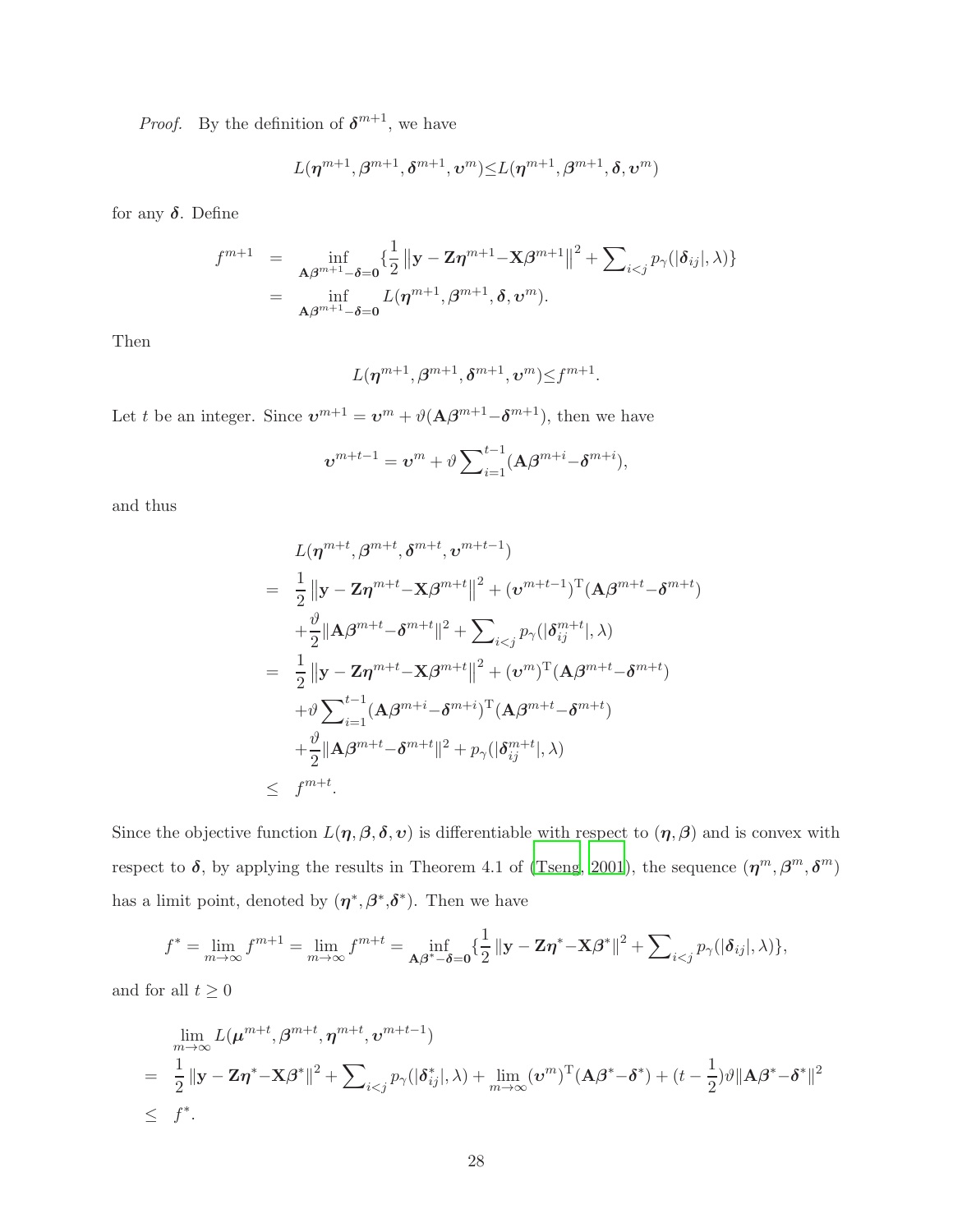Hence  $\lim_{m\to\infty} ||\mathbf{r}^m||^2 = r^* = ||\mathbf{A}\boldsymbol{\beta}^* - \boldsymbol{\delta}^*||^2 = 0.$ 

Since  $\beta^{m+1}$  minimizes  $L(\eta^m, \beta, \delta^m, \nu^m)$  by definition, we have that

$$
L(\boldsymbol{\eta}^{m},\boldsymbol{\beta},\boldsymbol{\delta}^{m},\boldsymbol{v}^{m})/\partial\boldsymbol{\beta}=\mathbf{0},
$$

and moreover,

$$
L(\boldsymbol{\eta}^{m}, \boldsymbol{\beta}^{m+1}, \boldsymbol{\delta}^{m}, \boldsymbol{v}^{m})/\partial \boldsymbol{\beta}
$$
\n
$$
= \mathbf{X}^{T}(\mathbf{Z}\boldsymbol{\eta}^{m} + \mathbf{X}\boldsymbol{\beta}^{m+1} - \mathbf{y}) + \mathbf{A}^{T}\boldsymbol{v}^{m} + \vartheta \mathbf{A}^{T}(\mathbf{A}\boldsymbol{\beta}^{m+1} - \boldsymbol{\delta}^{m})
$$
\n
$$
= \mathbf{X}^{T}(\mathbf{Z}\boldsymbol{\eta}^{m} + \mathbf{X}\boldsymbol{\beta}^{m+1} - \mathbf{y}) + \mathbf{A}^{T}(\boldsymbol{v}^{m} + \vartheta(\mathbf{A}\boldsymbol{\beta}^{m+1} - \boldsymbol{\delta}^{m}))
$$
\n
$$
= \mathbf{X}^{T}(\mathbf{Z}\boldsymbol{\eta}^{m} + \mathbf{X}\boldsymbol{\beta}^{m+1} - \mathbf{y}) + \mathbf{A}^{T}(\boldsymbol{v}^{m+1} - \vartheta(\mathbf{A}\boldsymbol{\beta}^{m+1} - \boldsymbol{\delta}^{m+1}) + \vartheta(\mathbf{A}\boldsymbol{\beta}^{m+1} - \boldsymbol{\delta}^{m}))
$$
\n
$$
= \mathbf{X}^{T}(\mathbf{Z}\boldsymbol{\eta}^{m} + \mathbf{X}\boldsymbol{\beta}^{m+1} - \mathbf{y}) + \mathbf{A}^{T}\boldsymbol{v}^{m+1} + \vartheta \mathbf{A}^{T}(\boldsymbol{\delta}^{m+1} - \boldsymbol{\delta}^{m}).
$$

Therefore,

$$
\mathbf{s}^{m+1} = \vartheta \mathbf{A}^{\mathrm{T}}(\boldsymbol{\delta}^{m+1} - \boldsymbol{\delta}^{m}) = -(\mathbf{X}^{\mathrm{T}}(\mathbf{Z}\boldsymbol{\eta}^{m} + \mathbf{X}\boldsymbol{\beta}^{m+1} - \mathbf{y}) + \mathbf{A}^{\mathrm{T}}\boldsymbol{v}^{m+1}).
$$

Since  $\|\mathbf{A}\boldsymbol{\beta}^* - \boldsymbol{\delta}^*\|^2 = 0$ ,

$$
\lim_{m \to \infty} L(\boldsymbol{\eta}^m, \boldsymbol{\beta}^{m+1}, \boldsymbol{\delta}^m, \boldsymbol{v}^m) / \partial \boldsymbol{\beta}
$$
\n
$$
= \lim_{m \to \infty} \mathbf{X}^{\mathrm{T}} (\mathbf{Z}\boldsymbol{\eta}^m + \mathbf{X}\boldsymbol{\beta}^{m+1} - \mathbf{y}) + \mathbf{A}^{\mathrm{T}} \boldsymbol{v}^{m+1}
$$
\n
$$
= \mathbf{X}^{\mathrm{T}} (\mathbf{Z}\boldsymbol{\eta}^* + \mathbf{X}\boldsymbol{\beta}^* - \mathbf{y}) + \mathbf{A}^{\mathrm{T}} \boldsymbol{v}^* = \mathbf{0}.
$$

<span id="page-29-0"></span>Therefore,  $\lim_{m\to\infty} s^{m+1} = 0$ .

### A.2 Extension to nonlinear models

In this paper, we focus on the linear regression model [\(2.2\)](#page-3-2) to introduce our proposed method for exploring treatment heterogeneity. It is worth mentioning that our method can be readily extended to semi-parametric models by relaxing the linearity assumption on  $z_i$ . Considering the model:

$$
y_i = m(\boldsymbol{z}_i) + \boldsymbol{x}_i^{\mathrm{T}} \boldsymbol{\beta}_i + \varepsilon_i, i = 1, \ldots, n,
$$

where  $m(\cdot)$  is an unknown function of  $z_i$ . This model has no constraint on the functional form of  $z_i$ . Following the approach in [Ma et al. \(2015](#page-41-11)), we can estimate  $m(\cdot)$  by tensor-product regression splines weighted by categorical kernel functions, where the splines are used for the continuous predictors and the categorical kernels are for the discrete predictors, respectively. Then the objective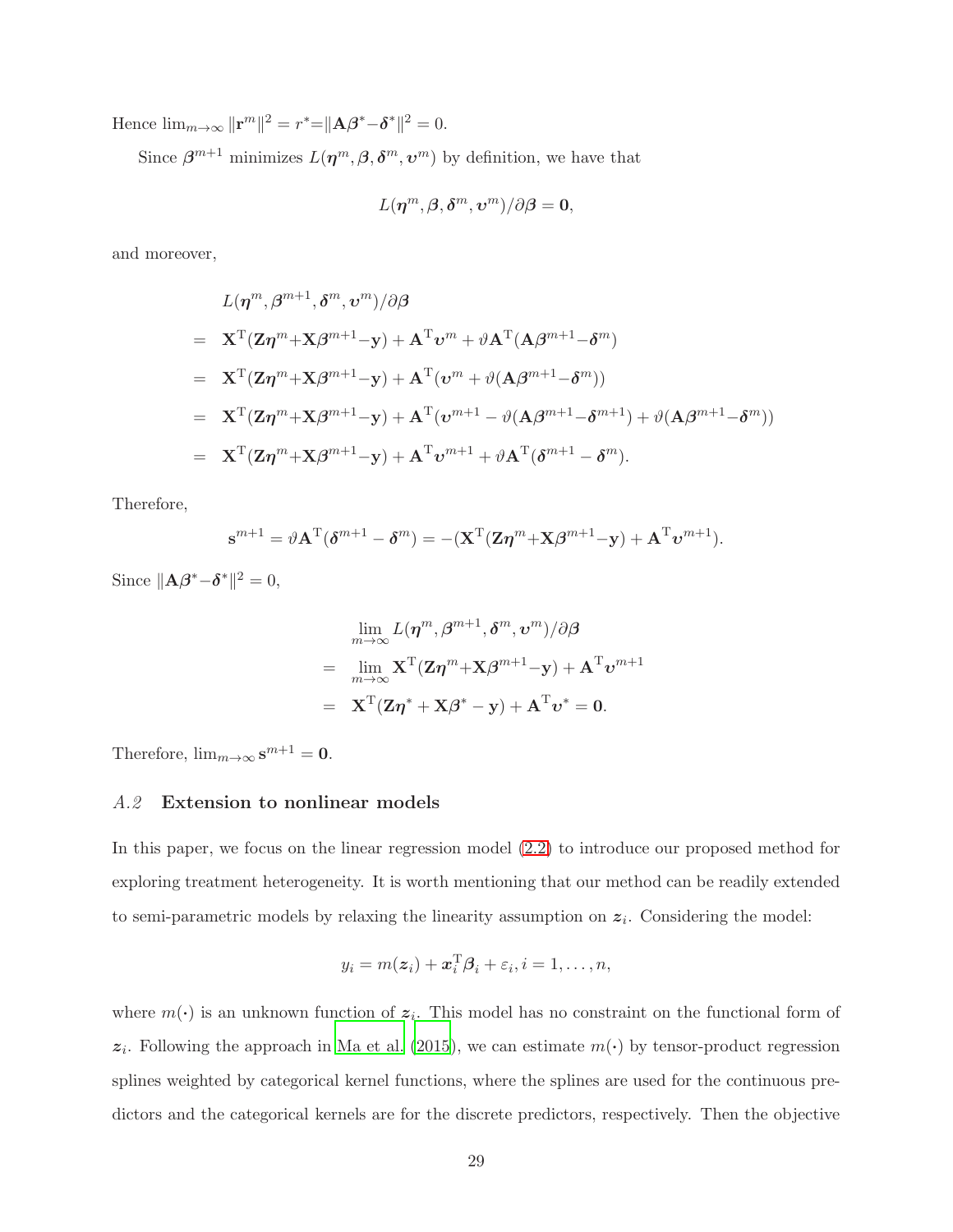function for obtaining the estimates consists of two parts similar as given in [\(3.1\)](#page-6-0). The first part is a weighted least squares criterion as presented in equation (2) of [Ma et al. \(2015](#page-41-11)), and the second part contains the same penalty functions as given in [\(3.1\)](#page-6-0). As a result, the proposed ADMM algorithm proposed in Section [A.1](#page-24-2) can be applied. Moreover, we can also assume semi-parametric structures on  $m(\cdot)$  for further dimensionality reduction while retaining model flexibility. For example, when  $z_i$  is a set of continuous variables, we can assume the additive structure:

$$
m(\boldsymbol{z}_i) = m_1(z_{i1}) + \cdots + m_q(z_{iq}),
$$

where  $m_k(\cdot)$  for  $k = 1, ..., q$  are unknown functions. Also the partially linear additive structure is another popular semi-parametric model, given as

$$
m(\boldsymbol{z}_i) = m_1(z_{i1}) + \cdots + m_{q_1}(z_{iq_1}) + \boldsymbol{z}_{i2}^{\mathrm{T}} \boldsymbol{\eta},
$$

where  $z_i = (z_{i1}^T, z_{i2}^T)^T$ ,  $z_{i1} = (z_{i1}, ..., z_{iq_1})^T$  and  $z_{i2} = (z_{i,q_1+1}, ..., z_{iq})^T$ . If we use regression splines to approximate the unknown functions, the same ADMM algorithm given in Section  $A.1$  can be applied to obtain the parameter estimators with the components in  $z_i$  replaced by their spline basis functions. We refer to [Ma et al. \(2013](#page-41-12)) for the details of using regression splines to estimate unknown functions in these settings.

It is also of interest to extend the proposed method to the case with discrete responses. For a general scenario, one may fit a generalized linear model:

$$
E(y_i|\mathbf{z}_i,\mathbf{x}_i)=\mu_i=g^{-1}(\mathbf{z}_i^{\mathrm{T}}\boldsymbol{\eta}+\mathbf{x}_i^{\mathrm{T}}\boldsymbol{\beta}_i), i=1,\ldots,n,
$$

where  $g$  is a known monotone link function. For obtaining the estimates of the parameters, we can consider the negative quasi-likelihood function

$$
Q(\mu, y) = \int_{\mu}^{y} \{ (y - \xi) / V(\xi) \} d\xi,
$$

where  $V(\cdot)$  is the conditional variance of y given  $(z, x)$ . Then the parameter estimates can be obtained by minimizing

$$
\sum_{i=1}^n Q(g^{-1}(\mathbf{z}_i^{\mathrm{T}} \boldsymbol{\eta} + \mathbf{x}_i^{\mathrm{T}} \boldsymbol{\beta}_i), y_i) + \sum_{1 \leq i < j \leq n} p(||\boldsymbol{\beta}_i - \boldsymbol{\beta}_j||, \lambda).
$$

Because  $Q(g^{-1}(z_i^T \eta + x_i^T \beta_i), y_i)$  is differentiable with respect to  $(\eta, \beta_i)$ , the ADMM algorithm given in Section [A.1](#page-24-2) can be straightforwardly applied.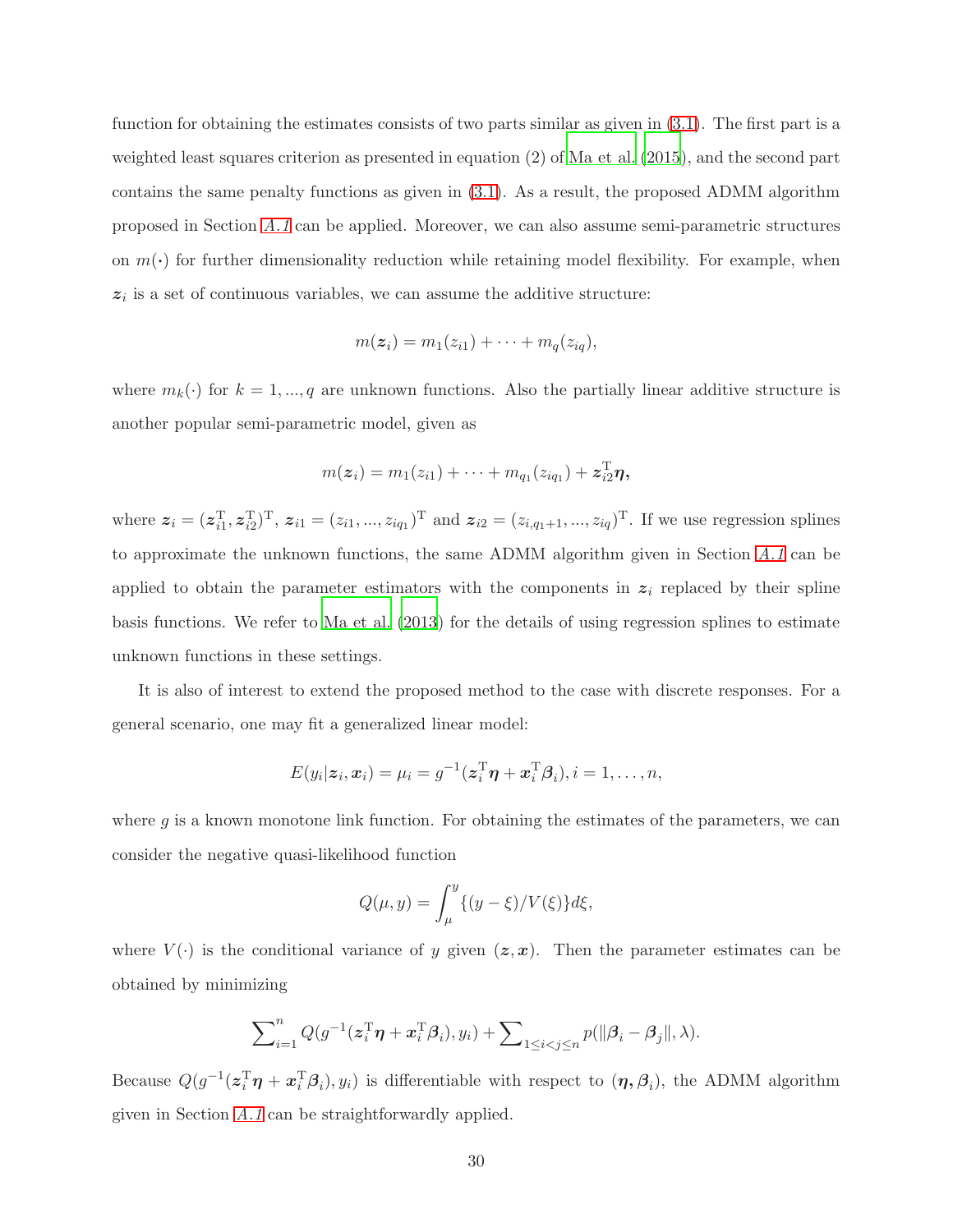### A.3 Proof of Theorem [1](#page-9-0)

In this section we show the results in Theorem [1.](#page-9-0) For every  $\beta \in M_{\mathcal{G}}$ , it can be written as  $\beta = W\alpha$ . Recall  $\mathbf{U} = (\mathbf{Z}, \mathbf{X}\mathbf{W})$ . We have

$$
\left(\begin{array}{c}\widehat{\eta}^{or}\\ \widehat{\alpha}^{or}\end{array}\right)=\arg\min_{\eta\in R^q,\alpha\in R^{K_p}}\frac{1}{2}\|\mathbf{y}-\mathbf{Z}\eta-\mathbf{X}\boldsymbol{\beta}\|=\arg\min_{\eta\in R^q,\alpha\in R^{K_p}}\frac{1}{2}\|\mathbf{y}-\mathbf{Z}\eta-\mathbf{X}\mathbf{W}\alpha\|^2.
$$

Thus

$$
\left(\begin{array}{c}\widehat{\boldsymbol{\eta}}^{or} \\ \widehat{\boldsymbol{\alpha}}^{or}\end{array}\right)=[(\mathbf{Z}, \mathbf{X}\mathbf{W})^{\mathrm{T}}(\mathbf{Z}, \mathbf{X}\mathbf{W})]^{-1}(\mathbf{Z}, \mathbf{X}\mathbf{W})^{\mathrm{T}}\mathbf{y}=(\mathbf{U}^{\mathrm{T}}\mathbf{U})^{-1}\mathbf{U}^{\mathrm{T}}\mathbf{y}.
$$

Then

$$
\left(\begin{array}{c} \widehat{\boldsymbol{\eta}}^{or}-\boldsymbol{\eta}^{0}\\ \widehat{\boldsymbol{\alpha}}^{or}-\boldsymbol{\alpha}^{0} \end{array}\right)=(\mathbf{U}^{T}\mathbf{U})^{-1}\mathbf{U}^{T}\boldsymbol{\varepsilon}.
$$

Hence

<span id="page-31-0"></span>
$$
\left\| \left( \begin{array}{c} \widehat{\boldsymbol{\eta}}^{or} - \boldsymbol{\eta}^0 \\ \widehat{\boldsymbol{\alpha}}^{or} - \boldsymbol{\alpha}^0 \end{array} \right) \right\| \leq \| (\mathbf{U}^{\mathrm{T}} \mathbf{U})^{-1} \| \| \mathbf{U}^{\mathrm{T}} \boldsymbol{\varepsilon} \|.
$$
\n(A.13)

By Condition (C1), we have

<span id="page-31-1"></span>
$$
\left\| (\mathbf{U}^{\mathrm{T}} \mathbf{U})^{-1} \right\| \leq C_1^{-1} \left| \mathcal{G}_{\min} \right|^{-1} . \tag{A.14}
$$

Moreover

$$
P(||\mathbf{U}^{\mathrm{T}}\boldsymbol{\varepsilon}||_{\infty} > C\sqrt{n\log n}) \le P(||\mathbf{Z}^{\mathrm{T}}\boldsymbol{\varepsilon}||_{\infty} > C\sqrt{n\log n}) + P(||(\mathbf{X}\mathbf{W})^{\mathrm{T}}\boldsymbol{\varepsilon}||_{\infty} > C\sqrt{n\log n}),
$$

for some constant  $0 < C < \infty$ . Since  $\mathbf{XW} = [\mathbf{x}_i^{\mathrm{T}}1\{i \in \mathcal{G}_k\}]_{i=1,k=1}^{n,K}$ , we have

$$
\left\| \left( \mathbf{X} \mathbf{W} \right)^{\mathrm{T}} \boldsymbol{\varepsilon} \right\|_{\infty} = \sup_{j,k} \left| \sum_{i=1}^{n} x_{ij} \varepsilon_i \mathbf{1} \{ i \in \mathcal{G}_k \} \right|
$$

and by union bound, Condition (C1) that  $\sum_{i=1}^{n} x_{ij}^2 1\{i \in \mathcal{G}_k\} = |\mathcal{G}_k|$  and Condition (C3),

$$
P\left(\left\|(\mathbf{X}\mathbf{W})^{\mathrm{T}}\boldsymbol{\varepsilon}\right\|_{\infty} > C\sqrt{n\log n}\right)
$$
  
\n
$$
\leq \sum_{j=1,k=1}^{p,K} P\left(|\sum_{i=1}^{n} x_{ij}\varepsilon_{i}1\{i \in \mathcal{G}_{k}\}| > C\sqrt{n\log n}\right)
$$
  
\n
$$
\leq \sum_{j=1,k=1}^{p,K} P\left(|\sum_{i=1}^{n} x_{ij}\varepsilon_{i}1\{i \in \mathcal{G}_{k}\}| > \sqrt{|\mathcal{G}_{k}|}C\sqrt{\log n}\right)
$$
  
\n
$$
\leq 2Kp\exp(-c_{1}C^{2}\log n) = 2Kpn^{-c_{1}C^{2}}.
$$

By union bound, Condition (C1) that  $||\mathbf{Z}_k|| = \sqrt{n}$ , where  $\mathbf{Z}_k$  is the kth column of  $\mathbf{Z}$ , and Condition (C3),

$$
P\left(\left\|\mathbf{Z}^{\mathrm{T}}\boldsymbol{\varepsilon}\right\|_{\infty} > C\sqrt{n\log n}\right)
$$
\n
$$
\leq \sum_{k=1}^{q} P\left(\left|\mathbf{Z}_{k}^{\mathrm{T}}\boldsymbol{\varepsilon}\right| > \sqrt{n}C\sqrt{\log n}\right)
$$
\n
$$
\leq 2q \exp(-c_1 C^2 \log n) = 2qn^{-c_1 C^2}.
$$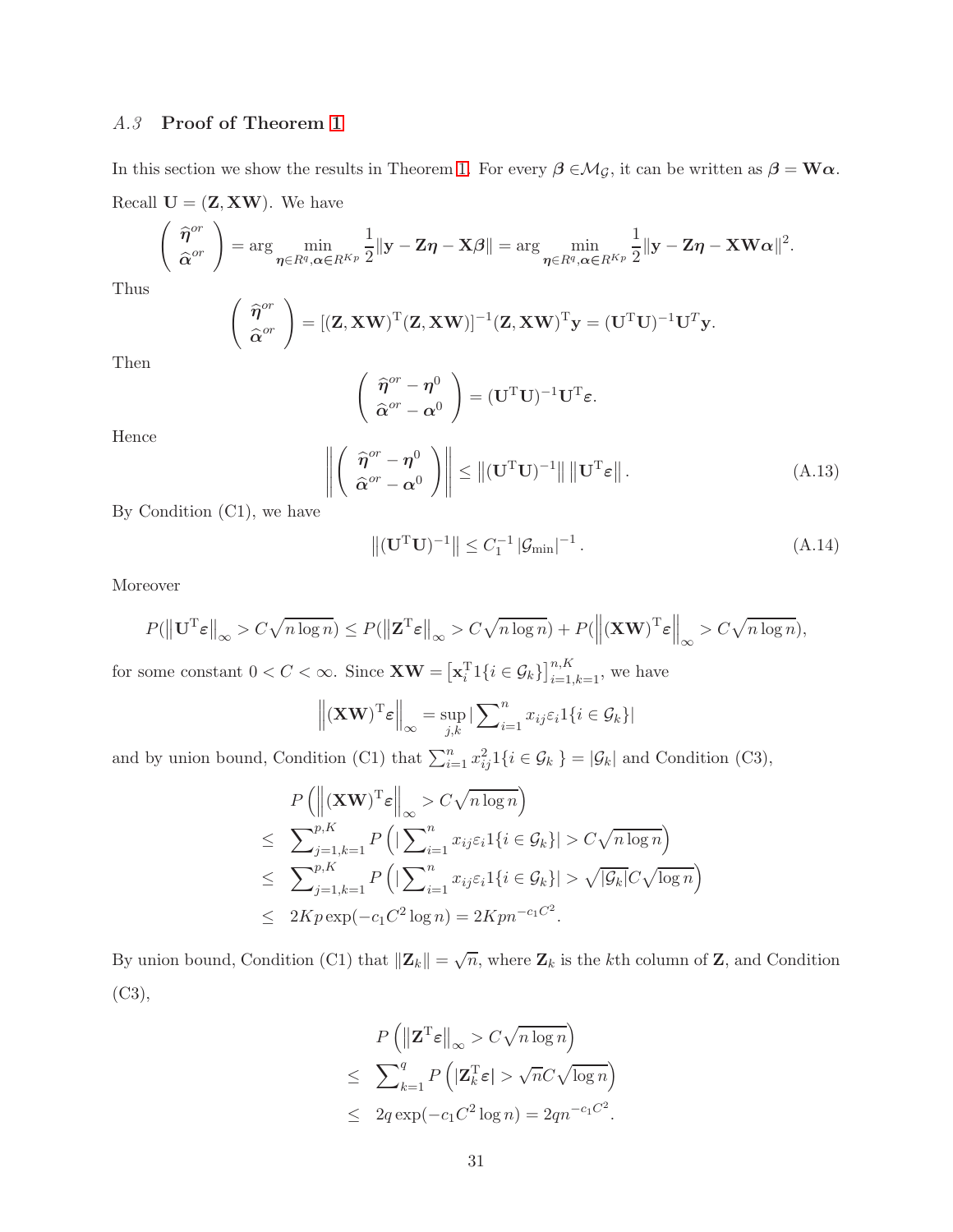It follows that

$$
P(||\mathbf{U}^{\mathrm{T}}\boldsymbol{\varepsilon}||_{\infty} > C\sqrt{n\log n}) \le 2(Kp+q)n^{-c_1C^2}.
$$

Since  $\|\mathbf{U}^{\mathrm{T}}\boldsymbol{\varepsilon}\|$   $\leq$  $\sqrt{q+Kp}$   $\|\mathbf{U}^{\mathrm{T}}\boldsymbol{\varepsilon}\|_{\infty}$ , then

<span id="page-32-0"></span>
$$
P(\left\|\mathbf{U}^{\mathrm{T}}\boldsymbol{\varepsilon}\right\| > C\sqrt{q + Kp}\sqrt{n\log n}) \le 2(Kp + q)n^{-c_1 C^2}.\tag{A.15}
$$

Therefore, by [\(A.13\)](#page-31-0), [\(A.14\)](#page-31-1) and [\(A.15\)](#page-32-0), we have with probability at least  $1 - 2(Kp + q)n^{-c_1C^2}$ ,

$$
\left\| \left( \begin{array}{c} \widehat{\boldsymbol{\eta}}^{or} - \boldsymbol{\eta}^0 \\ \widehat{\boldsymbol{\alpha}}^{or} - \boldsymbol{\alpha}^0 \end{array} \right) \right\| \leq C C_1^{-1} \sqrt{q + Kp} \, |\mathcal{G}_{\min}|^{-1} \sqrt{n \log n}.
$$

The result [\(4.2\)](#page-10-0) in Theorem [1](#page-9-0) is proved by letting  $C = c_1^{-1/2}$  $\overline{1}^{1/2}$ . Moreover,

$$
\left\|\widehat{\boldsymbol{\beta}}^{or}-\boldsymbol{\beta}^{0}\right\|^{2} = \sum_{k=1}^{K} \sum_{i\in\mathcal{G}_{k}}\left\|\widehat{\boldsymbol{\alpha}}_{k}^{or}-\boldsymbol{\alpha}_{k}^{0}\right\|^{2} \leq |\mathcal{G}_{\text{max}}| \sum_{k=1}^{K} \left\|\widehat{\boldsymbol{\alpha}}_{k}^{or}-\boldsymbol{\alpha}_{k}^{0}\right\|^{2}
$$

$$
= |\mathcal{G}_{\text{max}}| \left\|\widehat{\boldsymbol{\alpha}}^{or}-\boldsymbol{\alpha}^{0}\right\|^{2} \leq |\mathcal{G}_{\text{max}}| \phi_{n}^{2},
$$

and

$$
\sup_{i}\left\|\widehat{\beta}_{i}^{or}-\beta_{i}^{0}\right\|=\sup_{k}\left\|\widehat{\alpha}_{k}^{or}-\alpha_{k}^{0}\right\| \leq \|\widehat{\alpha}^{or}-\alpha^{0}\| \leq \phi_{n}.
$$

Let  $\mathbf{U} = (\mathbf{U}_1, \dots, \mathbf{U}_n)^\mathrm{T}$ , and  $\mathbf{\Xi}_n = \mathbf{U}^\mathrm{T} \mathbf{U}$ . Then

$$
\mathbf{a}_n^{\mathrm{T}}((\widehat{\boldsymbol{\eta}}^{or}-\boldsymbol{\eta}^0)^{\mathrm{T}},(\widehat{\boldsymbol{\alpha}}^{or}-\boldsymbol{\alpha}^0)^{\mathrm{T}})^{\mathrm{T}}=\sum\nolimits_{i=1}^n\mathbf{a}_n^{\mathrm{T}}\mathbf{\Xi}_n^{-1}\mathbf{U}_i\varepsilon_i.
$$

Hence

$$
E\{\mathbf{a}_n^{\mathrm{T}}((\widehat{\boldsymbol{\eta}}^{or}-\boldsymbol{\eta}^0)^{\mathrm{T}},(\widehat{\boldsymbol{\alpha}}^{or}-\boldsymbol{\alpha}^0)^{\mathrm{T}})^{\mathrm{T}}\}=0,
$$

and for any vector  $\mathbf{a}_n \in \mathbb{R}^{q+Kp}$  with  $||\mathbf{a}_n|| = 1$ ,

$$
\operatorname{var}\{\mathbf{a}_n^{\mathrm{T}}((\widehat{\boldsymbol{\eta}}^{or}-\boldsymbol{\eta}^0)^{\mathrm{T}},(\widehat{\boldsymbol{\alpha}}^{or}-\boldsymbol{\alpha}^0)^{\mathrm{T}})^{\mathrm{T}}\}
$$
  
=  $\sigma_n^2(\mathbf{a}_n) = \sigma^2\left[\mathbf{a}_n^{\mathrm{T}}(\mathbf{U}^{\mathrm{T}}\mathbf{U})^{-1}\mathbf{a}_n\right] \geq \sigma^2\mathbf{a}_n^{\mathrm{T}}\boldsymbol{\Xi}_n^{-1}\mathbf{a}_n.$ 

Moreover, for any  $\epsilon > 0$ ,

$$
\sum_{i=1}^n E[(\mathbf{a}_n^{\mathrm{T}} \mathbf{\Xi}_n^{-1} \mathbf{U}_i \varepsilon_i)^2 \cdot 1_{\{|\mathbf{a}_n^{\mathrm{T}} \mathbf{\Xi}_n^{-1} \mathbf{U}_i \varepsilon_i| > \epsilon \sigma_n(\mathbf{a}_n)\}}] \newline \leq \sum_{i=1}^n \{E(\mathbf{a}_n^{\mathrm{T}} \mathbf{\Xi}_n^{-1} \mathbf{U}_i \varepsilon_i)^4\}^{1/2} [P\{|\mathbf{a}_n^{\mathrm{T}} \mathbf{\Xi}_n^{-1} \mathbf{U}_i \varepsilon_i| > \epsilon \sigma_n(\mathbf{a}_n)\}]^{1/2}.
$$

Since  $E(\varepsilon_i^4) \leq c$  for some constant  $c \in (0, \infty)$  by Condition (C2), then

$$
\sum_{i=1}^n \{E(\mathbf{a}_n^{\mathrm{T}} \mathbf{\Xi}_n^{-1} \mathbf{U}_i \varepsilon_i)^4\}^{1/2} \le c^{1/2} \mathbf{a}_n^{\mathrm{T}} \mathbf{\Xi}_n^{-1} \mathbf{a}_n.
$$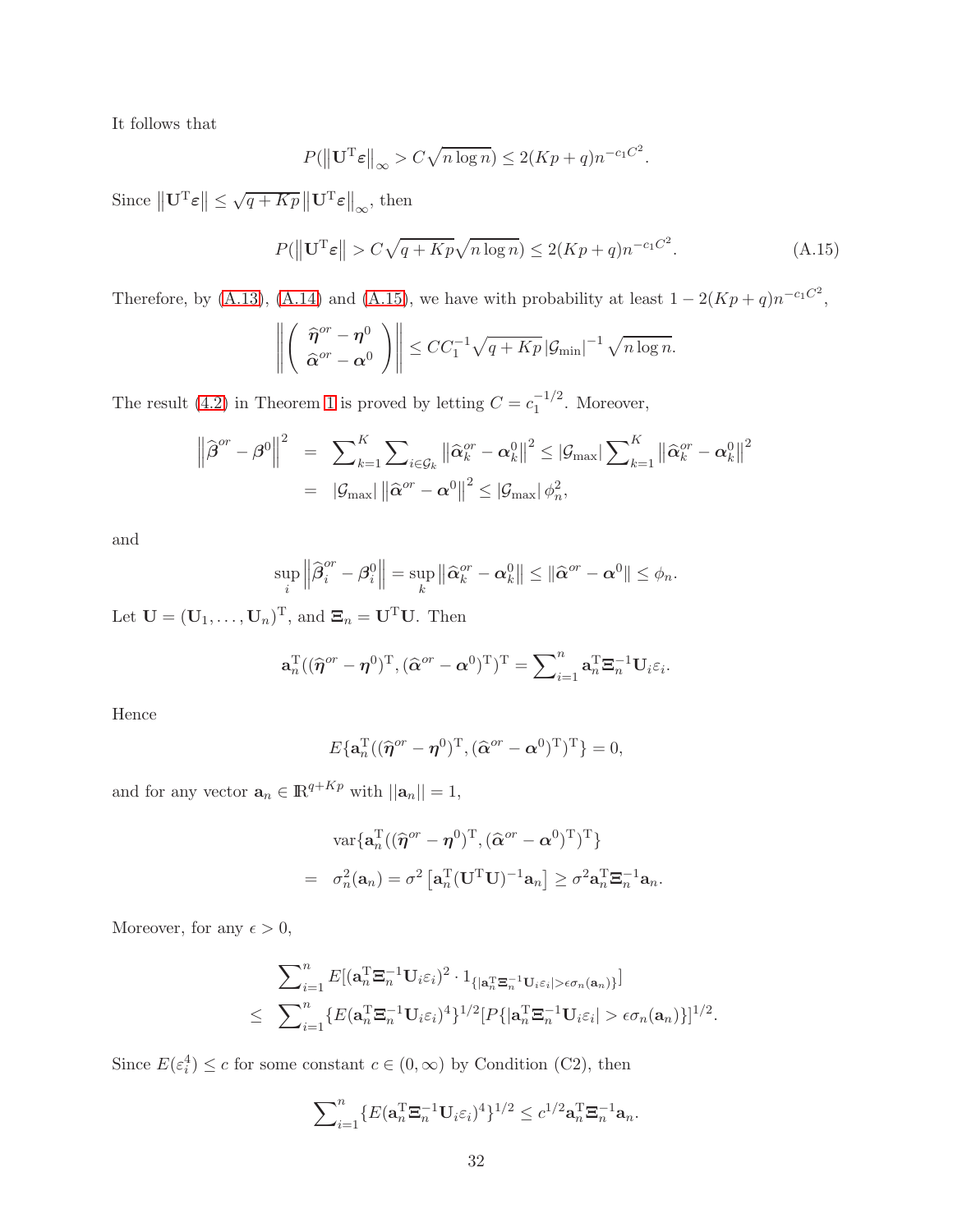Moreover,

$$
\max_{i} P\left\{|\mathbf{a}_{n}^{T}\mathbf{\Xi}_{n}^{-1}\mathbf{U}_{i}\varepsilon_{i}| > \epsilon\sigma_{n}(\mathbf{a}_{n})\right\}
$$
\n
$$
\leq \max_{i} E(\mathbf{a}_{n}^{T}\mathbf{\Xi}_{n}^{-1}\mathbf{U}_{i}\varepsilon_{i})^{2}/\{\epsilon^{2}\sigma_{n}^{2}(\mathbf{a}_{n})\} \leq c'\epsilon^{-2}(q+Kp)\mathbf{a}_{n}^{T}\mathbf{\Xi}_{n}^{-1}\mathbf{\Xi}_{n}^{-1}\mathbf{a}_{n}/(\mathbf{a}_{n}^{T}\mathbf{\Xi}_{n}^{-1}\mathbf{a}_{n})
$$

for some constant  $c' \in (0, \infty)$ . Therefore, by the above results, we have

$$
\sigma_n^{-2}(\mathbf{a}_n) \sum_{i=1}^n E[(\mathbf{a}_n^{\mathrm{T}} \mathbf{\Xi}_n^{-1} \mathbf{U}_i \varepsilon_i)^2 \cdot 1_{\{|\mathbf{a}_n^{\mathrm{T}} \mathbf{\Xi}_n^{-1} \mathbf{U}_i \varepsilon_i| > \epsilon \sigma_n(\mathbf{a}_n)\}}]
$$
\n
$$
\leq \{\sigma^2 \mathbf{a}_n^{\mathrm{T}} \mathbf{\Xi}_n^{-1} \mathbf{a}_n\}^{-1} c^{1/2} \mathbf{a}_n^{\mathrm{T}} \mathbf{\Xi}_n^{-1} \mathbf{a}_n \{c' \epsilon^{-2} (q + Kp) \mathbf{a}_n^{\mathrm{T}} \mathbf{\Xi}_n^{-1} \mathbf{\Xi}_n^{-1} \mathbf{a}_n / (\mathbf{a}_n^{\mathrm{T}} \mathbf{\Xi}_n^{-1} \mathbf{a}_n)\}^{1/2}
$$
\n
$$
\leq c^{1/2} c'^{1/2} C_1^{-1/2} \epsilon^{-1} \sigma^{-1} (q + Kp)^{1/2} |\mathcal{G}_{\min}|^{-1/2} = o(1).
$$

Then, the result [\(4.4\)](#page-10-4) follows from Lindeberg–Feller Central Limit Theorem.

### A.4 Proof of Theorem [2](#page-10-2)

In this section we show the results in Theorem [2.](#page-10-2) Define

$$
L_n(\boldsymbol{\eta}, \boldsymbol{\beta}) = \frac{1}{2} ||\mathbf{y} - \mathbf{Z}\boldsymbol{\eta} - \mathbf{X}\boldsymbol{\beta}||^2, P_n(\boldsymbol{\beta}) = \lambda \sum_{i < j} \rho(||\boldsymbol{\beta}_i - \boldsymbol{\beta}_j||),
$$
\n
$$
L_n^{\mathcal{G}}(\boldsymbol{\eta}, \boldsymbol{\alpha}) = \frac{1}{2} ||\mathbf{y} - \mathbf{Z}\boldsymbol{\eta} - \mathbf{X}\mathbf{W}\boldsymbol{\alpha}||^2, P_n^{\mathcal{G}}(\boldsymbol{\alpha}) = \lambda \sum_{k < k'} |\mathcal{G}_k||\mathcal{G}_{k'}|\rho(||\boldsymbol{\alpha}_k - \boldsymbol{\alpha}_{k'}||),
$$

and let

$$
Q_n(\boldsymbol{\eta},\boldsymbol{\beta})=L_n(\boldsymbol{\eta},\boldsymbol{\beta})+P_n(\boldsymbol{\beta}), Q_n^{\mathcal{G}}(\boldsymbol{\eta},\boldsymbol{\alpha})=L_n^{\mathcal{G}}(\boldsymbol{\eta},\boldsymbol{\alpha})+P_n^{\mathcal{G}}(\boldsymbol{\alpha}).
$$

Let  $T : \mathcal{M}_{\mathcal{G}} \to R^{Kp}$  be the mapping that  $T(\mathcal{B})$  is the  $Kp \times 1$  vector consisting of K vectors with dimension p and its  $k^{\text{th}}$  vector component equals to the common value of  $\beta_i$  for  $i \in \mathcal{G}_k$ . Let  $T^*: R^{np} \to R^{Kp}$  be the mapping that  $T^*(\beta) = \{|\mathcal{G}_k|^{-1} \sum_{i \in \mathcal{G}_k} \beta_i^{\mathrm{T}}, k = 1, \ldots, K\}^{\mathrm{T}}$ . Clearly, when  $\beta \in M_{\mathcal{G}}, T(\beta) = T^*(\beta).$ 

By calculation, for every  $\beta \in M_{\mathcal{G}}$ , we have  $P_n(\beta) = P_n^{\mathcal{G}}(T(\beta))$  and for every  $\alpha \in R^K$ , we have  $P_n(T^{-1}(\boldsymbol{\alpha})) = P_n^{\mathcal{G}}(\boldsymbol{\alpha})$ . Hence

<span id="page-33-0"></span>
$$
Q_n(\boldsymbol{\eta}, \boldsymbol{\beta}) = Q_n^{\mathcal{G}}(\boldsymbol{\eta}, T(\boldsymbol{\beta})), Q_n^{\mathcal{G}}(\boldsymbol{\eta}, \boldsymbol{\alpha}) = Q_n(\boldsymbol{\eta}, T^{-1}(\boldsymbol{\alpha})). \tag{A.16}
$$

Consider the neighborhood of  $(\eta^0, \beta^0)$ :

$$
\Theta = \{ \boldsymbol{\eta} \in R^q, \boldsymbol{\beta} \in R^{Kp}: ||\boldsymbol{\eta} - \boldsymbol{\eta}^0|| \leq \phi_n, \sup_i ||\boldsymbol{\beta}_i - \boldsymbol{\beta}_i^0|| \leq \phi_n \}.
$$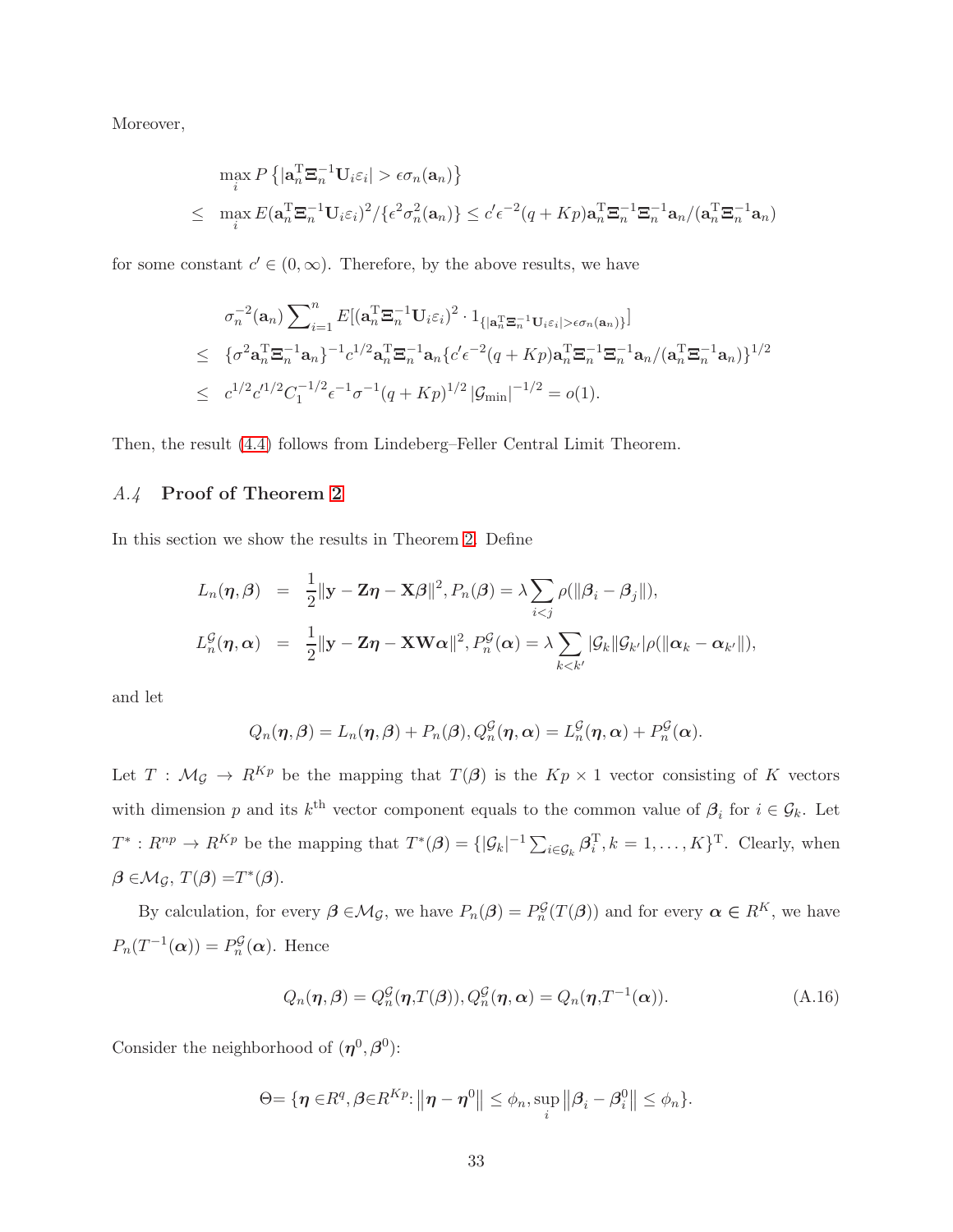By Theorem [1,](#page-9-0) there exists an event  $E_1$  in which

$$
\left\|\widehat{\boldsymbol{\eta}}^{or}-\boldsymbol{\eta}^0\right\|\leq\phi_n,\sup_i\left\|\widehat{\boldsymbol{\beta}}_i^{or}-\boldsymbol{\beta}_i^0\right\|\leq\phi_n
$$

and  $P(E_1^C) \leq 2(q+Kp)n^{-1}$ . Hence  $(\widehat{\eta}^{or}, \widehat{\beta}^{or}) \in \Theta$  in  $E_1$ . For any  $\beta \in R^{np}$ , let  $\beta^* = T^{-1}(T^*(\beta))$ . We show that  $(\hat{\eta}^{or}, \hat{\beta}^{or})$  is a strictly local minimizer of the objective function [\(3.1\)](#page-6-0) with probability approaching 1 through the following two steps.

(i). In the event  $E_1, Q_n(\eta, \beta^*) > Q_n(\hat{\eta}^{or}, \hat{\beta}^{or})$  for any  $(\eta^{\mathrm{T}}, \beta^{\mathrm{T}})^{\mathrm{T}} \in \Theta$  and  $((\eta)^{\mathrm{T}}, (\beta^*)^{\mathrm{T}})^{\mathrm{T}} \neq$  $((\widehat{\boldsymbol{\eta}}^{or})^{\rm T},(\widehat{\boldsymbol{\beta}}^{or})^{\rm T})^{\rm T}.$ 

(ii). There is an event  $E_2$  such that  $P(E_2^C) \leq 2n^{-1}$ . In  $E_1 \cap E_2$ , there is a neighborhood of  $((\widehat{\eta}^{or})^{\mathrm{T}},(\widehat{\beta}^{or})^{\mathrm{T}})^{\mathrm{T}},$  denoted by  $\Theta_n$  such that  $Q_n(\eta,\beta) \geq Q_n(\eta,\beta^*)$  for any  $((\eta)^{\mathrm{T}},(\beta^*)^{\mathrm{T}})^{\mathrm{T}} \in \Theta_n \cap \Theta$ for sufficiently large  $n$ .

Therefore, by the results in (i) and (ii), we have  $Q_n(\eta,\beta) > Q_n(\hat{\eta}^{or},\hat{\beta}^{or})$  for any  $(\eta^{\mathrm{T}},\beta^{\mathrm{T}})^{\mathrm{T}} \in$  $\Theta_n \cap \Theta$  and  $((\eta)^T,(\beta)^T)^T \neq ((\hat{\eta}^{or})^T,(\hat{\beta}^{or})^T)^T$  in  $E_1 \cap E_2$ , so that  $((\hat{\eta}^{or})^T,(\hat{\beta}^{or})^T)^T$  is a strict local minimizer of  $Q_n(\eta,\beta)$  [\(3.1\)](#page-6-0) over the event  $E_1 \cap E_2$  with  $P(E_1 \cap E_2) \geq 1 - 2(q + Kp + 1)n^{-1}$  for sufficiently large  $n$ .

In the following we prove the result in (i). We first show  $P_n^{\mathcal{G}}(T^*(\beta)) = C_n$  for any  $\beta \in \Theta$ , where  $C_n$  is a constant which does not depend on  $\beta$ . Let  $T^*(\beta) = \alpha = (\alpha_1^T, \dots, \alpha_K^T)^T$ . It suffices to show that  $\|\boldsymbol{\alpha}_k - \boldsymbol{\alpha}_{k'}\| > a\lambda$  for all k and k'. Then by Condition (C2),  $\rho(\|\boldsymbol{\alpha}_k - \boldsymbol{\alpha}_{k'}\|)$  is a constant, and as a result  $P_n^{\mathcal{G}}(T^*(\boldsymbol{\beta}))$  is a constant. Since

$$
\|\boldsymbol{\alpha}_{k}-\boldsymbol{\alpha}_{k'}\|\geq\|\boldsymbol{\alpha}_{k}^{0}-\boldsymbol{\alpha}_{k'}^{0}\|-2\sup_{k}\|\boldsymbol{\alpha}_{k}-\boldsymbol{\alpha}_{k}^{0}\|,
$$

and

<span id="page-34-0"></span>
$$
\sup_{k} \|\alpha_k - \alpha_k^0\|^2 = \sup_{k} \left\| |\mathcal{G}_k|^{-1} \sum_{i \in \mathcal{G}_k} \beta_i - \alpha_k^0 \right\|^2 = \sup_{k} \left\| |\mathcal{G}_k|^{-1} \sum_{i \in \mathcal{G}_k} (\beta_i - \beta_i^0) \right\|^2
$$
  
\n
$$
= \sup_{k} |\mathcal{G}_k|^{-2} \left\| \sum_{i \in \mathcal{G}_k} (\beta_i - \beta_i^0) \right\|^2 \le \sup_{k} |\mathcal{G}_k|^{-1} \sum_{i \in \mathcal{G}_k} \| (\beta_i - \beta_i^0) \|^2
$$
  
\n
$$
\le \sup_{i} \left\| \beta_i - \beta_i^0 \right\|^2 \le \phi_n^2,
$$
\n(A.17)

then for all  $k$  and  $k'$ 

$$
\|\boldsymbol{\alpha}_k-\boldsymbol{\alpha}_{k'}\|\geq \|\boldsymbol{\alpha}_k^0-\boldsymbol{\alpha}_{k'}^0\|-2\sup_k\|\boldsymbol{\alpha}_k-\boldsymbol{\alpha}_k^0\|\geq b_n-2\phi_n>a\lambda,
$$

where the last inequality follows from the assumption that  $b_n > a\lambda \gg \phi_n$ . Therefore, we have  $P_n^{\mathcal{G}}(T^*(\beta)) = C_n$ , and hence  $Q_n^{\mathcal{G}}(\eta, T^*(\beta)) = L_n^{\mathcal{G}}(\eta, T^*(\beta)) + C_n$  for all  $(\eta^{\mathrm{T}}, \beta^{\mathrm{T}})^{\mathrm{T}} \in \Theta$ . Since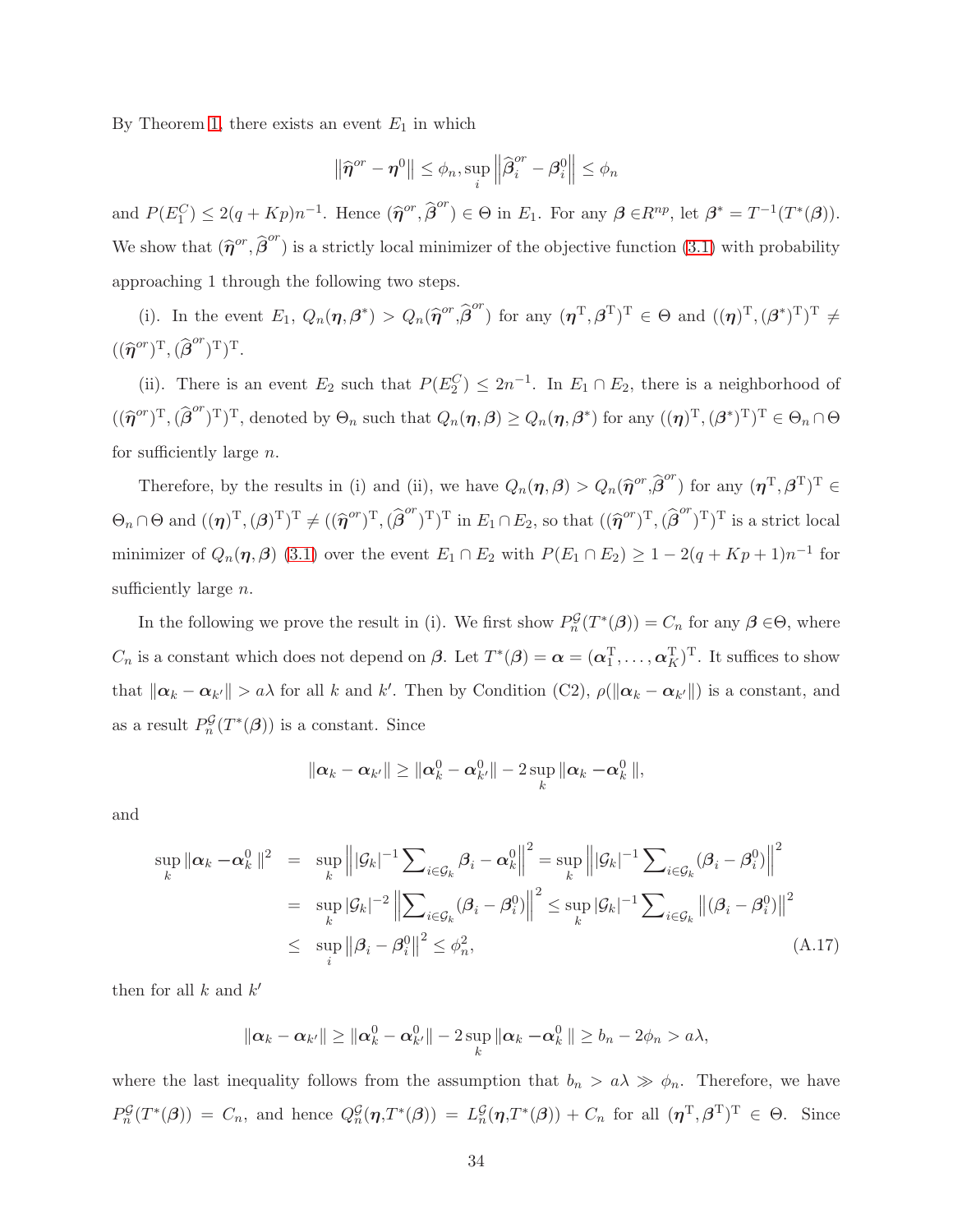$((\widehat{\eta}^{or})^{\mathrm{T}},(\widehat{\alpha}^{or})^{\mathrm{T}})^{\mathrm{T}}$  is the unique global minimizer of  $L_n^{\mathcal{G}}(\eta,\alpha)$ , then  $L_n^{\mathcal{G}}(\eta,T^*(\beta)) > L_n^{\mathcal{G}}(\widehat{\eta}^{or},\widehat{\alpha}^{or})$  for all  $(\boldsymbol{\eta}^{\mathrm{T}},(T^*(\boldsymbol{\beta}))^{\mathrm{T}})^{\mathrm{T}}\neq((\widehat{\boldsymbol{\eta}}^{or})^{\mathrm{T}},(\widehat{\boldsymbol{\alpha}}^{or})^{\mathrm{T}})^{\mathrm{T}}$  and hence  $Q_n^{\mathcal{G}}(\boldsymbol{\eta},T^*(\boldsymbol{\beta}))>Q_n^{\mathcal{G}}(\widehat{\boldsymbol{\eta}}^{or},\widehat{\boldsymbol{\alpha}}^{or})$  for all  $T^*(\boldsymbol{\beta})\neq \widehat{\boldsymbol{\alpha}}^{or}$ . By [\(A.16\)](#page-33-0), we have  $Q_n^{\mathcal{G}}(\hat{\boldsymbol{\eta}}^{or}, \hat{\boldsymbol{\alpha}}^{or}) = Q_n(\hat{\boldsymbol{\eta}}^{or}, \hat{\boldsymbol{\beta}}^{or})$  and  $Q_n^{\mathcal{G}}(\boldsymbol{\eta}, T^*(\boldsymbol{\beta})) = Q_n(\boldsymbol{\eta}, T^{-1}(T^*(\boldsymbol{\beta}))) = Q_n(\boldsymbol{\eta}, \boldsymbol{\beta}^*)$ . Therefore,  $Q_n(\eta, \beta^*) > Q_n(\hat{\eta}^{or}, \hat{\beta}^{or})$  for all  $\beta^* \neq \hat{\beta}^{or}$ , and the result in (i) is proved.

Next we prove the result in (ii). For a positive sequence  $t_n$ , let  $\Theta_n = {\beta_i : \sup_i ||\beta_i - \widehat{\beta}_i^{or}|| \le t_n}.$ For  $(\boldsymbol{\eta}^{\mathrm{T}},\boldsymbol{\beta}^{\mathrm{T}})^{\mathrm{T}} \in \Theta_n \cap \Theta$ , by Taylor's expansion, we have

$$
Q_n(\boldsymbol{\eta},\boldsymbol{\beta})-Q_n(\boldsymbol{\eta},\boldsymbol{\beta}^*)=\Gamma_1+\Gamma_2,
$$

where

$$
\Gamma_1 = -(\mathbf{y} - \mathbf{Z}\boldsymbol{\eta} - \mathbf{X}\boldsymbol{\beta}^m)^T \mathbf{X} (\boldsymbol{\beta} - \boldsymbol{\beta}^*)
$$
  
\n
$$
\Gamma_2 = \sum_{i=1}^n \frac{\partial P_n(\boldsymbol{\beta}^m)}{\partial \boldsymbol{\beta}_i^T} (\boldsymbol{\beta}_i - \boldsymbol{\beta}_i^*).
$$

and  $\beta^m = \alpha \beta + (1 - \alpha) \beta^*$  for some constant  $\alpha \in (0, 1)$ . Moreover,

<span id="page-35-1"></span>
$$
\Gamma_{2} = \lambda \sum_{\{j>i\}} \rho'(\|\beta_{i}^{m} - \beta_{j}^{m}\|)\|\beta_{i}^{m} - \beta_{j}^{m}\|^{-1}(\beta_{i}^{m} - \beta_{j}^{m})^{T}(\beta_{i} - \beta_{i}^{*})
$$
  
\n
$$
+ \lambda \sum_{\{j  
\n
$$
= \lambda \sum_{\{j>i\}} \rho'(\|\beta_{i}^{m} - \beta_{j}^{m}\|)\|\beta_{i}^{m} - \beta_{j}^{m}\|^{-1}(\beta_{i}^{m} - \beta_{j}^{m})^{T}(\beta_{i} - \beta_{i}^{*})
$$
  
\n
$$
+ \lambda \sum_{\{i  
\n
$$
= \lambda \sum_{\{j>i\}} \rho'(\|\beta_{i}^{m} - \beta_{j}^{m}\|)\|\beta_{i}^{m} - \beta_{j}^{m}\|^{-1}(\beta_{i}^{m} - \beta_{j}^{m})^{T}\{(\beta_{i} - \beta_{i}^{*}) - (\beta_{j} - \beta_{j}^{*})\}. \text{(A.18)}
$$
$$
$$

When  $i, j \in \mathcal{G}_k$ ,  $\beta_i^* = \beta_j^*$ , and  $\beta_i^m - \beta_j^m = \alpha(\beta_i - \beta_j)$ . Thus,

$$
\Gamma_2 = \lambda \sum_{k=1}^K \sum_{\{i,j \in \mathcal{G}_k, i < j\}} \rho'(\|\beta_i^m - \beta_j^m\|) \|\beta_i^m - \beta_j^m\|^{-1} (\beta_i^m - \beta_j^m)^T (\beta_i - \beta_j) \n+ \lambda \sum_{k < k'} \sum_{\{i \in \mathcal{G}_k, j' \in \mathcal{G}_{k'}\}} \rho'(\|\beta_i^m - \beta_j^m\|) \|\beta_i^m - \beta_j^m\|^{-1} (\beta_i^m - \beta_j^m)^T \{(\beta_i - \beta_i^*) - (\beta_j - \beta_j^*)\}.
$$

Moreover,

<span id="page-35-2"></span>
$$
\sup_{i} \|\boldsymbol{\beta}_{i}^{*} - \boldsymbol{\beta}_{i}^{0}\|^{2} = \sup_{k} \|\boldsymbol{\alpha}_{k} - \boldsymbol{\alpha}_{k}^{0}\|^{2} \leq \phi_{n}^{2},
$$
\n(A.19)

where the last inequality follows from [\(A.17\)](#page-34-0). Since  $\beta_i^m$  is between  $\beta_i$  and  $\beta_i^*$ ,

<span id="page-35-0"></span>
$$
\sup_{i} \|\beta_i^m - \beta_i^0\| \le \alpha \sup_i \|\beta_i - \beta_i^0\| + (1 - \alpha) \sup_i \|\beta_i^* - \beta_i^0\| \le \alpha \phi_n + (1 - \alpha)\phi_n = \phi_n.
$$
 (A.20)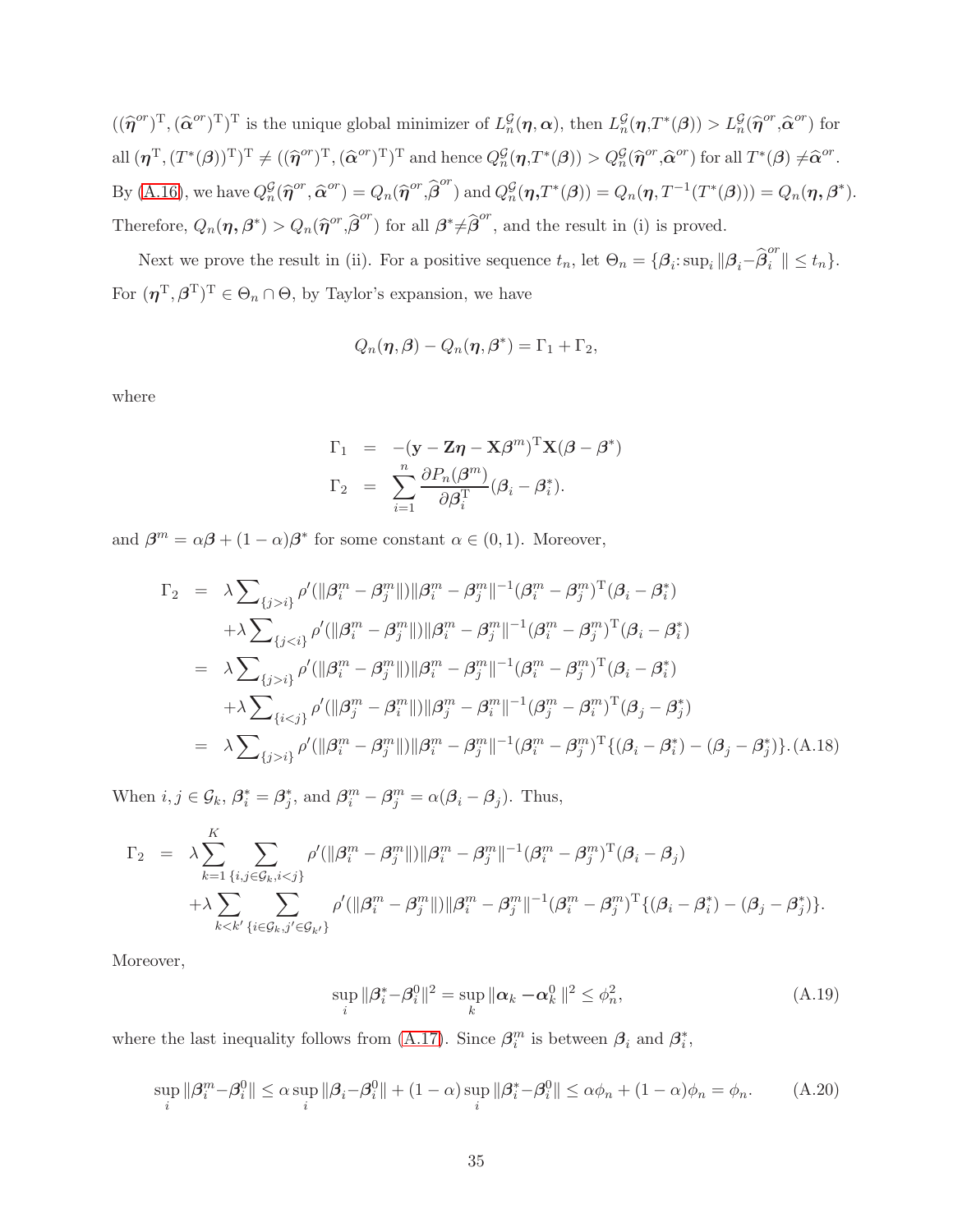Hence for  $k \neq k'$ ,  $i \in \mathcal{G}_k, j' \in \mathcal{G}_{k'}$ ,

$$
\|\beta_i^m - \beta_j^m\| \ge \min_{i \in \mathcal{G}_k, j' \in \mathcal{G}_{k'}} \|\beta_i^0 - \beta_j^0\| - 2 \max_i \|\beta_i^m - \beta_i^0\| \ge b_n - 2\phi_n > a\lambda,
$$

and thus  $\rho'(\|\boldsymbol{\beta}_i^m - \boldsymbol{\beta}_j^m\|) = 0$ . Therefore,

$$
\Gamma_2 = \lambda \sum_{k=1}^K \sum_{\{i,j \in \mathcal{G}_k, i < j\}} \rho'(\|\beta_i^m - \beta_j^m\|) \|\beta_i^m - \beta_j^m\|^{-1} (\beta_i^m - \beta_j^m)^T (\beta_i - \beta_j)
$$
\n
$$
= \lambda \sum_{k=1}^K \sum_{\{i,j \in \mathcal{G}_k, i < j\}} \rho'(\|\beta_i^m - \beta_j^m\|) \|\beta_i - \beta_j\|,
$$

where the last step follows from  $\beta_i^m - \beta_j^m = \alpha(\beta_i - \beta_j)$ . Furthermore, by the same reasoning as  $(A.17)$ , we have

$$
\sup_{i} \|\boldsymbol{\beta}_{i}^{*}-\widehat{\boldsymbol{\beta}}_{i}^{or}\|=\sup_{k} \|\boldsymbol{\alpha}_{k}-\widehat{\boldsymbol{\alpha}}_{k}^{or}\|^{2} \leq \sup_{i} \|\boldsymbol{\beta}-\widehat{\boldsymbol{\beta}}_{i}^{or}\|.
$$

Then

$$
\sup_{i} \|\beta_i^m - \beta_j^m\| \le 2 \sup_{i} \|\beta_i^m - \beta_i^*\| \le 2 \sup_{i} \|\beta_i - \beta_i^*\|
$$
  

$$
\le 2(\sup_{i} \|\beta_i - \widehat{\beta}_i^o\| + \sup_{i} \|\beta_i^* - \widehat{\beta}_i^o\|) \le 4 \sup_{i} \|\beta_i - \widehat{\beta}_i^{or}\| \le 4t_n.
$$

Hence  $\rho'(\|\beta_i^m - \beta_j^m\|) \ge \rho'(4t_n)$  by concavity of  $\rho(\cdot)$ . As a result,

<span id="page-36-0"></span>
$$
\Gamma_2 \ge \sum_{k=1}^K \sum_{\{i,j \in \mathcal{G}_k, i < j\}} \lambda \rho'(4t_n) \|\mathcal{B}_i - \mathcal{B}_j\|.\tag{A.21}
$$

Let

$$
\mathbf{Q} = (\mathbf{Q}_1^{\mathrm{T}}, \dots, \mathbf{Q}_n^{\mathrm{T}})^{\mathrm{T}} = [(\mathbf{y} - \mathbf{Z}\boldsymbol{\eta} - \mathbf{X}\boldsymbol{\beta}^m)^{\mathrm{T}}\mathbf{X}]^{\mathrm{T}}.
$$

Then

<span id="page-36-1"></span>
$$
\Gamma_{1} = -\mathbf{Q}^{T}(\boldsymbol{\beta} - \boldsymbol{\beta}^{*}) = -\sum_{k=1}^{K} \sum_{\{i,j \in \mathcal{G}_{k}\}} \frac{\mathbf{Q}_{i}^{T}(\boldsymbol{\beta}_{i} - \boldsymbol{\beta}_{j})}{|\mathcal{G}_{k}|}
$$
  
\n
$$
= -\sum_{k=1}^{K} \sum_{\{i,j \in \mathcal{G}_{k}\}} \frac{\mathbf{Q}_{i}^{T}(\boldsymbol{\beta}_{i} - \boldsymbol{\beta}_{j})}{2|\mathcal{G}_{k}|} - \sum_{k=1}^{K} \sum_{\{i,j \in \mathcal{G}_{k}\}} \frac{\mathbf{Q}_{i}^{T}(\boldsymbol{\beta}_{i} - \boldsymbol{\beta}_{j})}{2|\mathcal{G}_{k}|}
$$
  
\n
$$
= -\sum_{k=1}^{K} \sum_{\{i,j \in \mathcal{G}_{k}\}} \frac{(\mathbf{Q}_{j} - \mathbf{Q}_{i})^{T}(\boldsymbol{\beta}_{j} - \boldsymbol{\beta}_{i})}{2|\mathcal{G}_{k}|}
$$
  
\n
$$
= -\sum_{k=1}^{K} \sum_{\{i,j \in \mathcal{G}_{k}, i < j\}} \frac{(\mathbf{Q}_{j} - \mathbf{Q}_{i})^{T}(\boldsymbol{\beta}_{j} - \boldsymbol{\beta}_{i})}{|\mathcal{G}_{k}|}. \tag{A.22}
$$

Moreover,

$$
\mathbf{Q}_i = (y_i - \mathbf{z}_i^{\mathrm{T}} \boldsymbol{\eta} - \mathbf{x}_i^{\mathrm{T}} \boldsymbol{\beta}_i^m) \mathbf{x}_i = (\varepsilon_i + \mathbf{z}_i^{\mathrm{T}} (\boldsymbol{\eta}^0 - \boldsymbol{\eta}) + \mathbf{x}_i^{\mathrm{T}} (\boldsymbol{\beta}_i^0 - \boldsymbol{\beta}_i^m)) \mathbf{x}_i,
$$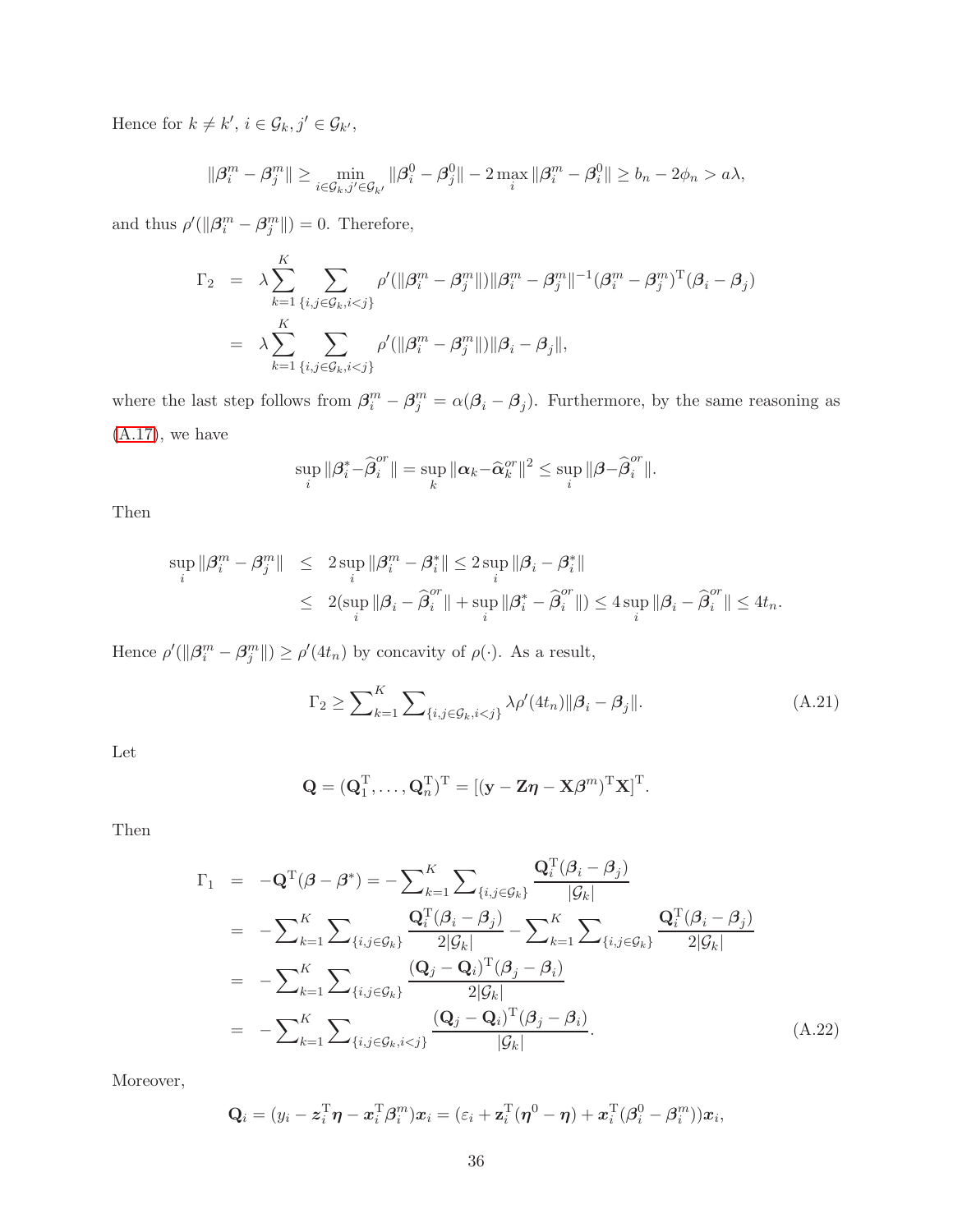and then

$$
\sup_{i} \|\mathbf{Q}_{i}\| \leq \sup_{i} \left\{ \|x_{i}\| (\|\varepsilon\|_{\infty} + \|z_{i}\| \|\pmb{\eta}^{0} - \pmb{\eta} \| + \|x_{i}\| \|\pmb{\beta}_{i}^{0} - \pmb{\beta}_{i}^{m} \|)\right\}
$$

By Condition (C1) that  $\sup_i ||x_i|| \leq C_2 \sqrt{p}$  and  $\sup_i ||z_i|| \leq C_3 \sqrt{q}$ , [\(A.20\)](#page-35-0) that  $\sup_i ||\beta_i^0 - \beta_i^m|| \leq \phi_n$ and  $\|\boldsymbol{\eta}^0 - \boldsymbol{\eta}\| \leq \phi_n$ , we have

$$
\sup_{i} \|\mathbf{Q}_{i}\| \leq C_{2}\sqrt{p}(\|\boldsymbol{\varepsilon}\|_{\infty} + C_{3}\sqrt{q}\phi_{n} + C_{2}\sqrt{p}\phi_{n}).
$$

By Condition (C3)

$$
P(\|\varepsilon\|_{\infty} > \sqrt{2c_1^{-1}}\sqrt{\log n}) \le \sum_{i=1}^n P(|\varepsilon_i| > \sqrt{2c_1^{-1}}\sqrt{\log n}) \le 2n^{-1}.
$$

Thus there is an event  $E_2$  such that  $P(E_2^C) \leq 2n^{-1}$ , and over the event  $E_2$ ,

$$
\sup_{i} \|\mathbf{Q}_{i}\| \leq C_{2}\sqrt{p}(\sqrt{2c_{1}^{-1}}\sqrt{\log n} + C_{3}\sqrt{q}\phi_{n} + C_{2}\sqrt{p}\phi_{n}).
$$

Then

<span id="page-37-0"></span>
$$
\begin{aligned}\n&\left|\frac{(\mathbf{Q}_j - \mathbf{Q}_i)^{\mathrm{T}}(\boldsymbol{\beta}_j - \boldsymbol{\beta}_i)}{|\mathcal{G}_k|}\right| \\
&\leq \|\mathcal{G}_{\min}|^{-1} \|\mathbf{Q}_j - \mathbf{Q}_i\| \|\boldsymbol{\beta}_i - \boldsymbol{\beta}_j\| \leq |\mathcal{G}_{\min}|^{-1} 2 \sup_i \|\mathbf{Q}_i\| \|\boldsymbol{\beta}_i - \boldsymbol{\beta}_j\| \\
&\leq 2C_2 |\mathcal{G}_{\min}|^{-1} \sqrt{p} (\sqrt{2c_1^{-1}} \sqrt{\log n} + C_3 \sqrt{q} \phi_n + C_2 \sqrt{p} \phi_n) \|\boldsymbol{\beta}_i - \boldsymbol{\beta}_j\|.\n\end{aligned} \tag{A.23}
$$

Therefore, by  $(A.21)$ ,  $(A.22)$  and  $(A.23)$ , we have

$$
Q_n(\boldsymbol{\eta},\boldsymbol{\beta}) - Q_n(\boldsymbol{\eta},\boldsymbol{\beta}^*)
$$
  
\n
$$
\geq \sum_{k=1}^K \sum_{\{i,j \in \mathcal{G}_k, i < j\}} {\{\lambda \rho'(4t_n) - 2C_2 |\mathcal{G}_{\min}|^{-1} \sqrt{p} (\sqrt{2c_1^{-1}} \sqrt{\log n} + C_3 \sqrt{q} \phi_n + C_2 \sqrt{p} \phi_n)\} \|\boldsymbol{\beta}_i - \boldsymbol{\beta}_j\|}.
$$

Let  $t_n = o(1)$ , then  $\rho'(4t_n) \to 1$ . Since  $\lambda \gg \phi_n$ ,  $p = o(n)$ , and  $|\mathcal{G}_{\min}|^{-1}p = o(1)$ , then  $\lambda \gg$  $|\mathcal{G}_{\min}|^{-1}\sqrt{p}\sqrt{\log n}, \ \lambda \gg |\mathcal{G}_{\min}|^{-1}\sqrt{pq}$  and  $\lambda \gg |\mathcal{G}_{\min}|^{-1}p\phi_n$ . Therefore,  $Q_n(\eta,\beta) - Q_n(\eta,\beta^*) \geq 0$ for sufficiently large  $n$ , so that the result in (ii) is proved.

### A.5 Proof of Theorem [3](#page-12-0)

In this section we show the results in Theorem [3.](#page-12-0) The proofs of  $(4.6)$  and  $(4.7)$  follow the same arguments as the proof of Theorem [1](#page-9-0) by letting  $\tilde{\mathbf{X}} = \mathbf{x}$  and  $|\mathcal{G}_{\text{min}}| = n$ , and thus they are omitted. Next, we will show [\(4.8\)](#page-13-1). It follows similar procedures as the proof of Theorem [2](#page-10-2) with the details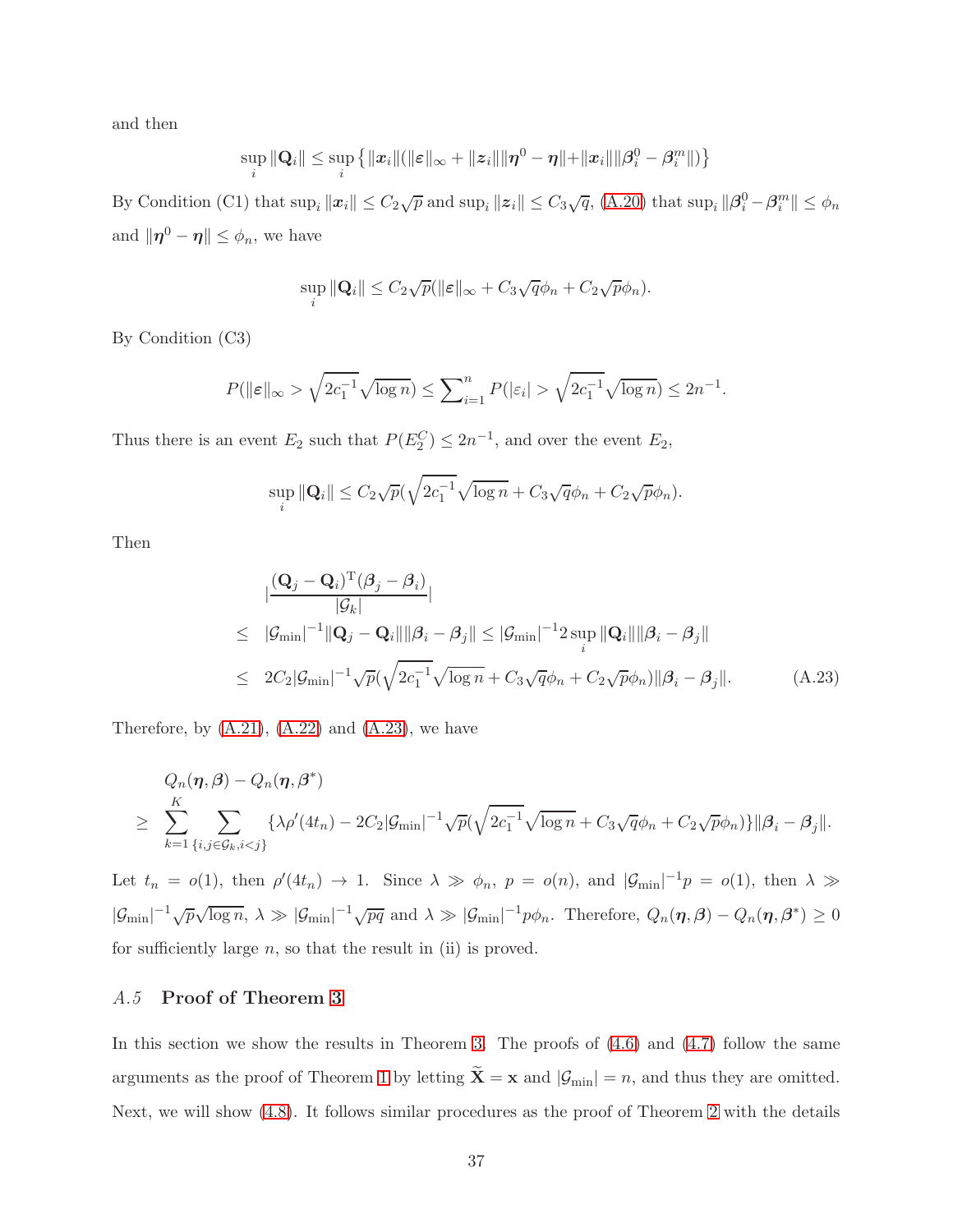given below. Define  $\mathcal{M} = \{\beta \in \mathbb{R}^{np} : \beta_1 = \cdots = \beta_n\}$ . For each  $\beta \in \mathcal{M}$ , we have  $\beta_i = \alpha$  for all *i*. Let  $T : \mathcal{M} \to \mathbb{R}^p$  be the mapping that  $T(\beta)$  is the  $p \times 1$  vector equal to the common vector  $\alpha$ . Let  $T^*: R^{np} \to R^p$  be the mapping that  $T^*(\beta) = \{n^{-1} \sum_{i=1}^n \beta_i\}$ . Clearly, when  $\beta \in \mathcal{M}$ ,  $T(\beta) = T^*(\beta)$ . Consider the neighborhood of  $(\eta^0, \beta^0)$ :

$$
\Theta = \{ \boldsymbol{\eta} \in R^q, \boldsymbol{\beta} \in R^p : ||\boldsymbol{\eta} - \boldsymbol{\eta}^0|| \leq \phi_n, \sup_i ||\boldsymbol{\beta}_i - \boldsymbol{\beta}_i^0|| \leq \phi_n \},\
$$

where  $\phi_n = c_1^{-1/2} C_1^{-1} \sqrt{q+p} \sqrt{n^{-1} \log n}$ . By the result in [\(4.6\)](#page-12-1), there exists an event  $E_1$  such that on the event  $E_1$ ,

$$
\left\|\widehat{\boldsymbol{\eta}}^{or}-\boldsymbol{\eta}^0\right\|\leq\phi_n,\sup_i\left\|\widehat{\boldsymbol{\beta}}_i^{or}-\boldsymbol{\beta}_i^0\right\|\leq\phi_n,
$$

and  $P(E_1^C) \leq 2(q+p)n^{-1}$ . Hence  $(\widehat{\eta}^{or}, \widehat{\beta}^{or}) \in \Theta$  on the event  $E_1$ . For any  $\beta \in R^{np}$ , let  $\beta^* =$  $T^{-1}(T^*(\beta))$ . We show that  $(\hat{\eta}^{or}, \hat{\beta}^{or})$  is a strictly local minimizer of the objective function [\(3.1\)](#page-6-0) with probability approaching 1 through the following two steps.

(i). On the event  $E_1, Q_n(\eta, \beta^*) > Q_n(\hat{\eta}^{or}, \hat{\beta}^{or})$  for any  $(\eta^{\mathrm{T}}, \beta^{\mathrm{T}})^{\mathrm{T}} \in \Theta$  and  $((\eta)^{\mathrm{T}}, (\beta^*)^{\mathrm{T}})^{\mathrm{T}} \neq$  $((\widehat{\boldsymbol{\eta}}^{or})^{\text{T}},(\widehat{\boldsymbol{\beta}}^{or})^{\text{T}})^{\text{T}}.$ 

(ii). There is an event  $E_2$  such that  $P(E_2^C) \leq 2n^{-1}$ . On  $E_1 \cap E_2$ , there is a neighborhood of  $((\widehat{\eta}^{or})^T,(\widehat{\beta}^{or})^T)^T$ , denoted by  $\Theta_n$  such that  $Q_n(\eta,\beta) \geq Q_n(\eta,\beta^*)$  for any  $((\eta)^T,(\beta^*)^T)^T \in \Theta_n \cap \Theta$ for sufficiently large  $n$ .

Therefore, by the results in (i) and (ii), we have  $Q_n(\eta,\beta) > Q_n(\hat{\eta}^{or},\hat{\beta}^{or})$  for any  $(\eta^{\mathrm{T}},\beta^{\mathrm{T}})^{\mathrm{T}} \in$  $\Theta_n \cap \Theta$  and  $((\eta)^T,(\beta)^T)^T \neq ((\hat{\eta}^{or})^T,(\hat{\beta}^{or})^T)^T$  in  $E_1 \cap E_2$ , so that  $((\hat{\eta}^{or})^T,(\hat{\beta}^{or})^T)^T$  is a strict local minimizer of  $Q_n(\eta, \beta)$  [\(3.1\)](#page-6-0) on the event  $E_1 \cap E_2$  with  $P(E_1 \cap E_2) \geq 1 - 2(q + p + 1)n^{-1}$  for sufficiently large *n*.

By the definition of  $((\hat{\eta}^{or})^T,(\hat{\beta}^{or})^T)^T$ , we have  $\frac{1}{2}||y - \mathbf{Z}\eta - \mathbf{X}\beta^*||^2 > \frac{1}{2}$  $\frac{1}{2} \|\mathbf{y} - \mathbf{Z}\widehat{\boldsymbol{\eta}}^{or} - \mathbf{X}\widehat{\boldsymbol{\beta}}^{or}$  $\parallel^2$ for any  $((\eta)^T,(\beta)^T)^T \in \Theta$  and  $((\eta)^T,(\beta^*)^T)^T \neq ((\hat{\eta}^{or})^T,(\hat{\beta}^{or})^T)^T$ . Moreover, since  $p_\gamma(\|\hat{\beta}_i^{or}\|)$  $i$   $\widehat{\bm{\beta}}^{or}_j$  $\mathcal{L}_{ij}^{or} \|\, , \lambda) = p_{\gamma}(\|\boldsymbol{\beta}_i^* - \boldsymbol{\beta}_j^*\|, \lambda) = 0$  for  $1 \leq i, j \leq n$ , we have  $Q_n(\boldsymbol{\eta}, \boldsymbol{\beta}^*) = \frac{1}{2} \|\mathbf{y} - \mathbf{Z}\boldsymbol{\eta} - \mathbf{X}\boldsymbol{\beta}^*\|^2$  and  $Q_n(\widehat{\boldsymbol{\eta}}^{or},\widehat{\boldsymbol{\beta}}^{or})=\frac{1}{2}\|\mathbf{y}-\mathbf{Z}\widehat{\boldsymbol{\eta}}^{or}-\mathbf{X}\widehat{\boldsymbol{\beta}}^{or}$ ||<sup>2</sup>. Therefore,  $Q_n(\boldsymbol{\eta}, \boldsymbol{\beta}^*) > Q_n(\widehat{\boldsymbol{\eta}}^{or}, \widehat{\boldsymbol{\beta}}^{or}).$ 

Next we prove the result in (ii). For a positive sequence  $t_n$ , let  $\Theta_n = {\beta_i : \sup_i ||\beta_i - \widehat{\beta}_i^{or}|| \le t_n}.$ For  $(\boldsymbol{\eta}^{\mathrm{T}},\boldsymbol{\beta}^{\mathrm{T}})^{\mathrm{T}} \in \Theta_n \cap \Theta$ , by Taylor's expansion, we have

$$
Q_n(\boldsymbol{\eta},\boldsymbol{\beta})-Q_n(\boldsymbol{\eta},\boldsymbol{\beta}^*)=\Gamma_1+\Gamma_2,
$$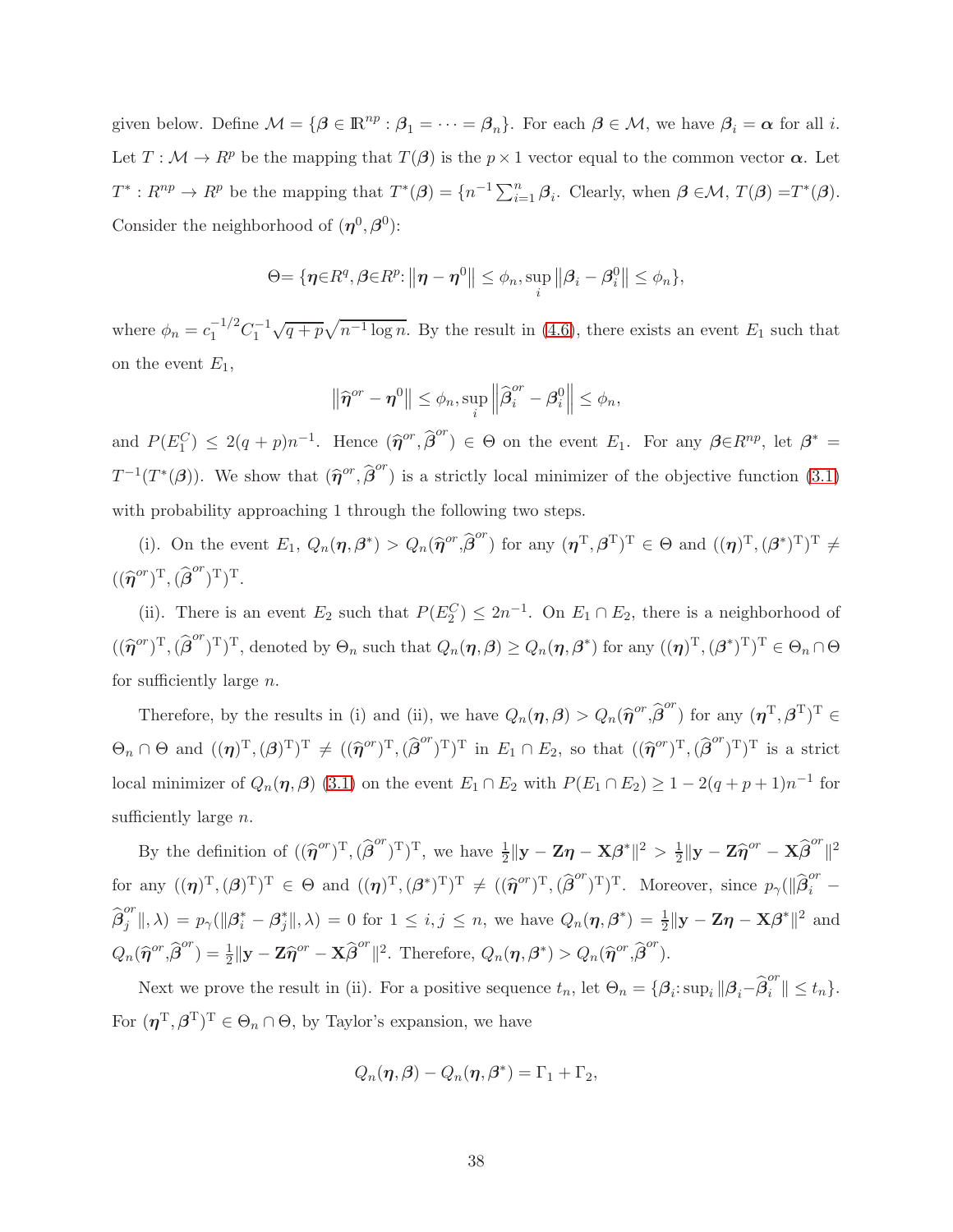where

$$
\Gamma_1 = -(\mathbf{y} - \mathbf{Z}\boldsymbol{\eta} - \mathbf{X}\boldsymbol{\beta}^m)^T \mathbf{X} (\boldsymbol{\beta} - \boldsymbol{\beta}^*)
$$

$$
\Gamma_2 = \sum_{i=1}^n \frac{\partial P_n(\boldsymbol{\beta}^m)}{\partial \boldsymbol{\beta}_i^T} (\boldsymbol{\beta}_i - \boldsymbol{\beta}_i^*).
$$

 $P_n(\boldsymbol{\beta}) = \lambda \sum_{i < j} \rho(||\boldsymbol{\beta}_i - \boldsymbol{\beta}_j||)$ , and  $\boldsymbol{\beta}^m = a\boldsymbol{\beta} + (1-a)\boldsymbol{\beta}^*$  for some constant  $a \in (0,1)$ . Moreover, by [\(A.18\)](#page-35-1),

$$
\Gamma_2 = \lambda \sum_{\{j>i\}} \rho'(\|\beta_i^m - \beta_j^m\|) \|\beta_i^m - \beta_j^m\|^{-1} (\beta_i^m - \beta_j^m)^{\mathrm{T}} \{(\beta_i - \beta_i^*) - (\beta_j - \beta_j^*)\}
$$
  
=  $\lambda \sum_{\{j>i\}} \rho'(\|\beta_i^m - \beta_j^m\|) \|\beta_i - \beta_j\|,$ 

where the second equality holds due to the fact that  $\beta_i^* = \beta_j^*$  and  $\beta_i^m - \beta_j^m = a(\beta_i - \beta_j)$ . Let  $T^*(\beta) = \alpha$ . Then, following the same argument as [\(A.19\)](#page-35-2), we have

$$
\sup_{i} \|\beta_i^* - \beta_i^0\|^2 = \|\alpha - \alpha^0\|^2 \le \sup_{i} \|\beta_i - \beta_i^0\|^2.
$$

Then

$$
\sup_{i} \|\beta_i^m - \beta_j^m\| \le 2 \sup_{i} \|\beta_i^m - \beta_i^*\| \le 2 \sup_{i} \|\beta_i - \beta_i^*\|
$$
  

$$
\le 2(\sup_{i} \|\beta_i - \widehat{\beta}_i^m\| + \sup_{i} \|\beta_i^* - \widehat{\beta}_i^m\|) \le 4 \sup_{i} \|\beta_i - \widehat{\beta}_i^m\| \le 4t_n.
$$

Hence  $\rho'(\|\beta_i^m - \beta_j^m\|) \ge \rho'(4t_n)$  by concavity of  $\rho(\cdot)$ . As a result,

<span id="page-39-0"></span>
$$
\Gamma_2 \ge \sum_{\{i < j\}} \lambda \rho'(4t_n) \|\beta_i - \beta_j\|.\tag{A.24}
$$

Let

$$
\mathbf{Q} = (\mathbf{Q}_1^{\mathrm{T}}, \dots, \mathbf{Q}_n^{\mathrm{T}})^{\mathrm{T}} = [(\mathbf{y} - \mathbf{Z}\boldsymbol{\eta} - \mathbf{X}\boldsymbol{\beta}^m)^{\mathrm{T}}\mathbf{X}]^{\mathrm{T}}.
$$

By the same reasoning as the proof for  $(A.22)$ , we have

<span id="page-39-1"></span>
$$
\Gamma_1 = -\mathbf{Q}^{\mathrm{T}}(\boldsymbol{\beta} - \boldsymbol{\beta}^*) = -n^{-1} \sum_{\{i < j\}} (\mathbf{Q}_j - \mathbf{Q}_i)^{\mathrm{T}}(\boldsymbol{\beta}_j - \boldsymbol{\beta}_i). \tag{A.25}
$$

By the same argument as the proof for  $(A.23)$ , we have that there is an event  $E_2$  such that  $P(E_2^C) \leq 2n^{-1}$ , and on the event  $E_2$ ,

<span id="page-39-2"></span>
$$
n^{-1} |(\mathbf{Q}_j - \mathbf{Q}_i)^{\mathrm{T}} (\boldsymbol{\beta}_j - \boldsymbol{\beta}_i)|
$$
  
\n
$$
\leq 2C_2 n^{-1} \sqrt{p} (\sqrt{2c_1^{-1}} \sqrt{\log n} + C_3 \sqrt{q} \phi_n + C_2 \sqrt{p} \phi_n) ||\boldsymbol{\beta}_i - \boldsymbol{\beta}_j||.
$$
 (A.26)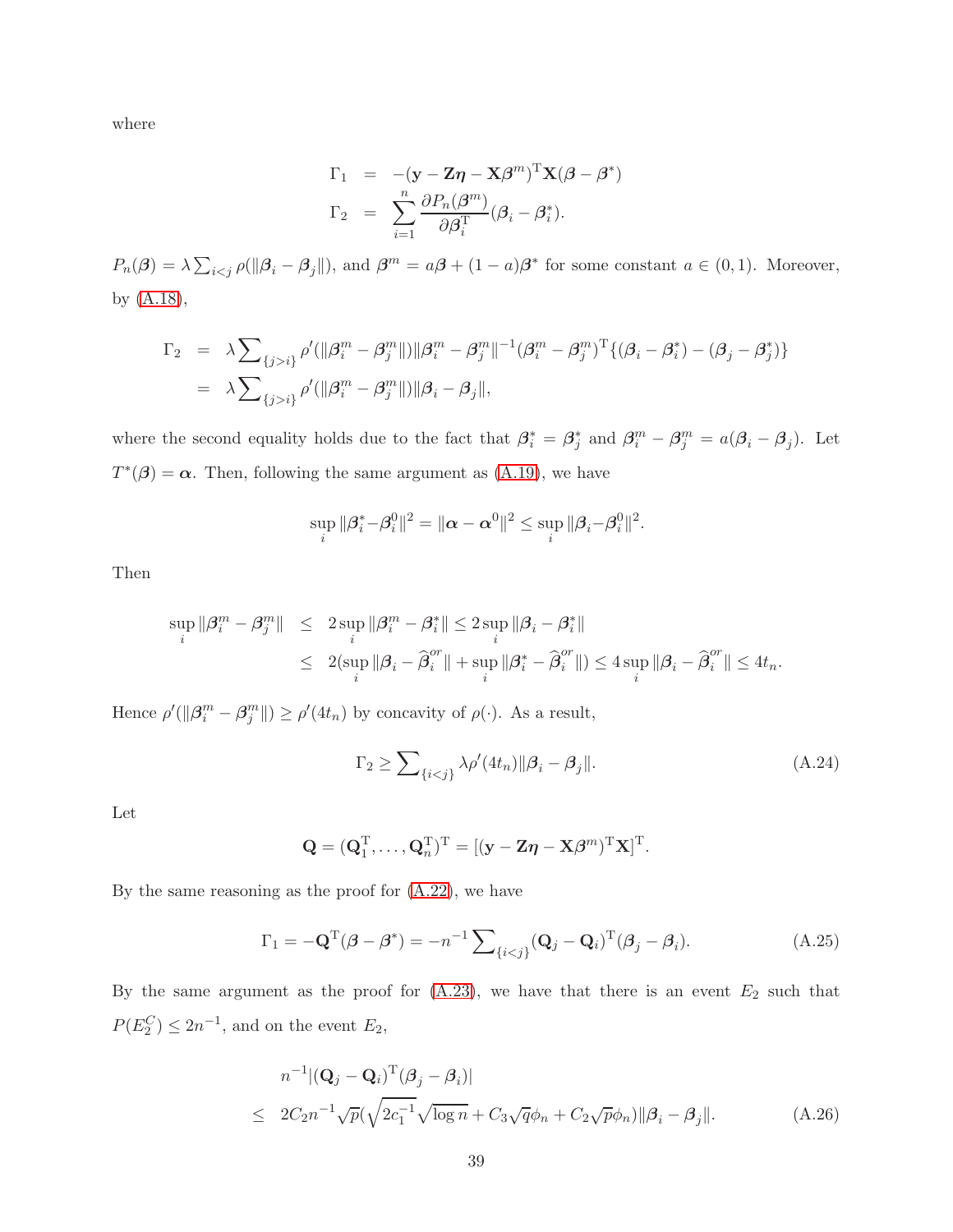Therefore, by  $(A.24)$ ,  $(A.25)$  and  $(A.26)$ , we have

$$
Q_n(\boldsymbol{\eta}, \boldsymbol{\beta}) - Q_n(\boldsymbol{\eta}, \boldsymbol{\beta}^*)
$$
  
\n
$$
\geq \sum_{\{i < j\}} \{\lambda \rho'(4t_n) - 2C_2 n^{-1} \sqrt{p} (\sqrt{2c_1^{-1}} \sqrt{\log n} + C_3 \sqrt{q} \phi_n + C_2 \sqrt{p} \phi_n)\} \|\boldsymbol{\beta}_i - \boldsymbol{\beta}_j\|.
$$

Let  $t_n = o(1)$ , then  $\rho'(4t_n) \to 1$ . Since  $\lambda \gg \phi_n$ ,  $p = o(n)$ , and  $n^{-1}p = o(1)$ , then  $\lambda \gg n^{-1}\sqrt{p}\sqrt{\log n}$ ,  $\lambda \gg n^{-1}\sqrt{pq}$  and  $\lambda \gg n^{-1}p\phi_n$ . Therefore,  $Q_n(\eta,\beta) - Q_n(\eta,\beta^*) \geq 0$  for sufficiently large n, so that the result in (ii) is proved.

### References

- <span id="page-40-5"></span>Boyd, S., Parikh, N., Chu, E., Peleato, B., and Eckstein, J. (2011). Distributed optimization and statistical learning via the alternating direction method of multipliers. Foundations and Trends in Machine Learning, 3, 1-122.
- <span id="page-40-1"></span>Cai, T., Tian, L., Wong, P. H., and Wei, L. J. (2011). Analysis of randomized comparative clinical trial data for personalized treatment selections. Biostatistics, 12, 270282.
- <span id="page-40-4"></span>Chi, E. C. and Lange, K. (2015). Splitting methods for convex clustering. Journal of Computational and Graphical Statistics, 24, 994-1013.
- <span id="page-40-3"></span>Fan, J. and Li, R. (2001). Variable selection via nonconcave penalized likelihood and its oracle properties. Journal of the American Statistical Association, 96, 1348-1360.
- <span id="page-40-7"></span>Friedman, J. and Hastie, T. and Höfling, H. and Tibshirani, R. (2007). Pathwise coordinate optimization. Annals of Applied Statistics, 1, 302-332.
- <span id="page-40-0"></span>Gail, M. and Simon, R. (1985). Testing for qualitative interactions between treatment effects and patient subsets. Biometrics, 41, 361-372.
- <span id="page-40-6"></span>Härdle, W. and Mammen, E. (1993). Comparing nonparametric versus parametric regression fits. Annals of Statistics, 21, 19261947.
- <span id="page-40-2"></span>Imai, K. and Ratkovic, M. (2013). Estimating treatment effect heterogeneity in randomized program evaluation. Annals of Applied Statistics, 71, 443-470.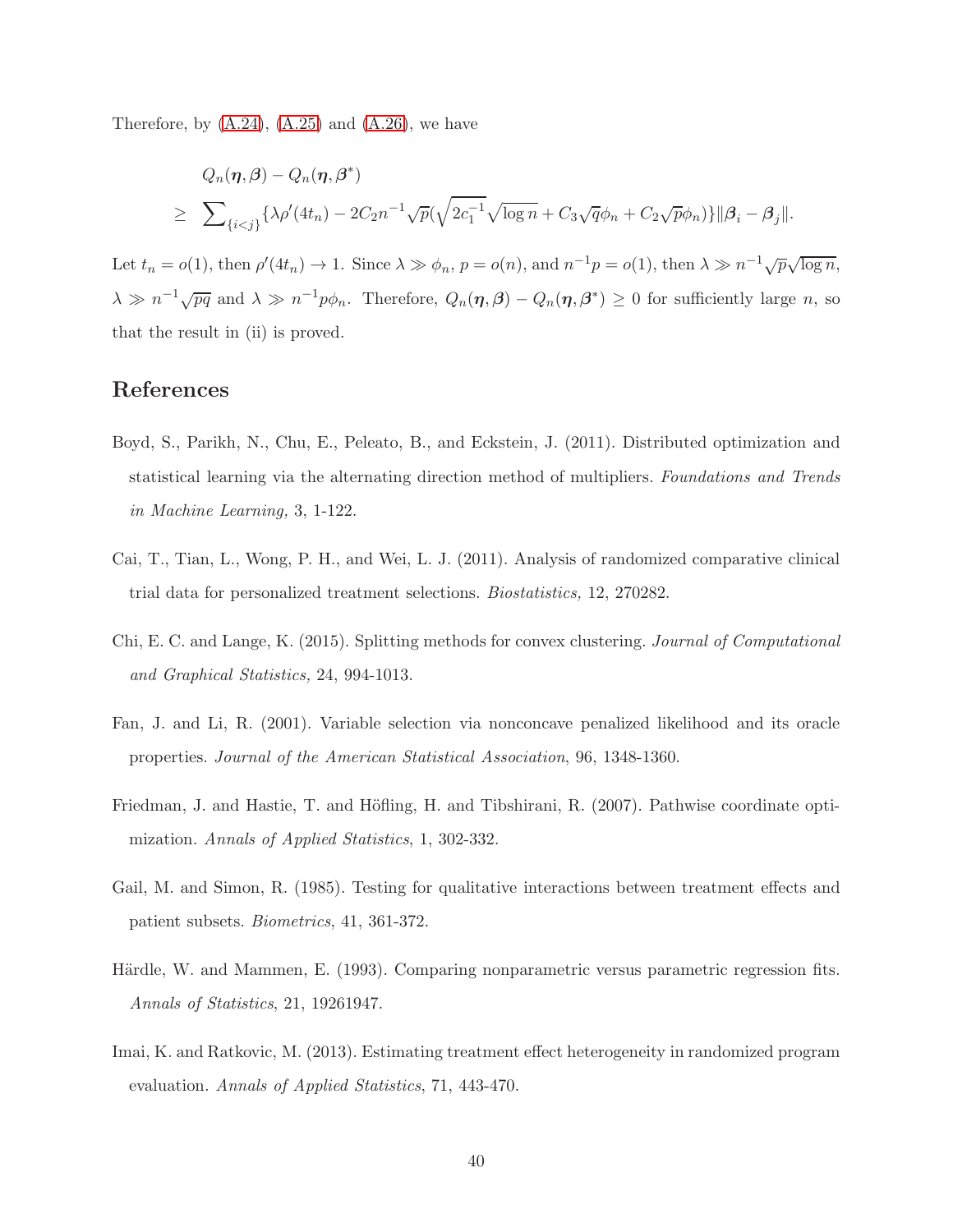- <span id="page-41-0"></span>Kravitz, R. L., Duan, N. and Braslow, J. (2004). Evidence-based medicine, heterogeneity of treatment effects, and the trouble with averages. *Milbank Q.*, 82, 661-687.
- <span id="page-41-3"></span>Lagakos, S. W. (2006). The challenge of subgroup analysis: Reporting without distorting. New England Journal of Medicine, 354, 1667-1669.
- <span id="page-41-9"></span>Lee, E. R., Noh, H. and Park, B. U. (2014). Model selection via Bayesian Information Criterion for quantile regression models Journal of the American Statistical Association, 109, 216-229.
- <span id="page-41-5"></span>Ma, S. and Huang, J. (2017). A concave pairwise fusion approach to subgroup analysis. Journal of the American Statistical Association, 112, 410-423.
- <span id="page-41-11"></span>Ma, S., Racine, J. S., and Yang, L. (2015). Spline regression in the presence of categorical predictors. Journal of Applied Econometrics, 30, 705-717.
- <span id="page-41-12"></span>Ma, S., Song, Q., and Wang, L. (2013). Simultaneous variable selection and estimation in semiparametric modeling of longitudinal/clustered data regression in the presence of categorical predictors. Bernoulli, 19, 252-274.
- <span id="page-41-10"></span>Rand, W. M. (1971). Objective criteria for the evaluation of clustering methods. *Journal of the* American Statistical Association, 66, 846850.
- <span id="page-41-7"></span>Rosenbaum, P. R. and Rubin, D. B. (1983). The central role of the propensity score in observational studies for causal effects. Biometrika, 70, 41-55.
- <span id="page-41-2"></span>Rothwell, P. M. (2005). Subgroup analysis in randomized clinical trials: importance, indications and interpretation. Lancet, 365, 176-186.
- <span id="page-41-6"></span>Rubin, D. (1974). Estimating causal effects of treatments in randomized and nonrandomized studies. Journal of Educational Psychology, 66, 688-701.
- <span id="page-41-1"></span>Russek-Cohen, E. and Simon, R. (1998). Evaluating treatments when a gender by treatment interaction may exist. Statistics in Medicine, 16, 455-464.
- <span id="page-41-8"></span>Schwarz, C. (1978). Estimating the dimension of a model. The Annals of Statistics, 6, 461-464.
- <span id="page-41-4"></span>Shen, J. and He, X. (2015). Inference for Subgroup Analysis with a Structured Logistic-Normal Mixture Model. Journal of the American Statistical Association, 110, 303-312.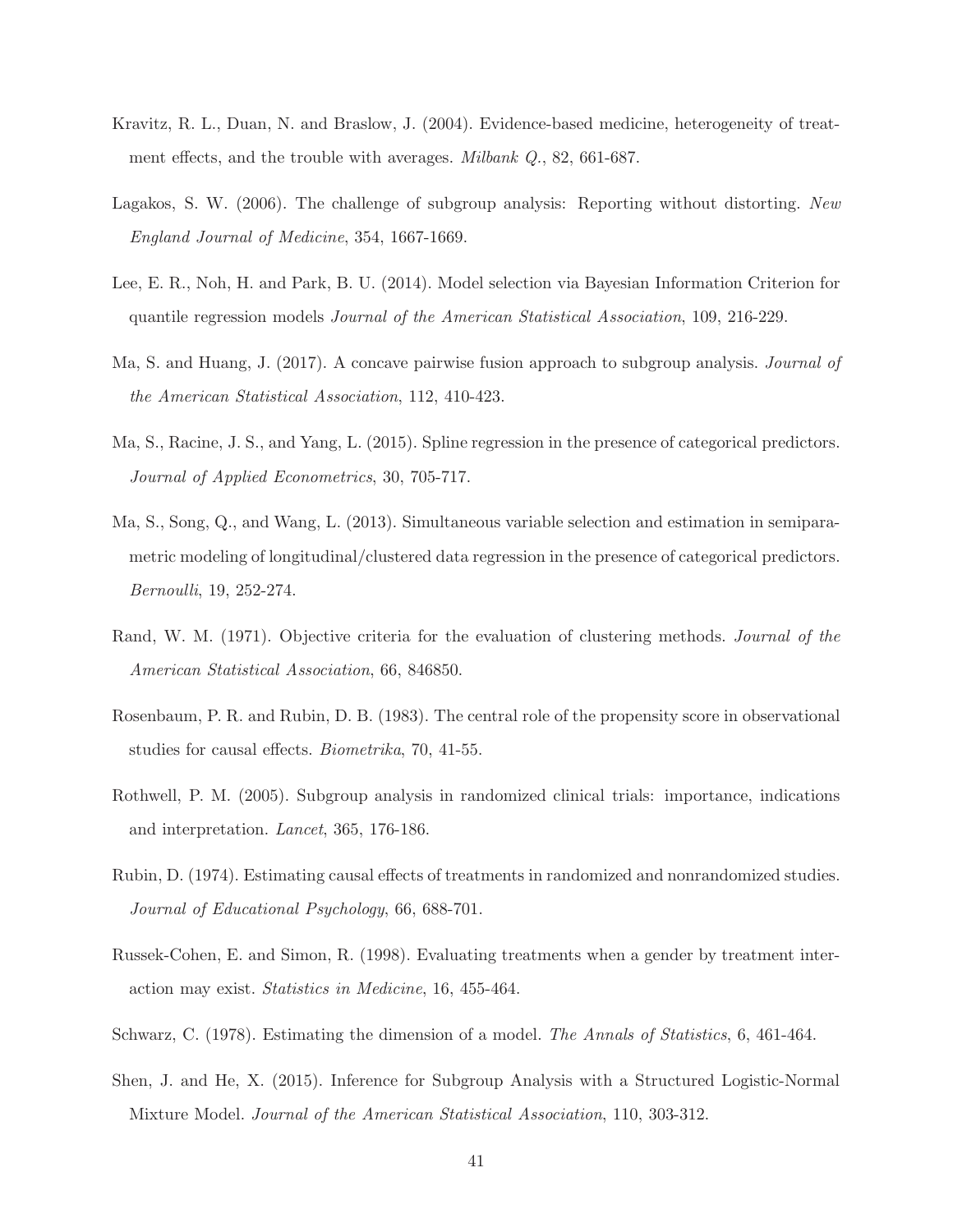- <span id="page-42-1"></span>Simon, R. (2010). Clinical trials for predictive medicine: new challenges and paradigms. Clinical Trials, 7, 516-524.
- <span id="page-42-0"></span>Sorensen, T. (1996). Which patients may be harmed by good treatments? Lancet, 348, 351-352.
- <span id="page-42-3"></span>Su, S., Meneses, K., McNees, P., and Johnson, W. O. (2011). Interaction trees: exploring the differential effects of an intervention programme for breast cancer survivors. Journal of the Royal Statistical Society, Series C, 60, 457-474.
- Su, X., Pena, A. T., Liu, L., and Levine, R. A. (2018). Random forests of interaction trees for estimating individualized treatment effects in randomized trials. Statistics in Medicine, 37, 2547- 2560.
- <span id="page-42-4"></span>Su, X., Pena, A. T., Liu, L., and Levine, R. A. (2018). Random forests of interaction trees for estimating individualized treatment effects in randomized trials. Statistics in Medicine, 37, 2547- 2560.
- <span id="page-42-2"></span>Tian, L., Alizadeh, A. A., Gentles, A. J., and Tibshirani, R. (2018). A simple method for estimating interactions between a treatment and a large number of covariates. jasa, 109, 1517-1532.
- <span id="page-42-5"></span>Tibshirani, R. (1996). Regression shrinkage and selection via the lasso. Journal of the Royal Statistical Society: Series B, 58, 267-288.
- <span id="page-42-8"></span>Tseng, P. (2001). Convergence of a block coordinate descent method for nondifferentiable minimization. Journal of Optimization Theory and Applications, 109, 475-494.
- Tsiatis, A. A., Davidian, M., Zhang, M., and Lu, X. (2007). Covariate adjustment for two-sample treatment comparisons in randomized clinical trials: a principled yet flexible approach. Statistics in Medicine, 27, 4658-4677.
- <span id="page-42-7"></span>Tsiatis, A. A., Davidian, M., Zhang, M., and Lu, X. (2007). Covariate adjustment for two-sample treatment comparisons in randomized clinical trials: a principled yet flexible approach. Statistics in Medicine, 27, 4658-4677.
- <span id="page-42-6"></span>Wang, H., Li, R., and Tsai, C. L. (2007). Tuning parameter selectors for the smoothly clipped absolute deviation method. Biometrika, 94, 553-568.